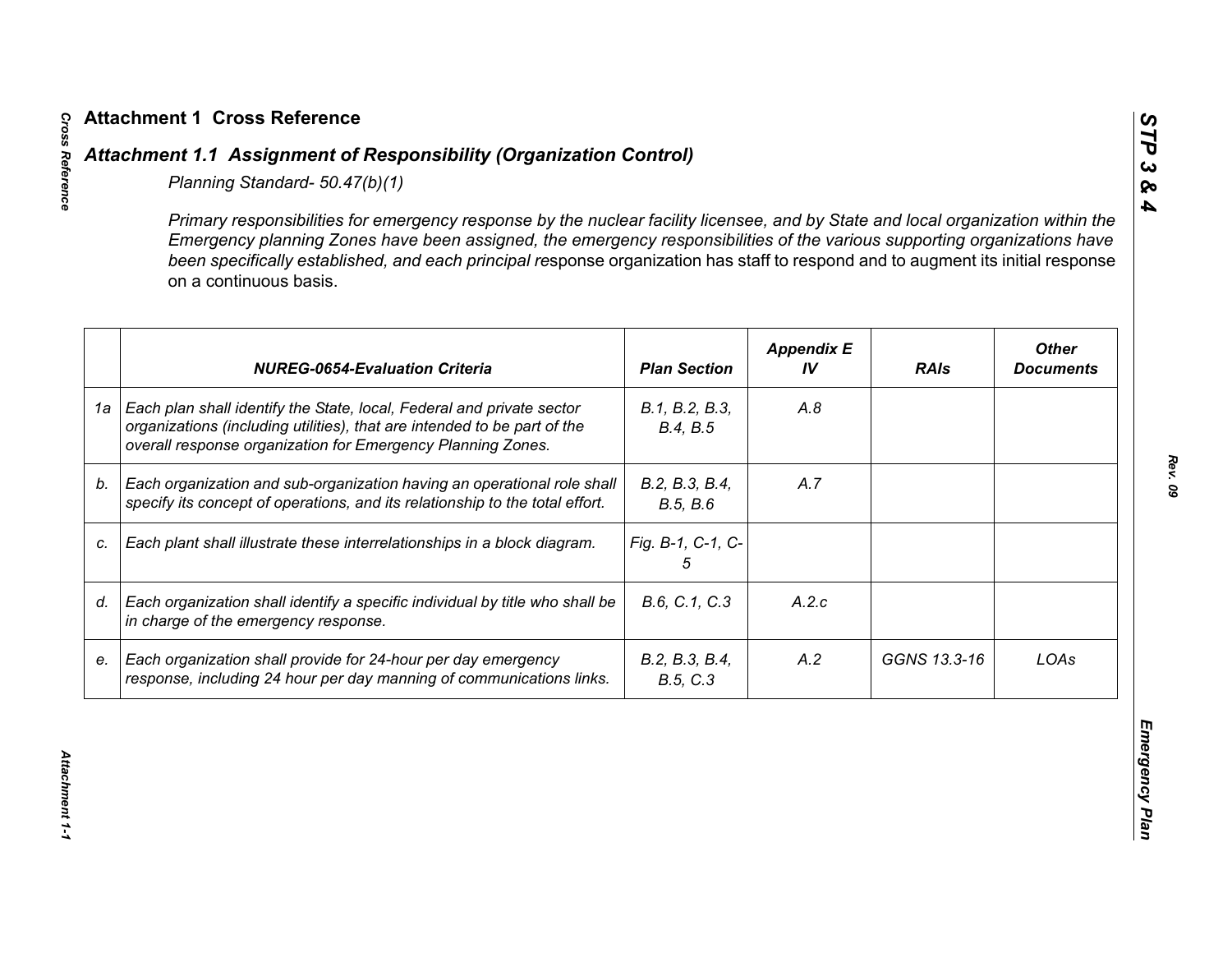|    | <b>NUREG-0654-Evaluation Criteria</b>                                                                                                                                                                                                                                                                                                                                                                                                                                                                                                                                                                                                                                                                                                                                                                                                                                   | <b>Plan Section</b>                                                       | <b>Appendix E</b><br>IV | <b>RAIs</b>                  | <b>Other</b><br><b>Documents</b> |
|----|-------------------------------------------------------------------------------------------------------------------------------------------------------------------------------------------------------------------------------------------------------------------------------------------------------------------------------------------------------------------------------------------------------------------------------------------------------------------------------------------------------------------------------------------------------------------------------------------------------------------------------------------------------------------------------------------------------------------------------------------------------------------------------------------------------------------------------------------------------------------------|---------------------------------------------------------------------------|-------------------------|------------------------------|----------------------------------|
| 2а | Each organization shall specify the functions and responsibilities for<br>major elements and key individuals by title, of emergency response,<br>including the following: Command and Control, Alerting and Notification,<br>Communications, Public Information, Accident Assessment, Public<br>Health and Sanitation, Social Services, Fire and Rescue, Traffic Control,<br>Emergency Medical Services, Law Enforcement, Transportation,<br>Protective Response (including authority to request Federal assistance<br>and to initiate other protective actions), and Radiological Exposure<br>Control. The description of these functions shall include a clear and<br>concise summary such as a table of primary and support responsibilities<br>using the agency as one axis, and the function as the other. (See<br>Section B for licensee).                        | B.1, B.2, B.3,<br>B.4, C.2, C.3, E,<br>G, H, K<br>Table B-1<br>Figure B-1 | A.4                     | GGNS 13.3-13<br>GGNS 13.3-14 |                                  |
| b. | Each plan shall contain (by reference to specific acts, codes or statutes)<br>the legal basis for such authorities.                                                                                                                                                                                                                                                                                                                                                                                                                                                                                                                                                                                                                                                                                                                                                     | <b>State Plan</b>                                                         |                         |                              |                                  |
| 3. | Each plan shall include written agreements referring to the concept of<br>operations developed between Federal, State, and local agencies and<br>other support organizations having an emergency response role within<br>the Emergency Planning Zones. The agreements shall identify the<br>emergency measures to be provided and the mutually acceptable<br>criteria for their implementation, and specify the arrangements for<br>exchange of information. These agreements may be provided in an<br>appendix to the plan or the plan itself may contain descriptions of these<br>matters and a signature page in the plan may serve to verify the<br>agreements. The signature page format is appropriate for organizations<br>where response functions are covered by laws, regulations or executive<br>orders where separate written agreements are not necessary. | A, B                                                                      |                         | GGNS 13.3-7                  | LOAs                             |
| 4. | Each principal organization shall be capable of continuous (24-hour)<br>operations for a protracted period. The individual in the principal<br>organization who will be responsible for assuring continuity of resources<br>(technical, administrative, and material) shall be specified by title.                                                                                                                                                                                                                                                                                                                                                                                                                                                                                                                                                                      | B.4, C.1, C.3,<br>C.4                                                     |                         |                              |                                  |

*Rev. 09*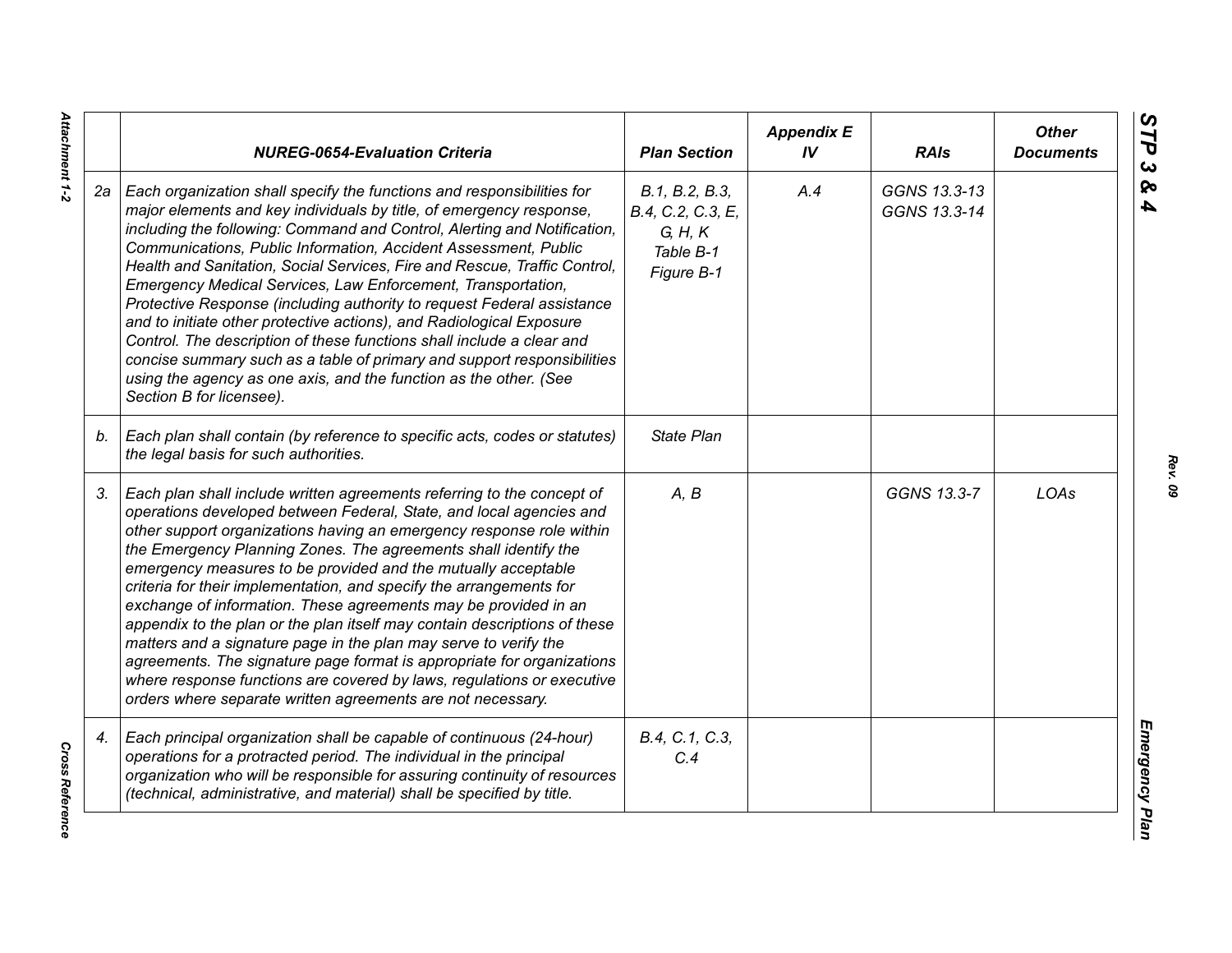|    | On-shift facility licensee responsibilities for emergency response are unambiguously defined, adequate staffing to provide initial<br>facility accident response in key functional areas is maintained at all times, timely augmentation of response capabilities is<br>available, and the interfaces among various onsite response activities and offsite support and response activities are specified.                      |                                        |                         |             |                                  |
|----|--------------------------------------------------------------------------------------------------------------------------------------------------------------------------------------------------------------------------------------------------------------------------------------------------------------------------------------------------------------------------------------------------------------------------------|----------------------------------------|-------------------------|-------------|----------------------------------|
|    | <b>NUREG-0654-Evaluation Criteria</b>                                                                                                                                                                                                                                                                                                                                                                                          | <b>Plan Section</b>                    | <b>Appendix E</b><br>IV | <b>RAIs</b> | <b>Other</b><br><b>Documents</b> |
| 1. | Each licensee shall specify the onsite emergency organization of plant<br>staff personnel for all shifts and its relation to the responsibilities and<br>duties of the normal staff complement.                                                                                                                                                                                                                                | C.3<br>1.1, 2.1                        | A.2.a<br>A.2.b          | VEGP 13.3-8 | GL 82-33                         |
|    | Each licensee shall designate an individual as emergency coordinator<br>who shall be on shift at all times and who shall be the authority and<br>responsibility to immediately and unilaterally initiate any emergency<br>actions, including providing protective action recommendations to<br>authorities responsible for implementing offsite emergency measures.                                                            | C.1, C.2, C.3,<br>C.4.1, C.4.9         | A.2.c                   |             |                                  |
|    | Each licensee shall identify a line of succession for the emergency<br>coordinator position and identify the specific conditions for higher level<br>utility officials assuming this function.                                                                                                                                                                                                                                 | C, C.3, C.3.1,<br>C.4, C.4.1,<br>C.4.9 |                         |             |                                  |
|    | Each licensee shall establish the functional responsibilities assigned to<br>the emergency coordinator and shall clearly specify which<br>responsibilities may not be delegated to other elements of the<br>emergency organization. Among the responsibilities which may not be<br>delegated shall be the decision to notify and to recommend protective<br>actions to authorities responsible for offsite emergency measures. | C.2                                    |                         |             |                                  |

*STP 3 & 4*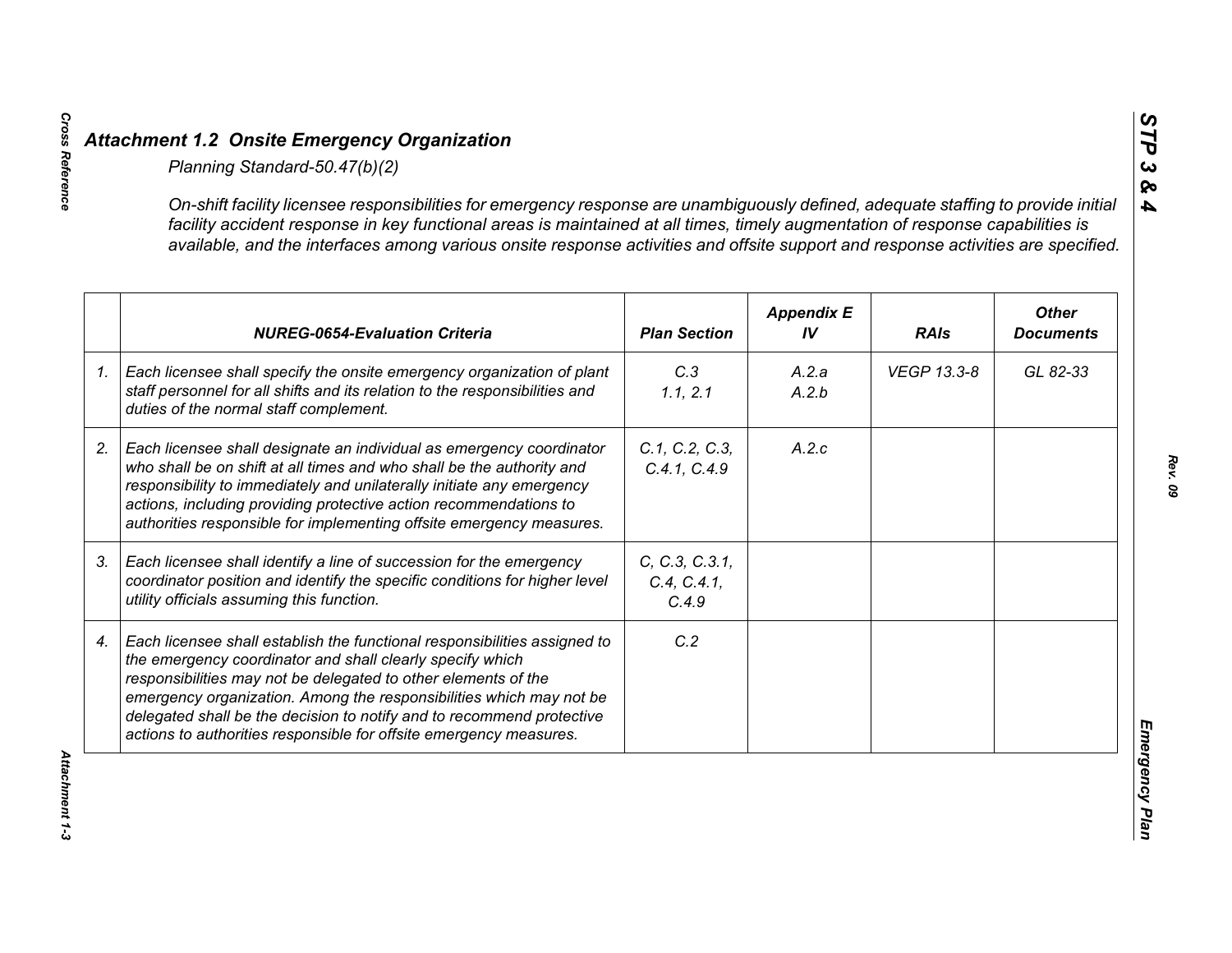|    | <b>NUREG-0654-Evaluation Criteria</b>                                                                                                                                                                                                                                                                                                                                                                                                                                                                                                                                                                                                                                                                                                    | <b>Plan Section</b>      | <b>Appendix E</b><br>IV | <b>RAIs</b> | <b>Other</b><br><b>Documents</b> |
|----|------------------------------------------------------------------------------------------------------------------------------------------------------------------------------------------------------------------------------------------------------------------------------------------------------------------------------------------------------------------------------------------------------------------------------------------------------------------------------------------------------------------------------------------------------------------------------------------------------------------------------------------------------------------------------------------------------------------------------------------|--------------------------|-------------------------|-------------|----------------------------------|
| 5. | Each licensee shall specify the positions or title and major tasks to be<br>performed by the persons to be assigned to the functional areas of<br>emergency activity. For emergency situations, specific assignments<br>shall be made for all shifts and for plant staff members, both onsite and<br>away from the site. These assignments shall cover the emergency<br>functions in Table B-1 entitled, Minimum Staffing Requirements for<br>Nuclear Power Plant Emergencies. The minimum on-shift staffing levels<br>shall be as indicated in Table B-1. The licensee must be able to augment<br>on-shift capabilities within a short period after declaration of an<br>emergency. This capability shall be as indicated in Table B-1. | C.3, C.4, Table<br>$C-1$ | A.2<br>A.3<br>B.4       |             | GL 82-33                         |
| 6. | Each licensee shall specify the interfaces between and among the<br>onsite functional areas of emergency activity, licensee headquarters<br>support, local services support, and State and local government<br>response organization. This shall be illustrated in a block diagram and<br>shall include the onsite technical support center and the operational<br>support (assembly) center and the licensee's near-site Emergency<br>Operations Facility (EOF).                                                                                                                                                                                                                                                                        | Figure F-1               | A.3                     |             |                                  |
| 7. | Each licensee shall specify the management, administrative, and<br>technical support personnel who will augment the plant staff as specified<br>in the table entitled Minimum Staffing Requirements for Nuclear Power<br>Plant Emergencies, (Table B-1) and in the following areas:                                                                                                                                                                                                                                                                                                                                                                                                                                                      | C.4<br>Table C-1         | A.5                     |             |                                  |
| a. | logistics support for emergency personnel, e.g., transportation,<br>communications, temporary quarters, food and water, sanitary<br>facilities in the field, and special equipment and supplies<br>procurement;                                                                                                                                                                                                                                                                                                                                                                                                                                                                                                                          | F.8.3                    | A.5                     |             |                                  |
| b. | technical support for planning and reentry/recovery operations;                                                                                                                                                                                                                                                                                                                                                                                                                                                                                                                                                                                                                                                                          | L.6                      | H                       |             |                                  |
| c. | management level interface with governmental authorities, and                                                                                                                                                                                                                                                                                                                                                                                                                                                                                                                                                                                                                                                                            | C.4.9, C.4.13            | E.9                     |             |                                  |

**Cross Reference** *Cross Reference*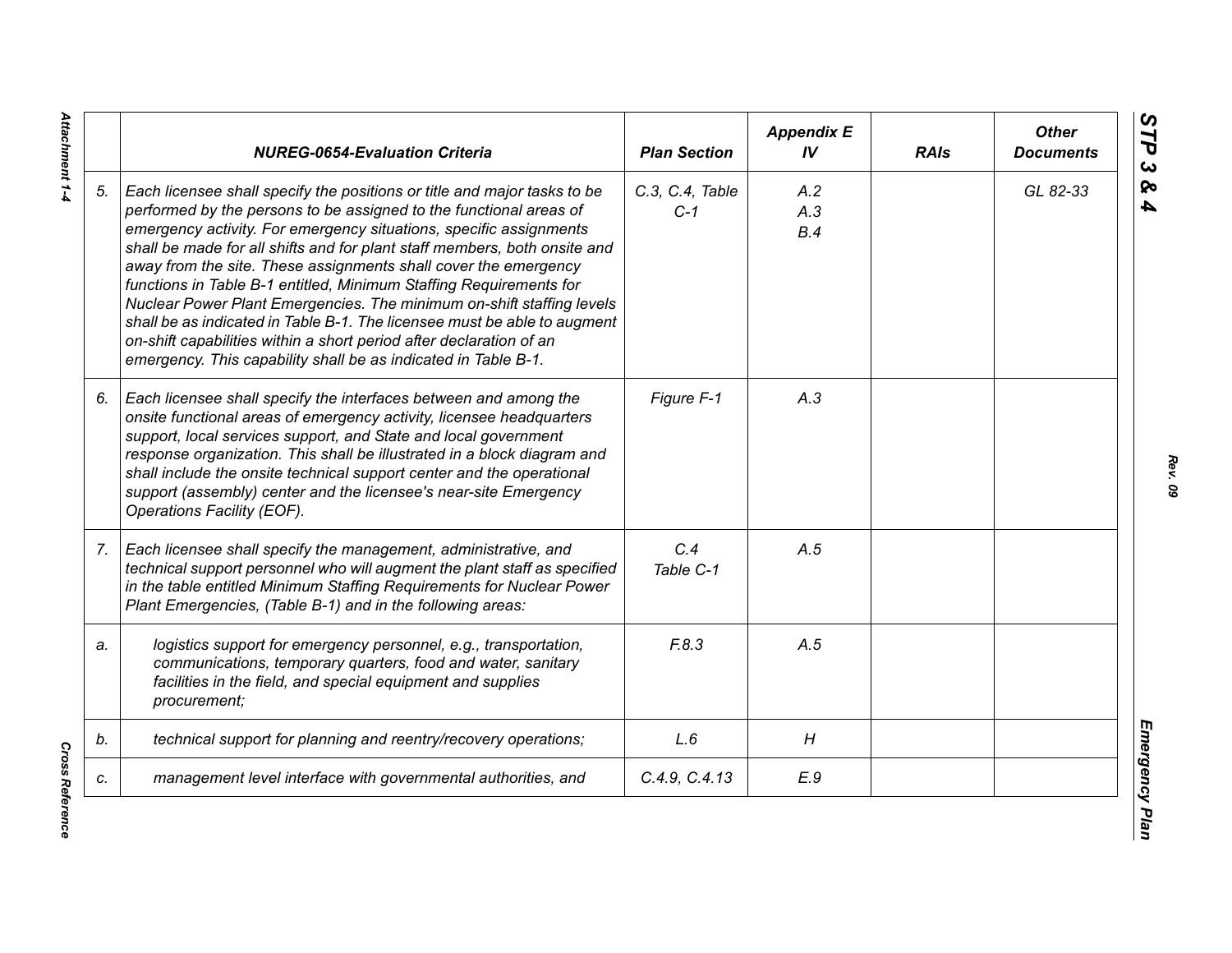| release of information to news media during an emergency<br>K.5, K.7, K.8<br>(coordinated with governmental authorities).<br>B.5<br>Each licensee shall specify the contractor and private organizations who<br>A.5<br>may be requested to provide technical assistance to and augmentation<br>of the emergency organization.<br>Each licensee shall identify the services to be provided by local<br>B.4, B.5, B.5.7,<br>A.6<br>agencies for handling emergencies, e.g., police, ambulance, medical,<br>J.5<br>hospital, and fire-fighting organizations shall be specified. The licensee<br>shall provide for transportation and treatment of injured personnel who<br>may also be contaminated. Copies of the arrangements and agreements<br>reached with contractor, private, and local support agencies shall be<br>appended to the plan. The agreements shall delineate the authorities, | d.<br>8.<br>9.<br>responsibilities, and limits on the actions of the contractor, private<br>organization, and local services support groups. |  | <b>NUREG-0654-Evaluation Criteria</b> | <b>Plan Section</b> | <b>Appendix E</b><br>IV | <b>RAIs</b> | <b>Other</b><br><b>Documents</b> |
|------------------------------------------------------------------------------------------------------------------------------------------------------------------------------------------------------------------------------------------------------------------------------------------------------------------------------------------------------------------------------------------------------------------------------------------------------------------------------------------------------------------------------------------------------------------------------------------------------------------------------------------------------------------------------------------------------------------------------------------------------------------------------------------------------------------------------------------------------------------------------------------------|----------------------------------------------------------------------------------------------------------------------------------------------|--|---------------------------------------|---------------------|-------------------------|-------------|----------------------------------|
|                                                                                                                                                                                                                                                                                                                                                                                                                                                                                                                                                                                                                                                                                                                                                                                                                                                                                                |                                                                                                                                              |  |                                       |                     |                         |             |                                  |
|                                                                                                                                                                                                                                                                                                                                                                                                                                                                                                                                                                                                                                                                                                                                                                                                                                                                                                |                                                                                                                                              |  |                                       |                     |                         |             |                                  |
|                                                                                                                                                                                                                                                                                                                                                                                                                                                                                                                                                                                                                                                                                                                                                                                                                                                                                                |                                                                                                                                              |  |                                       |                     |                         |             |                                  |
|                                                                                                                                                                                                                                                                                                                                                                                                                                                                                                                                                                                                                                                                                                                                                                                                                                                                                                |                                                                                                                                              |  |                                       |                     |                         |             |                                  |
|                                                                                                                                                                                                                                                                                                                                                                                                                                                                                                                                                                                                                                                                                                                                                                                                                                                                                                |                                                                                                                                              |  |                                       |                     |                         |             |                                  |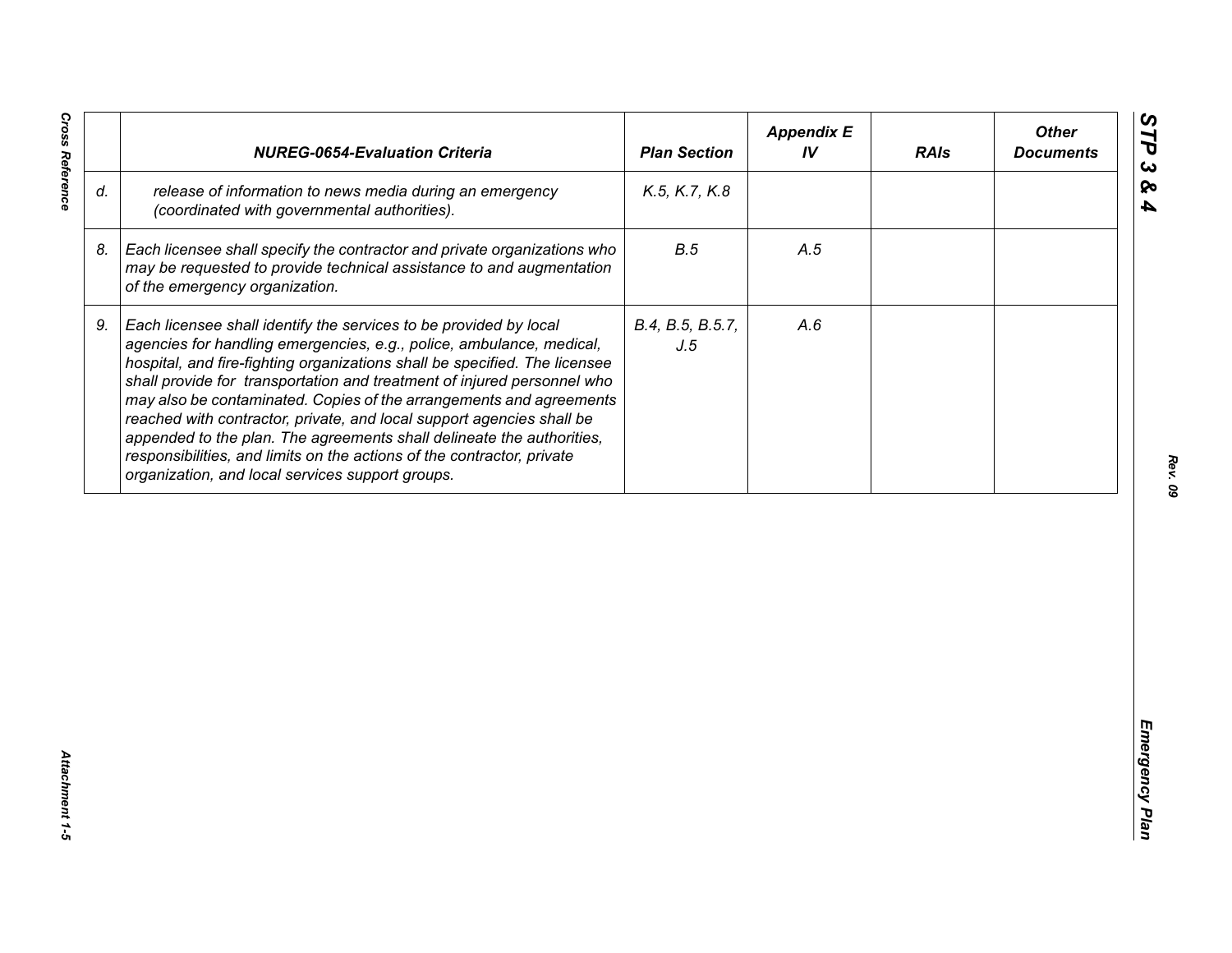|    | Planning Standard- 50.47(b)(3)                                                                                                                                                                                                                                                                                                                                                                                                               |                                         |                         |              |                                  |
|----|----------------------------------------------------------------------------------------------------------------------------------------------------------------------------------------------------------------------------------------------------------------------------------------------------------------------------------------------------------------------------------------------------------------------------------------------|-----------------------------------------|-------------------------|--------------|----------------------------------|
|    | Arrangement for requesting and effectively using assistance resources have been made, arrangements to accommodate State<br>and local staff at the licensee's near-site Emergency Operations Facility have been made, and other organizations capable of<br>augmenting the planned response have been identified.                                                                                                                             |                                         |                         |              |                                  |
|    | <b>NUREG-0654-Evaluation Criteria</b>                                                                                                                                                                                                                                                                                                                                                                                                        | <b>Plan Section</b>                     | <b>Appendix E</b><br>IV | <b>RAIs</b>  | <b>Other</b><br><b>Documents</b> |
| 1. | The Federal government maintains in-depth capability to assist<br>licensees, States and local government through the Federal<br>Radiological Monitoring and Assessment Plan (formerly Radiological<br>Assistance Plan (RAP) and Interagency Radiological Assistance Plan<br>(IRAP)). Each State and licensee shall make provisions for incorporating<br>the Federal response capability into its operation plan, including the<br>following: |                                         |                         |              |                                  |
| a. | specific persons by title authorized to request Federal assistance;<br>see A.1.d., A.2.a.                                                                                                                                                                                                                                                                                                                                                    | B.4.10                                  | A.8                     | VEGP 13.3-39 |                                  |
| b. | specific Federal resources expected, including expected times of<br>arrival at specific nuclear facility sites; and                                                                                                                                                                                                                                                                                                                          | B.4.10, B.4.11,<br>B.4.12               |                         | GGNS 13.3-10 |                                  |
| C. | specific licensee, State and local resources available to support the<br>Federal response, e.g., air fields, command posts, telephone lines,<br>radio frequencies and telecommunications centers.                                                                                                                                                                                                                                            | G.4, G.6, G.13,<br>G.14<br>Addendum E-1 |                         |              |                                  |
|    | 2a.   Each principal offsite organization may dispatch representatives to the<br>licensee's near-site Emergency Operations Facility. (State technical<br>analysis representative at the near site EOF are preferred.)                                                                                                                                                                                                                        | B.2.1, G.8                              |                         |              |                                  |
| b. | The licensee shall prepare for the dispatch of a representative to<br>principal offsite governmental emergency operations centers.                                                                                                                                                                                                                                                                                                           | G.7                                     |                         |              |                                  |

*Attachment 1-6*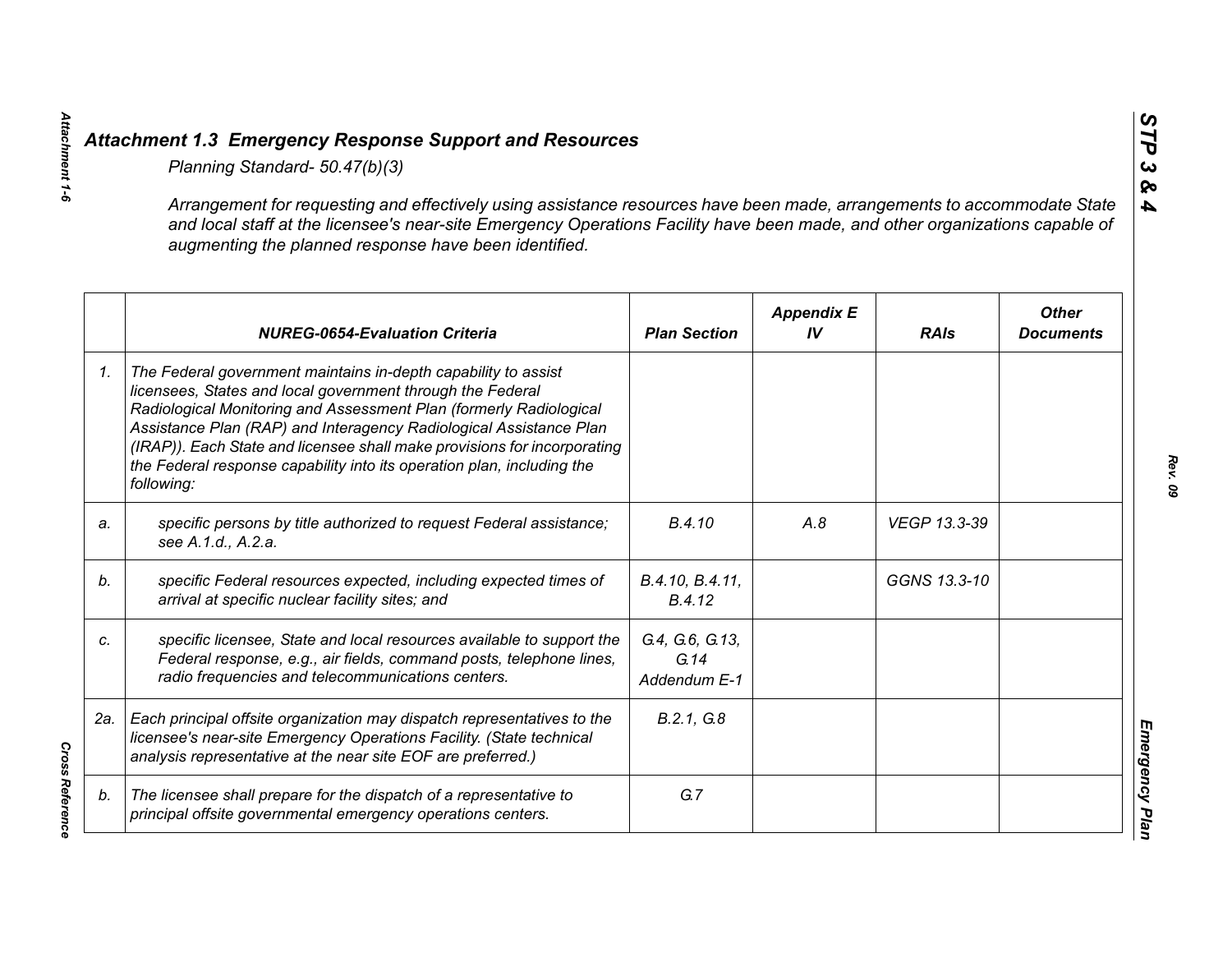| <b>Cross Reference</b> | <b>NUREG-0654-Evaluation Criteria</b>                                                                                                                                                                                                                       | <b>Plan Section</b>             | <b>Appendix E</b><br>IV | <b>RAIs</b>                               | <b>Other</b><br><b>Documents</b> |
|------------------------|-------------------------------------------------------------------------------------------------------------------------------------------------------------------------------------------------------------------------------------------------------------|---------------------------------|-------------------------|-------------------------------------------|----------------------------------|
| 3.                     | Each organization shall identify radiological laboratories and their<br>general capabilities and expected availability to provide radiological<br>monitoring and analyses services which can be used in an emergency.                                       | G.9, J.12<br>Table H-1          |                         | GGNS 13.3-7                               |                                  |
| 4.                     | Each organization shall identify nuclear and other facilities,<br>organizations or individuals which can be relied upon in an emergency<br>to provide assistance. Such assistance shall be identified and supported<br>by appropriate letters of agreement. | B.2, B.3, B.4,<br>B.5, B.6, G.9 |                         | VEGP 13.3-1<br>VEGP 13.3-2<br>GGNS 13.3-9 |                                  |
|                        |                                                                                                                                                                                                                                                             |                                 |                         |                                           |                                  |
|                        |                                                                                                                                                                                                                                                             |                                 |                         |                                           |                                  |
|                        |                                                                                                                                                                                                                                                             |                                 |                         |                                           |                                  |
|                        |                                                                                                                                                                                                                                                             |                                 |                         |                                           |                                  |
|                        |                                                                                                                                                                                                                                                             |                                 |                         |                                           |                                  |
|                        |                                                                                                                                                                                                                                                             |                                 |                         |                                           |                                  |
| Attachment 1-7         |                                                                                                                                                                                                                                                             |                                 |                         |                                           |                                  |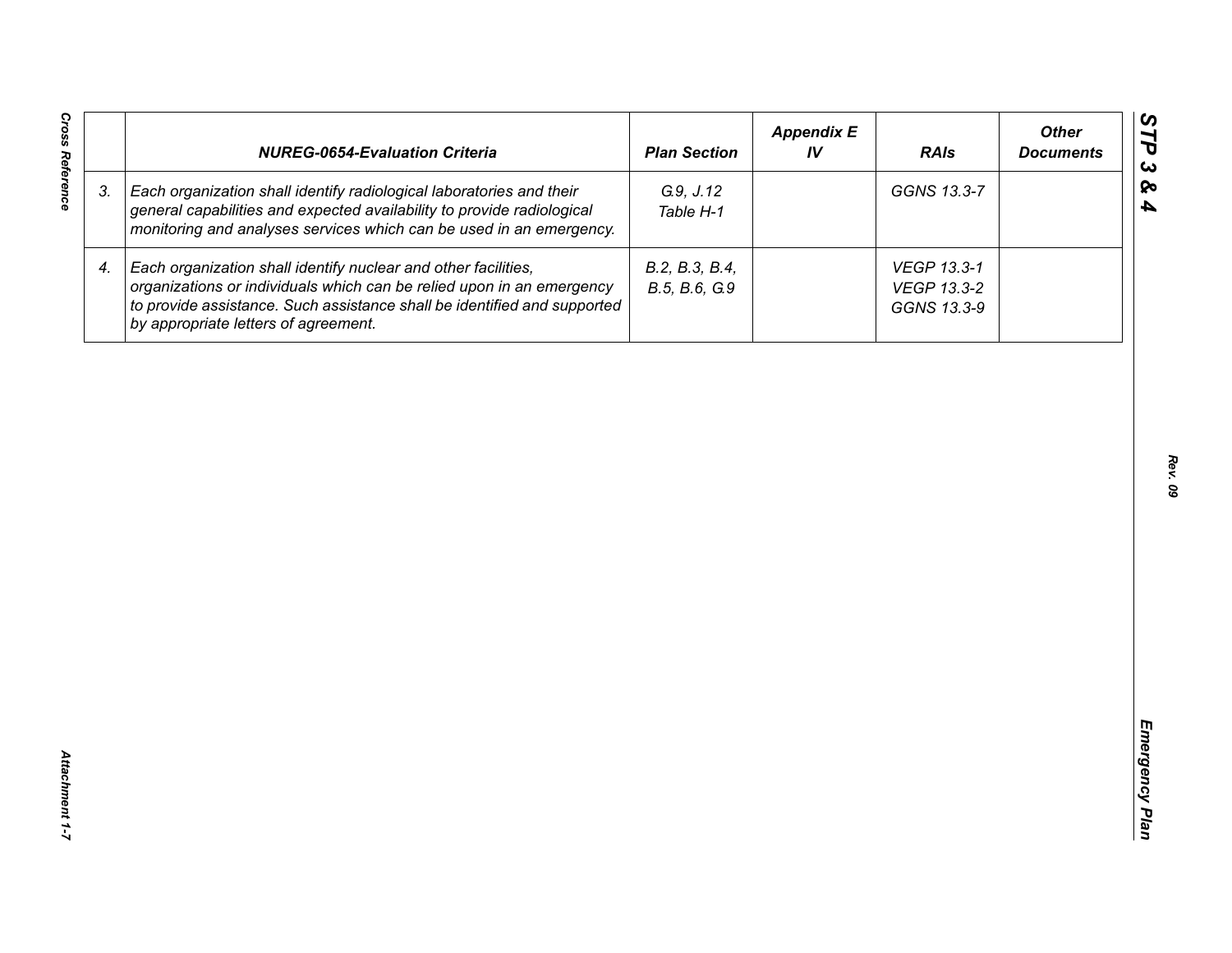| A standard emergency classification and action level scheme, the bases of which include facility system and effluent<br>parameters, is in use of the nuclear facility licensee, and State and local response plans call for reliance on information provided<br>by facility licensees for determinations of minimum initial offsite response measures.                                        |                                                        |                         |                                                             |                                  |
|-----------------------------------------------------------------------------------------------------------------------------------------------------------------------------------------------------------------------------------------------------------------------------------------------------------------------------------------------------------------------------------------------|--------------------------------------------------------|-------------------------|-------------------------------------------------------------|----------------------------------|
| <b>NUREG-0654-Evaluation Criteria</b>                                                                                                                                                                                                                                                                                                                                                         | <b>Plan Section</b>                                    | <b>Appendix E</b><br>IV | <b>RAIs</b>                                                 | <b>Other</b><br><b>Documents</b> |
| An emergency classification and emergency action level scheme as set<br>forth in Appendix 1 must be established by the licensee. The specific<br>instruments, parameters or equipment status shall be shown for<br>establishing each emergency class, in the in-plant emergency<br>procedures. The plan shall identify the parameter values and equipment<br>status for each emergency class. | Table D-1<br>Table D-2<br>(Generalized<br>Description) | B.1                     | VEGP 13.3-3<br>GGNS 13.3-18<br>GGNS 13.3-19<br>GGNS 13.3-21 | BL 05-02                         |
| The initiating conditions shall include the example conditions found in<br>Appendix 1 and all postulated accidents in the Final Safety Analysis<br>Report (FSARS) for the nuclear facility.                                                                                                                                                                                                   | Table D-1<br>Table D-2<br>(Generalized<br>Description) |                         | <b>VEGP 13.3-3</b>                                          | BL 05-02                         |
| Each State and local organization shall establish an emergency<br>classification and emergency action level scheme consistent with that<br>established by the facility licensee.                                                                                                                                                                                                              | O.2                                                    | В                       |                                                             |                                  |
| Each State and local organization should have procedures in place that<br>provide for emergency actions to be taken which are consistent with the<br>emergency actions recommended by the nuclear facility licensee, taking<br>into account local offsite conditions that exist at the time of the<br>emergency.                                                                              | <b>State Plan</b><br>County Plan<br>1.6, 1.6.1, 1.6.2  |                         |                                                             |                                  |

*Attachment 1-8*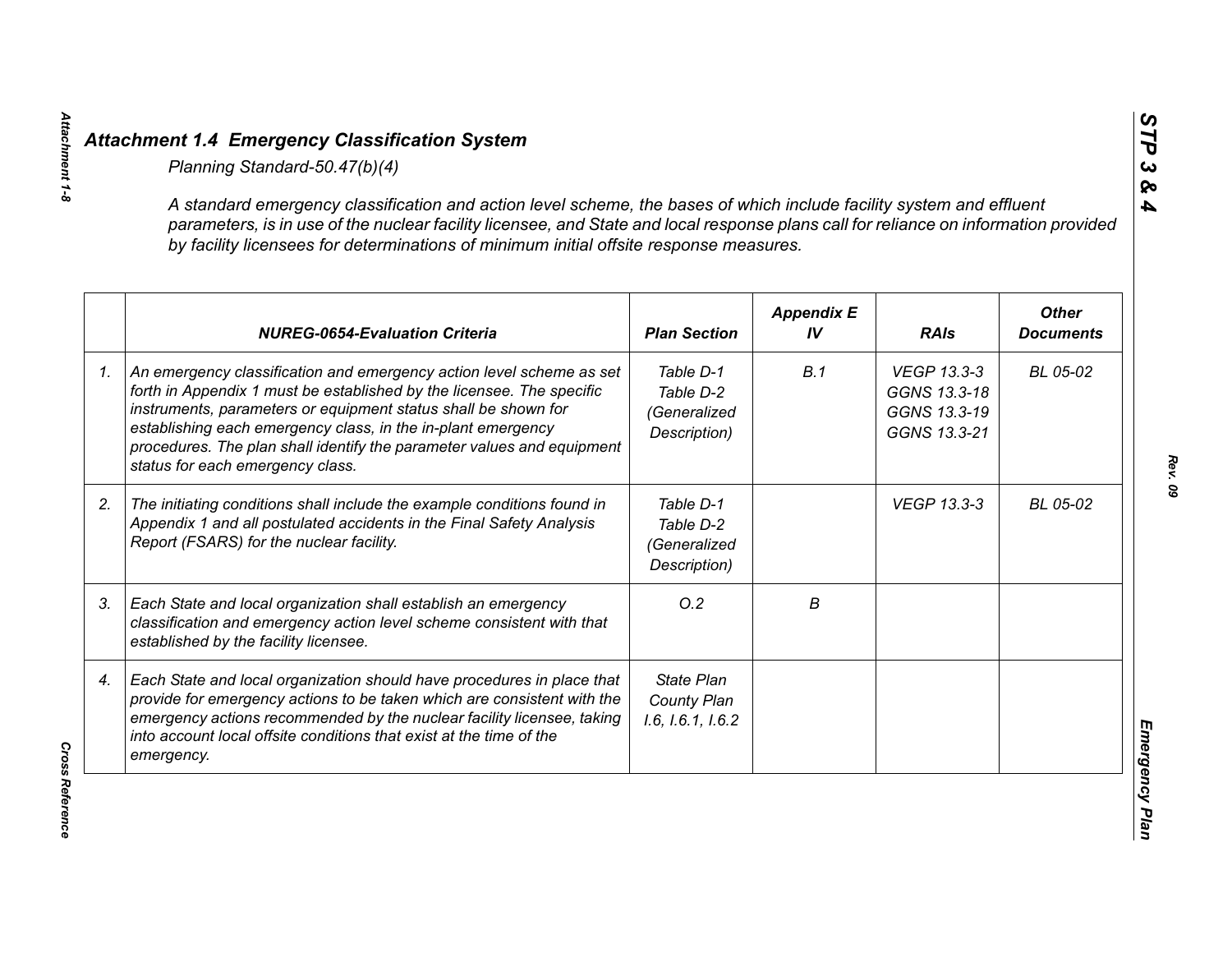|                 | Planning Standard-50.47(b)(5)                                                                                                                                                                                                                                                                                                                                                                                                                                               |                       |                         |              |                                  |
|-----------------|-----------------------------------------------------------------------------------------------------------------------------------------------------------------------------------------------------------------------------------------------------------------------------------------------------------------------------------------------------------------------------------------------------------------------------------------------------------------------------|-----------------------|-------------------------|--------------|----------------------------------|
|                 | Procedures have been established for notification, by the licensee of State and local response organizations and for notification<br>of emergency personnel by all response organizations; the content of initial and follow-up message to response organizations<br>and the public has been established; and means to provide early notification and clear instruction to the populace within the<br>plume exposure pathway Emergency Planning Zone have been established. |                       |                         |              |                                  |
|                 | <b>NUREG-0654-Evaluation Criteria</b>                                                                                                                                                                                                                                                                                                                                                                                                                                       | <b>Plan Section</b>   | <b>Appendix E</b><br>IV | <b>RAIs</b>  | <b>Other</b><br><b>Documents</b> |
| $\mathcal{I}$ . | Each organization shall establish procedures which describe mutually<br>agreeable bases for notification of response organizations consistent<br>with the emergency classification and action level scheme set forth in<br>Appendix 1. These procedures shall include means for verification of<br>messages. The specific details of verification need not be included in the<br>plan.                                                                                      | E.1                   |                         | VEGP 13.3-44 |                                  |
| 2.              | Each organization shall establish procedures for alerting, notifying, and<br>mobilizing emergency response personnel.                                                                                                                                                                                                                                                                                                                                                       | E.1, E.2, E.3,<br>E.4 | C                       |              |                                  |
| 3.              | The licensee in conjunction with State and local organizations shall<br>establish the contents of the initial emergency messages to be sent from<br>the plant. These measures shall contain information about the class of<br>emergency, whether a release is taking place, potentially affected<br>population and areas, and whether protective measures may be<br>necessary.                                                                                              | E.1                   | D                       |              |                                  |
| 4.              | Each licensee shall make provisions for follow-up messages from the<br>facility to offsite authorities which shall contain the following information<br>if it is known and appropriate:                                                                                                                                                                                                                                                                                     | E.1, E.2              | D                       |              |                                  |
| a.              | location of incident and name and telephone number (or<br>communications channel identification) of caller;                                                                                                                                                                                                                                                                                                                                                                 | E.1                   |                         |              |                                  |

*Cross Reference Attachment 1-9* Attachment 1-9

**Cross Reference**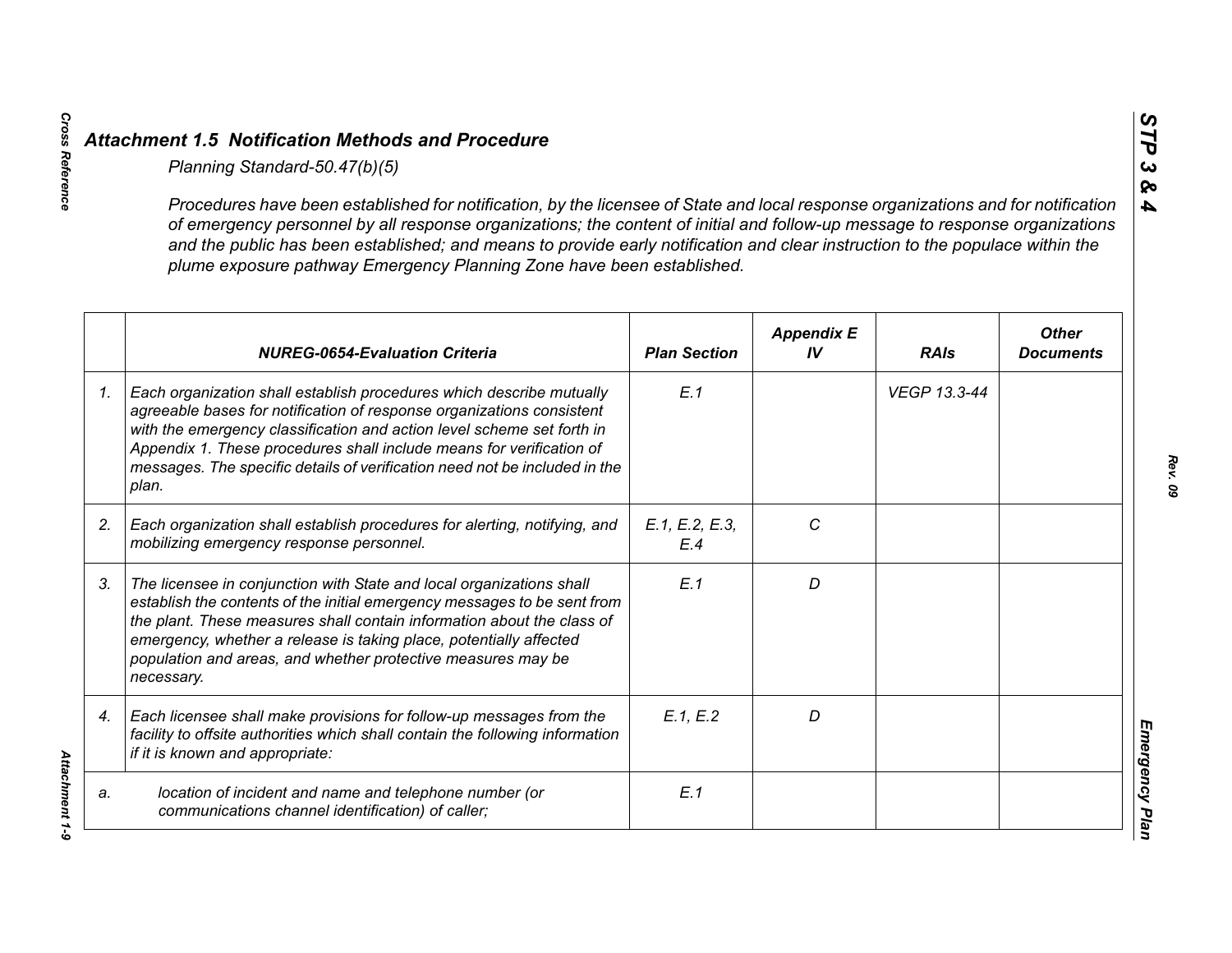|    | <b>NUREG-0654-Evaluation Criteria</b>                                                                                                                             | <b>Plan Section</b> | <b>Appendix E</b><br>IV | <b>RAIs</b> | <b>Other</b><br><b>Documents</b> |
|----|-------------------------------------------------------------------------------------------------------------------------------------------------------------------|---------------------|-------------------------|-------------|----------------------------------|
| b. | date/time of incident;                                                                                                                                            | E.1                 |                         |             |                                  |
| c. | class of emergency;                                                                                                                                               | E.1                 |                         |             |                                  |
| d  | type of actual or projected release (airborne, waterborne, surface<br>spill), and estimated duration/impact times;                                                | E.1                 |                         |             |                                  |
| e. | estimate of quantity of radioactive material released or being<br>released and the points and heights of releases;                                                | E.1                 |                         |             |                                  |
| f. | chemical and physical form of released material, including estimates<br>of the relative quantities and concentration of noble gases, iodines<br>and particulates; | E.1                 |                         |             |                                  |
| g. | meteorological conditions at appropriate levels (wind speed,<br>direction (to and from), indicator of stability, precipitation, if any);                          | E.1                 |                         |             |                                  |
| h. | actual or projected dose rates at site boundary; projected integrated<br>dose at site boundary;                                                                   | E.1                 |                         |             |                                  |
| İ. | projected dose rates and integrated dose at the projected peak and<br>at 2, 5 and 10 miles, including section(s) affected;                                        | E.1                 |                         |             |                                  |
| j. | estimate of any surface radioactive contamination inplant, onsite or<br>offsite;                                                                                  | E.1, E.2            |                         |             |                                  |
| k. | licensee emergency response actions underway;                                                                                                                     | E.1                 |                         |             |                                  |
| I. | recommended emergency actions, including protective measures;                                                                                                     | E.1                 |                         |             |                                  |
| m. | request for any needed onsite support by offsite organizations; and                                                                                               | E.1                 |                         |             |                                  |

**Cross Reference** *Cross Reference*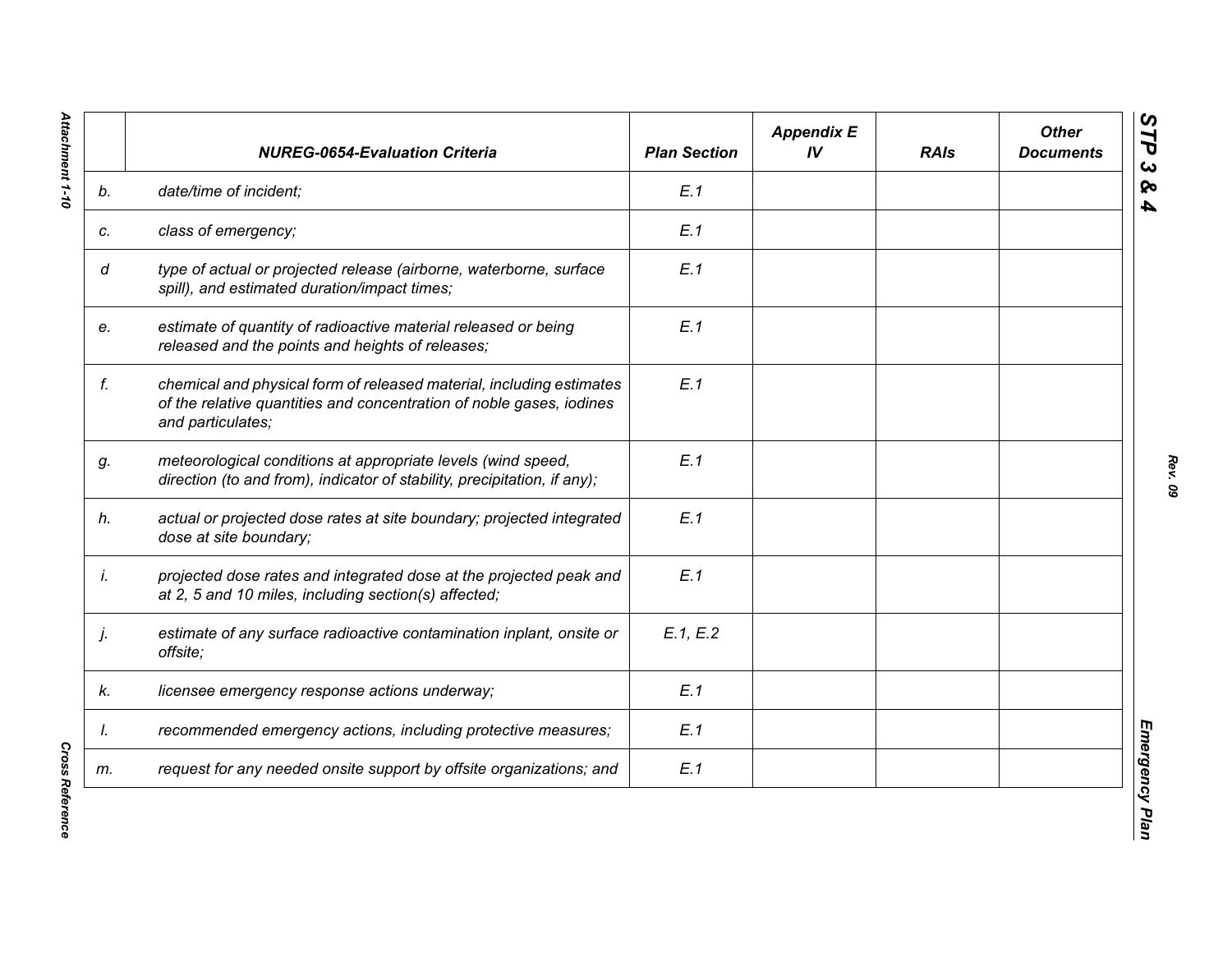|                | <b>NUREG-0654-Evaluation Criteria</b>                                                                                                                                                                                                                                                                                                                                                                                                                                                                                                                                                                  | <b>Plan Section</b>   | <b>Appendix E</b><br>IV | <b>RAIs</b> | <b>Other</b><br><b>Documents</b> |
|----------------|--------------------------------------------------------------------------------------------------------------------------------------------------------------------------------------------------------------------------------------------------------------------------------------------------------------------------------------------------------------------------------------------------------------------------------------------------------------------------------------------------------------------------------------------------------------------------------------------------------|-----------------------|-------------------------|-------------|----------------------------------|
| n.             | prognosis for worsening or termination of event based on plant<br>information.                                                                                                                                                                                                                                                                                                                                                                                                                                                                                                                         | E.1                   |                         |             |                                  |
| 5.             | State and local government organizations shall establish a system for<br>disseminating to the public appropriate information contained in initial<br>and follow-up messages received from the licensee including the<br>appropriate notification to appropriate broadcast media, e.g., the<br>Emergency Alert System (EAS).                                                                                                                                                                                                                                                                            | E.3, E.4              | D.1                     |             |                                  |
| 6.             | Each organization shall establish administrative and physical means,<br>and the time required for notifying and providing prompt instructions to<br>the public within the plume exposure pathway Emergency Planning<br>Zone. (See Appendix 3). It shall be the licensee's responsibility to<br>demonstrate that such means exist, regardless of who implements this<br>requirement. It shall be the responsibility of the State and local<br>governments to activate such a system.                                                                                                                    | E.1, E.2, E.3,<br>E.4 | D.1                     |             |                                  |
| 7 <sub>1</sub> | Each organization shall provide written messages intended for the<br>public, consistent with the licensee's classification scheme. In particular,<br>draft messages to the public giving instructions with regard to specific<br>protective actions to be taken by occupants of affected areas shall be<br>prepared and included as part of the State and local plans. The role of<br>the licensee is to provide supporting information for the messages. For<br>ad hoc respiratory protection see Respiratory Protective Devices<br>Manual American Industrial Hygiene Association, 1963 pp. 123-126. | E.1, E.4              | D.1                     |             |                                  |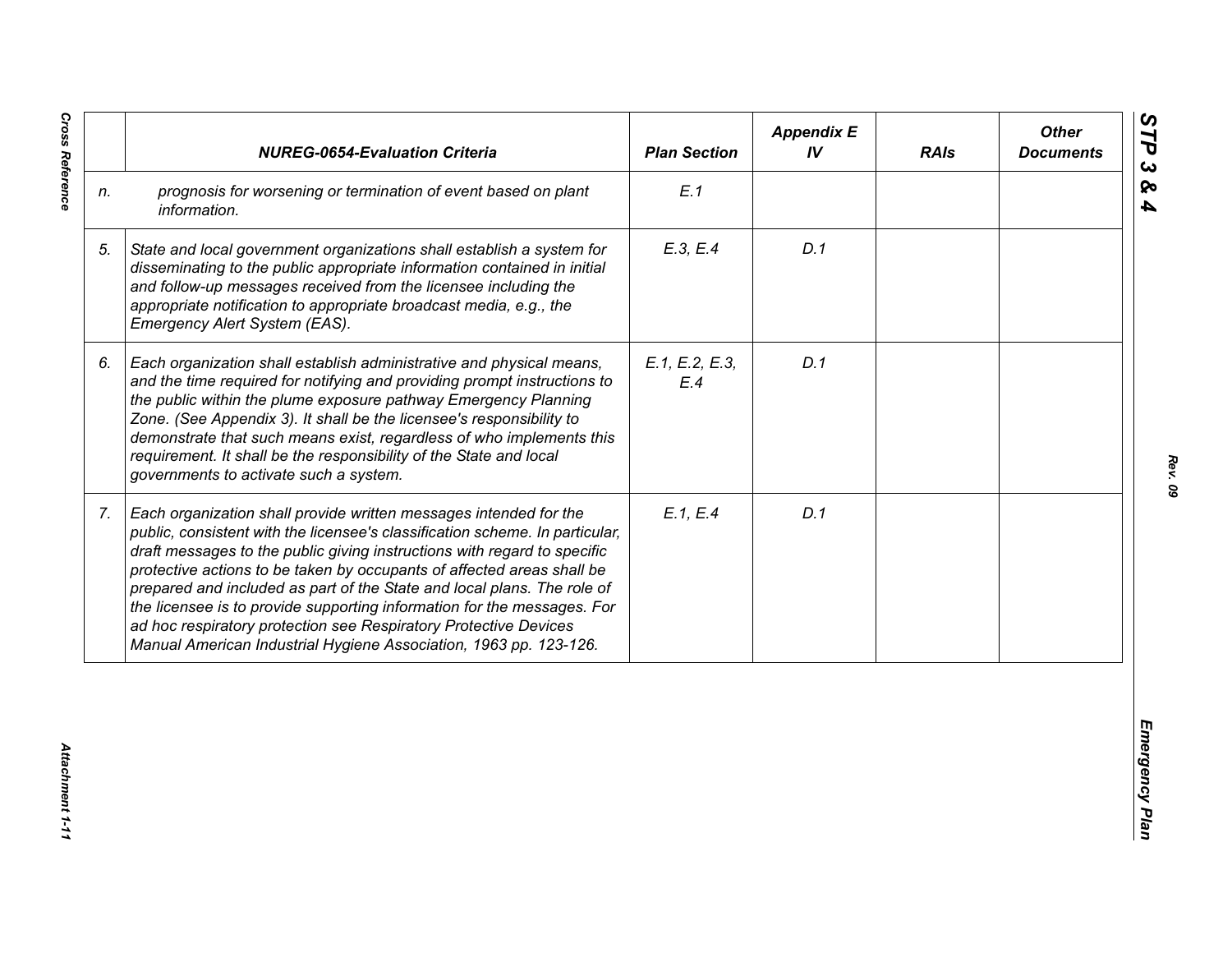|    | Provisions exist for prompt communications among principal response organizations to emergency personnel and to the public.                                                                                                                                                                                                                                                                  |                     |                         |             |                                  |
|----|----------------------------------------------------------------------------------------------------------------------------------------------------------------------------------------------------------------------------------------------------------------------------------------------------------------------------------------------------------------------------------------------|---------------------|-------------------------|-------------|----------------------------------|
|    | <b>NUREG-0654-Evaluation Criteria</b>                                                                                                                                                                                                                                                                                                                                                        | <b>Plan Section</b> | <b>Appendix E</b><br>IV | <b>RAIs</b> | <b>Other</b><br><b>Documents</b> |
| 1. | The communication plans for emergencies shall include organizational<br>titles and alternates for both ends of the communication links. Each<br>organization shall establish reliable primary and backup means of<br>communication for licensees, local, and State response organizations.<br>Such systems should be selected to be compatible with one another.<br>Each plan shall include: |                     |                         |             |                                  |
| a. | provision for 24-hour per day notification to and activation of the<br>State/local emergency response network; and at a minimum, a<br>telephone link and alternate, including 24-hour per day manning of<br>communications links that initiate emergency response actions.                                                                                                                   | E.1, E.3            | D.3                     |             |                                  |
|    | provision for communication with contiguous State/local<br>governments within the Emergency Planning Zones;                                                                                                                                                                                                                                                                                  | E.1                 |                         |             |                                  |
|    | provision for communications as needed with Federal emergency<br>response organizations;                                                                                                                                                                                                                                                                                                     | E.1, E.2, E.3       |                         |             | 10 CFR 73.71                     |
|    | provision for communications between the nuclear facility and the<br>licensee's near-site Emergency Operations Facility, State and local<br>emergency operations centers, and radiological monitoring teams;                                                                                                                                                                                 | Addendum E-1        |                         |             | BL 80-15                         |
|    | provision for alerting or activating emergency personnel in each<br>response organization; and                                                                                                                                                                                                                                                                                               | E.2<br>Addendum E-1 | C                       |             | BL 05-02                         |

**Cross Reference** *Cross Reference* 

*Attachment 1-12*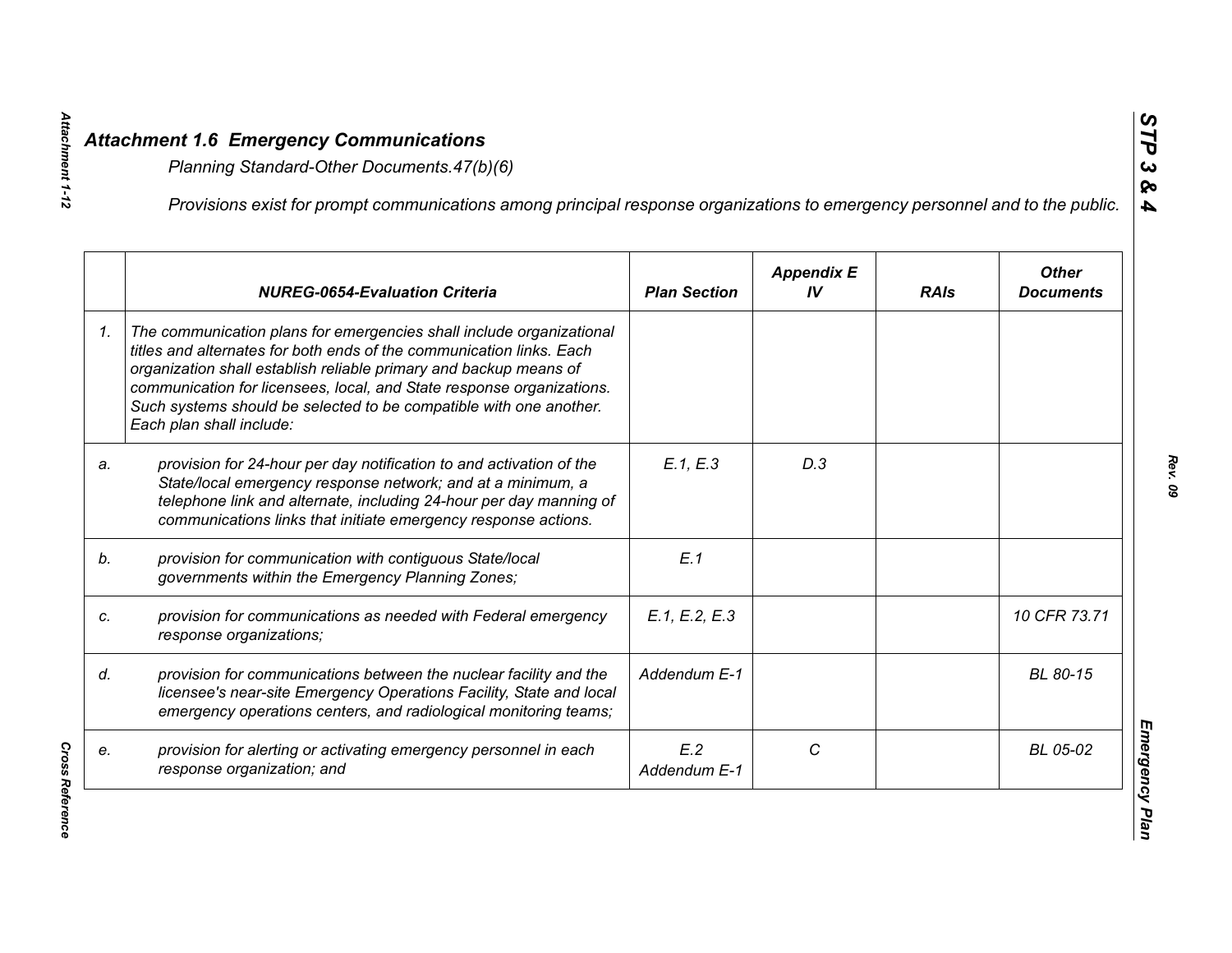|    | <b>NUREG-0654-Evaluation Criteria</b>                                                                                                                                                                                                      | <b>Plan Section</b>                | <b>Appendix E</b><br>IV | <b>RAIs</b>  | <b>Other</b><br><b>Documents</b>                                  |
|----|--------------------------------------------------------------------------------------------------------------------------------------------------------------------------------------------------------------------------------------------|------------------------------------|-------------------------|--------------|-------------------------------------------------------------------|
| f. | provision for communication by the licensee with NRC headquarters<br>and NRC Regional Office Emergency Operations Centers and the<br>licensee's near-site Emergency Operations Facility and radiological<br>monitoring team assembly area. | B.4.12, E.2                        |                         | GGNS 13.3-28 | BL 80-15<br>GL 91-14<br>50.72(a)(3)<br>50.72(a)(4)<br>50.72(c)(3) |
| 2. | Each organization shall ensure that a coordinated communication link<br>for fixed and mobile medical support facilities exists.                                                                                                            | E.2                                | E.7                     |              |                                                                   |
| 3. | Each organization shall conduct periodic testing of the entire emergency<br>communications system (see evaluation criteria H.10, N.2.a and<br>Appendix 3).                                                                                 | Addendum E-1,<br>$N-1, E.3$<br>E.3 |                         | VEGP 13.3-41 | IN 85-44                                                          |
|    |                                                                                                                                                                                                                                            |                                    |                         |              |                                                                   |
|    |                                                                                                                                                                                                                                            |                                    |                         |              |                                                                   |
|    |                                                                                                                                                                                                                                            |                                    |                         |              |                                                                   |
|    |                                                                                                                                                                                                                                            |                                    |                         |              |                                                                   |
|    |                                                                                                                                                                                                                                            |                                    |                         |              |                                                                   |
|    |                                                                                                                                                                                                                                            |                                    |                         |              |                                                                   |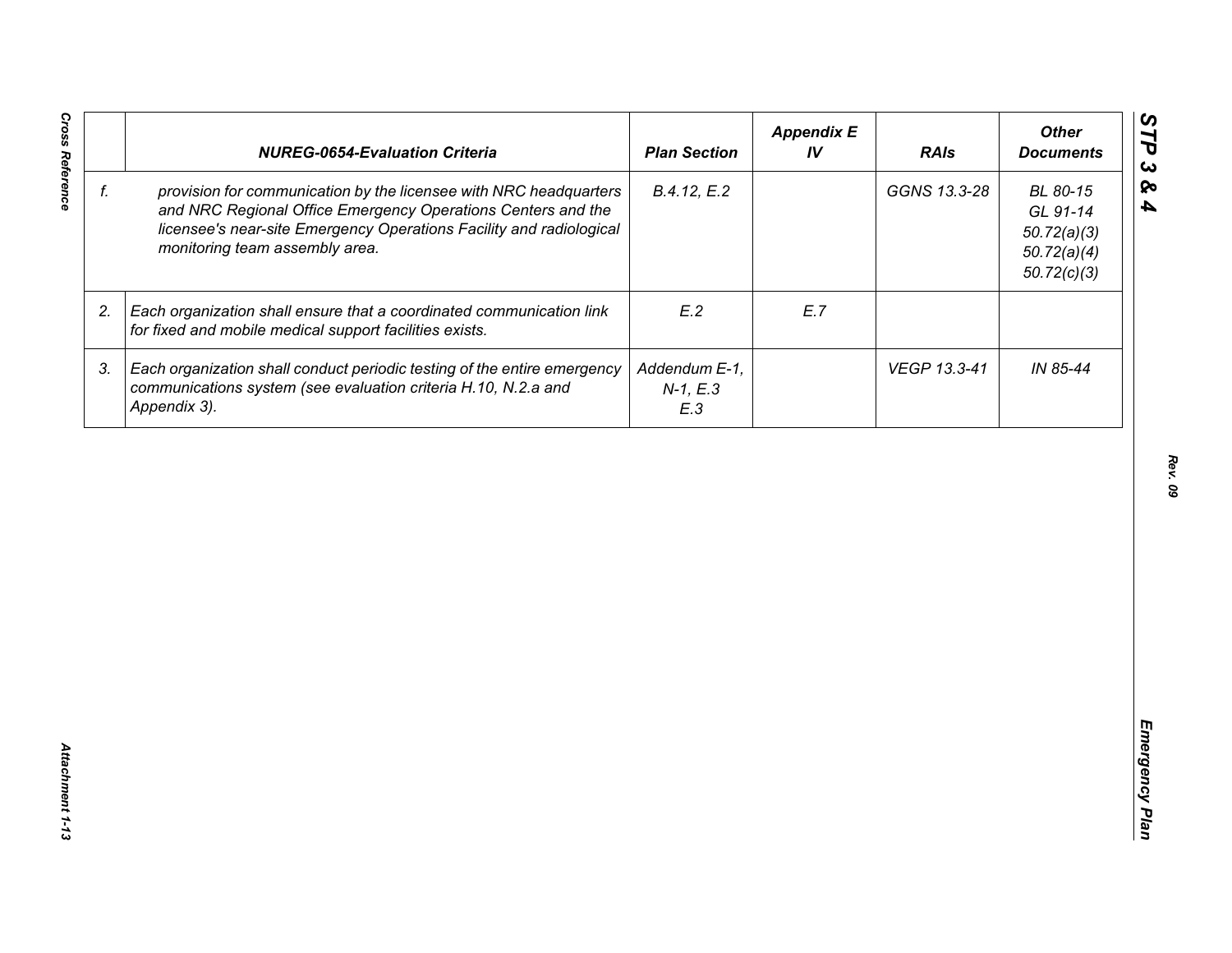|    | <b>NUREG-0654-Evaluation Criteria</b>                                                                                                                                                                                                                                                   | <b>Plan Section</b> | <b>Appendix E</b><br>IV | <b>RAIs</b> | <b>Other</b><br><b>Documents</b> |
|----|-----------------------------------------------------------------------------------------------------------------------------------------------------------------------------------------------------------------------------------------------------------------------------------------|---------------------|-------------------------|-------------|----------------------------------|
| 1. | Each organization shall provide a coordinated periodic (at least<br>annually) dissemination of information to the public regarding how they<br>will be notified and what their actions should be in an emergency. This<br>information shall include, but not necessarily be limited to: |                     |                         |             |                                  |
| a. | educational information on radiation;                                                                                                                                                                                                                                                   | K.1                 | D.2                     |             |                                  |
| b. | contact for additional information;                                                                                                                                                                                                                                                     | K.1                 | D.2                     |             |                                  |
| c. | protective measures, e.g, evacuation routes and relocation<br>centers, sheltering, respiratory protection, radioprotective drugs;<br>and                                                                                                                                                | K.1                 | D.2                     |             |                                  |
| d. | special needs of the handicapped.                                                                                                                                                                                                                                                       | K.1                 |                         |             |                                  |

*STP 3 & 4*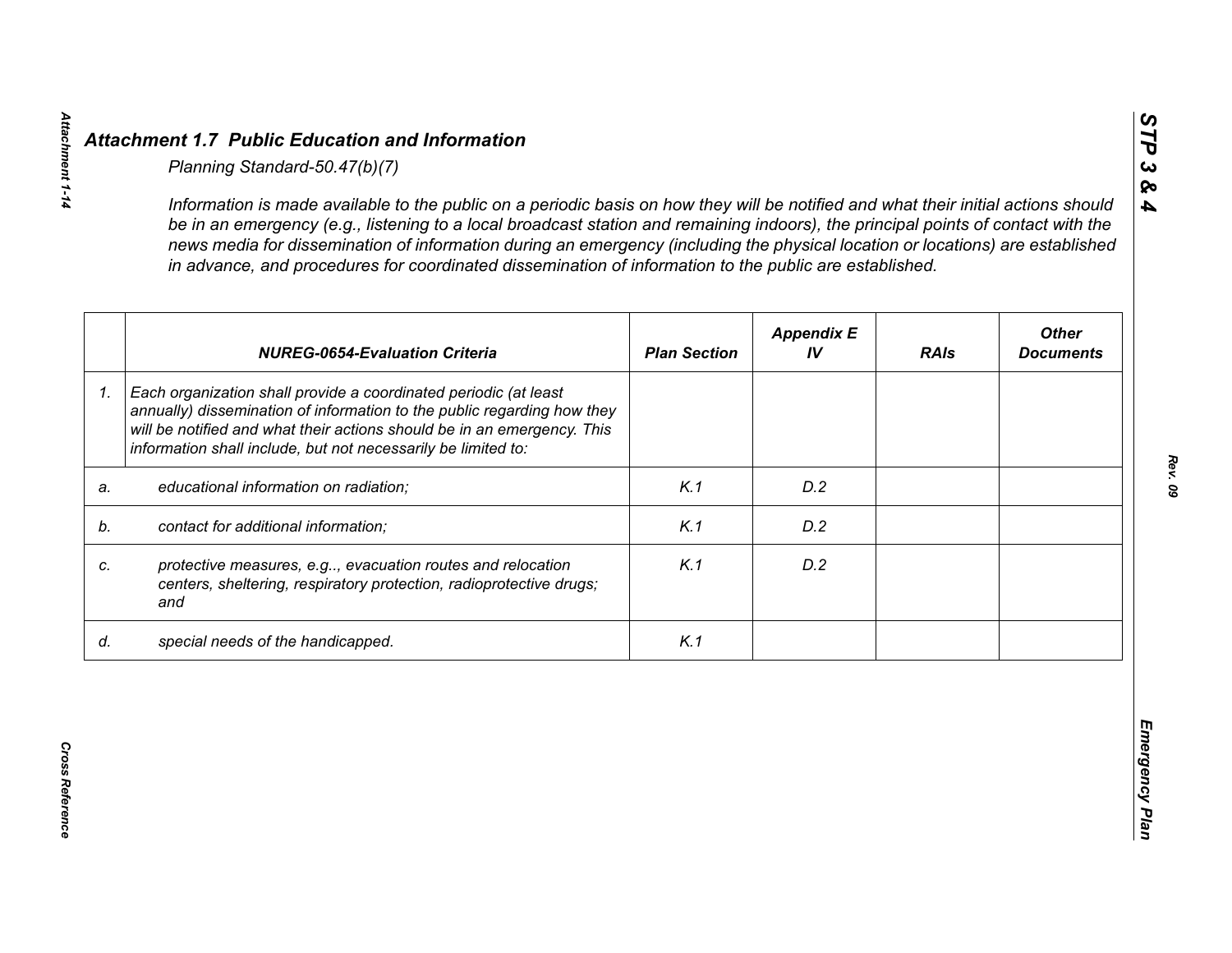|     | <b>NUREG-0654-Evaluation Criteria</b>                                                                                                                                                                                                                                                                                                                                                                                                                                                                                                                                                                                                                                                                                                                                                                                                                                                                                                          | <b>Plan Section</b>         | <b>Appendix E</b><br>IV | <b>RAIs</b>                                        | <b>Other</b><br><b>Documents</b>                       |
|-----|------------------------------------------------------------------------------------------------------------------------------------------------------------------------------------------------------------------------------------------------------------------------------------------------------------------------------------------------------------------------------------------------------------------------------------------------------------------------------------------------------------------------------------------------------------------------------------------------------------------------------------------------------------------------------------------------------------------------------------------------------------------------------------------------------------------------------------------------------------------------------------------------------------------------------------------------|-----------------------------|-------------------------|----------------------------------------------------|--------------------------------------------------------|
| 2.  | The public information program shall provide the permanent and<br>transient adult population within the plume exposure EPZ an adequate<br>opportunity to become aware of the information annually. The programs<br>should include provision for written material that is likely to be available<br>in a residence during an emergency. Updated information shall be<br>disseminated at least annually. Signs or other measures (e.g., decals,<br>posted notices or other means, placed in hotels, motels, gasoline<br>stations and phone booths) shall also be used to disseminate to any<br>transient population within the plume exposure pathway EPZ<br>appropriate information that would be helpful if an emergency or<br>accident occurs. Such notices should refer the transient to the telephone<br>directory or other source of local emergency information and guide the<br>visitor to appropriate radio and television frequencies. | K.1, K.1.3, K.2,<br>K.3 K.4 | D.2                     | <b>VEGP 13.3-4</b><br>GGNS 13.3-31<br>GGNS 13.3-32 | <b>Public</b><br><b>Information</b><br><b>Brochure</b> |
| 3а. | Each principal organization shall designate the points of contact and<br>physical location for use by news media during an emergency.                                                                                                                                                                                                                                                                                                                                                                                                                                                                                                                                                                                                                                                                                                                                                                                                          | K.5, K.9, G.6               |                         |                                                    |                                                        |
| b.  | Each licensee shall provide space which may be used for a limited<br>number of the news media at the near site Emergency Operations<br>Facility.                                                                                                                                                                                                                                                                                                                                                                                                                                                                                                                                                                                                                                                                                                                                                                                               | G.6                         |                         |                                                    |                                                        |
| 4a. | Each principal organization shall designate a spokesperson who should<br>have access to all necessary information.                                                                                                                                                                                                                                                                                                                                                                                                                                                                                                                                                                                                                                                                                                                                                                                                                             | K.5.5                       |                         |                                                    |                                                        |
| b.  | Each organization shall establish arrangements for timely exchange of<br>information among designated spokesperson.                                                                                                                                                                                                                                                                                                                                                                                                                                                                                                                                                                                                                                                                                                                                                                                                                            | K.8                         |                         |                                                    |                                                        |
| C.  | Each organization shall establish coordinated arrangements for dealing<br>with rumors.                                                                                                                                                                                                                                                                                                                                                                                                                                                                                                                                                                                                                                                                                                                                                                                                                                                         | K.10                        |                         |                                                    |                                                        |
| 5.  | Each organization shall conduct coordinated programs at least annually<br>to acquaint news media with the emergency plans, information<br>concerning radiation, and points of contact for release of public<br>information in an emergency.                                                                                                                                                                                                                                                                                                                                                                                                                                                                                                                                                                                                                                                                                                    | K.4.1                       |                         | GGNS 13.3-33                                       |                                                        |

*Rev. 09*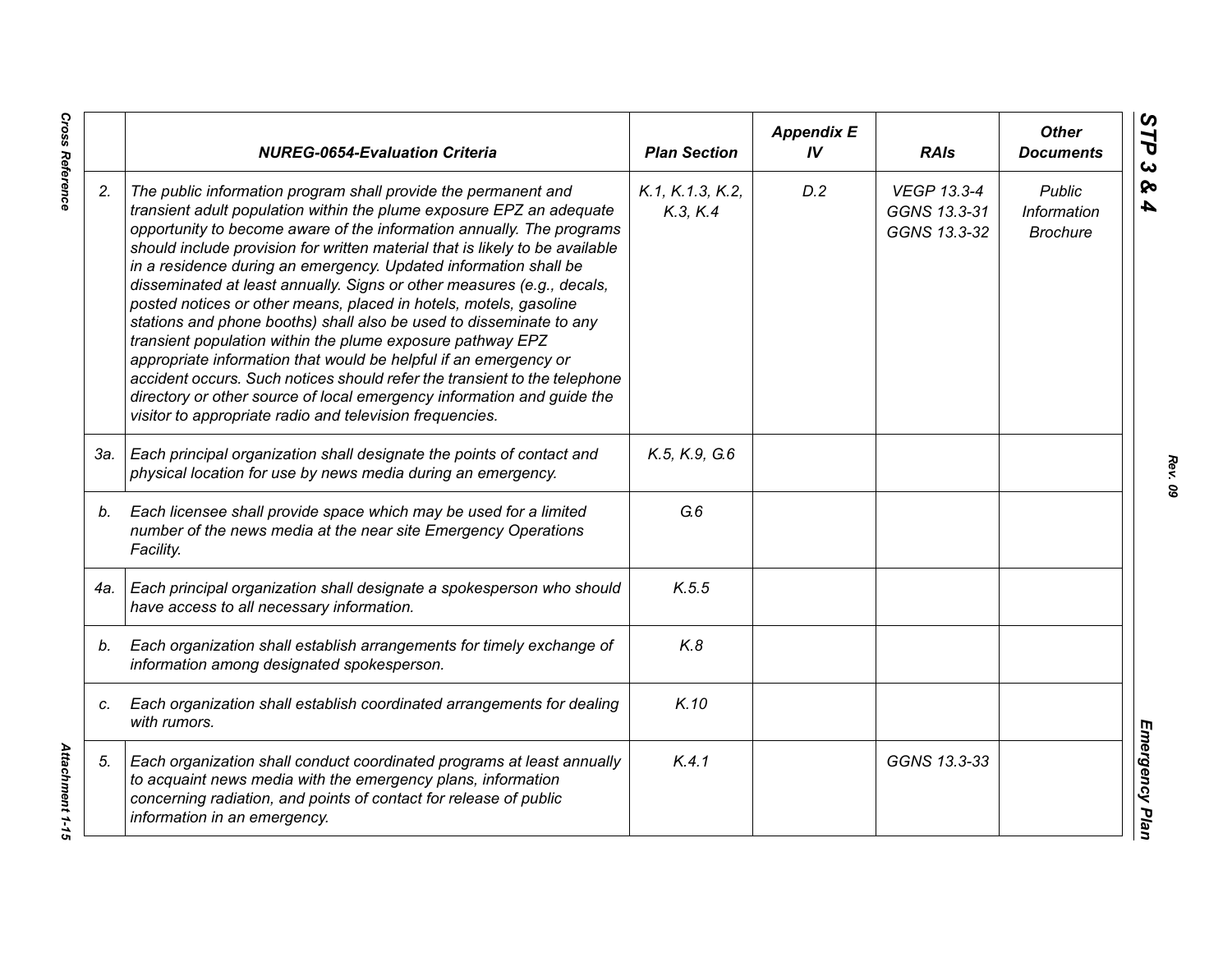|    | Adequate emergency facilities and equipment to support the emergency response are provided and maintained.                                                                                                                                                                                                                                                                |                                  |                         |              |                                  |
|----|---------------------------------------------------------------------------------------------------------------------------------------------------------------------------------------------------------------------------------------------------------------------------------------------------------------------------------------------------------------------------|----------------------------------|-------------------------|--------------|----------------------------------|
|    | <b>NUREG-0654-Evaluation Criteria</b>                                                                                                                                                                                                                                                                                                                                     | <b>Plan Section</b>              | <b>Appendix E</b><br>IV | <b>RAIs</b>  | <b>Other</b><br><b>Documents</b> |
| 1. | Each licensee shall establish a Technical Support Center and an onsite<br>operations support center (assembly area) in accordance with NUREG-<br>0696, Revision 1.                                                                                                                                                                                                        | G.2, G.3                         | E.8                     |              | GL 82-33                         |
| 2. | Each licensee shall establish an Emergency Operations Facility from<br>which evaluation and coordination of all licensee activities related to an<br>emergency is to be carried out and from which the licensee shall provide<br>information to Federal, State and local authorities responding to<br>radiological emergencies in accordance with NUREG-0696, Revision 1. | G.4                              | E.8                     |              | GL 82-33                         |
| 3. | Each organization shall establish an emergency operations center for<br>use in directing and controlling response functions.                                                                                                                                                                                                                                              | <b>State Plan</b><br>County Plan |                         |              |                                  |
| 4. | Each organization shall provide for timely activation and staffing of the<br>facilities and centers described in the plan.                                                                                                                                                                                                                                                | C.4, E.2                         |                         |              |                                  |
| 5. | Each licensee shall identify and establish onsite monitoring systems that<br>are to be used to initiate emergency measures in accordance with<br>Appendix 1, as well as those to be used for conducting assessment. The<br>equipment shall include:                                                                                                                       |                                  |                         | VEGP 13.3-45 |                                  |
| a. | geophysical phenomena monitors, (e.g., meteorological, hydrologic,<br>seismic);                                                                                                                                                                                                                                                                                           | H.1.2, H.1.6,<br>Table H-1       |                         |              |                                  |
| b. | radiological monitors, (e.g., process, area, emergency, effluent,<br>wound and portable monitors and sampling equipment);                                                                                                                                                                                                                                                 | H.1.4, H.1.5,<br>Table H-1       | E.2                     |              |                                  |

*Attachment 1-16*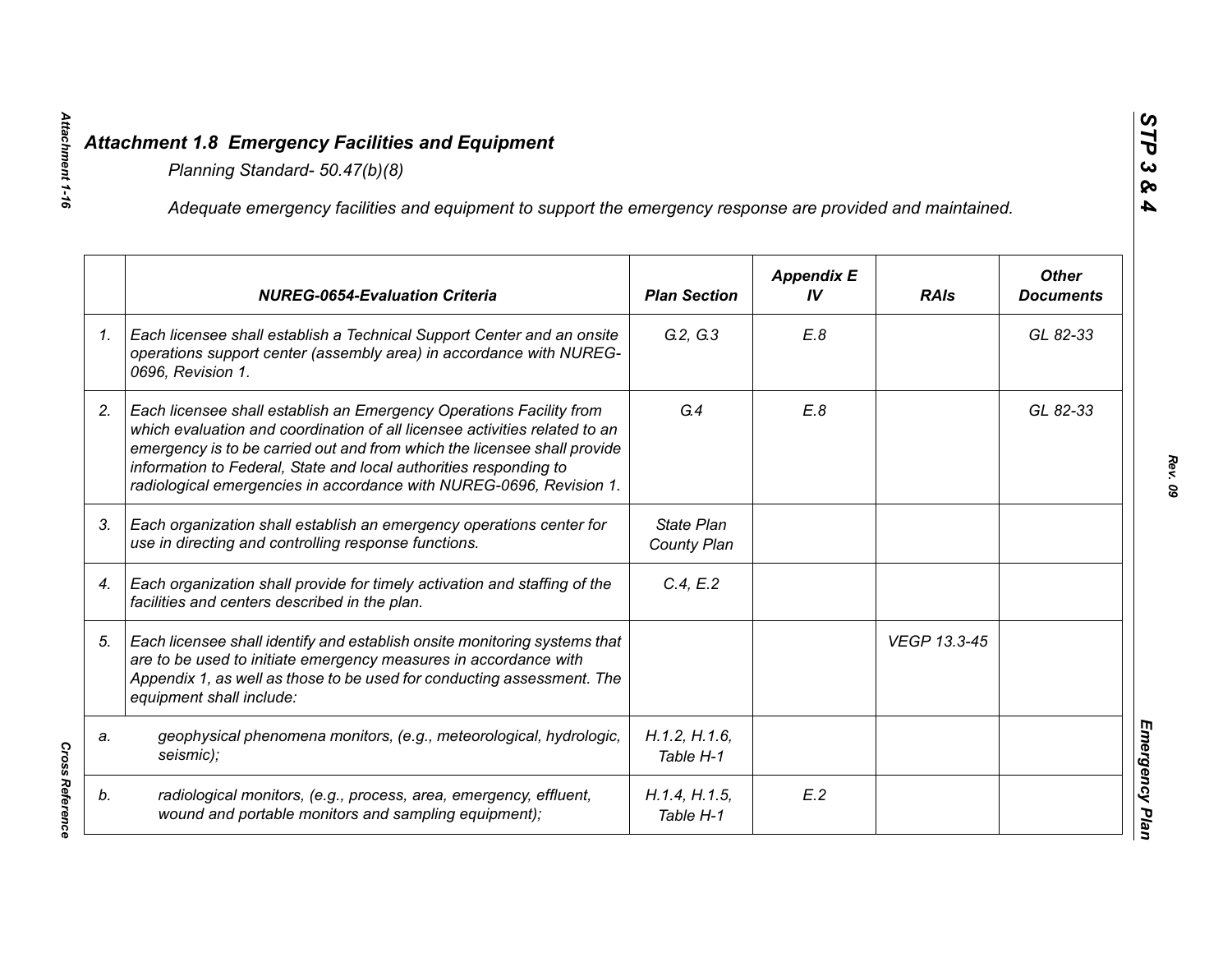|    | <b>NUREG-0654-Evaluation Criteria</b>                                                                                                                                                                                                                                                                                                                               | <b>Plan Section</b>                                           | <b>Appendix E</b><br>IV | <b>RAIs</b> | <b>Other</b><br><b>Documents</b> |
|----|---------------------------------------------------------------------------------------------------------------------------------------------------------------------------------------------------------------------------------------------------------------------------------------------------------------------------------------------------------------------|---------------------------------------------------------------|-------------------------|-------------|----------------------------------|
| C. | process monitors, (e.g., reactor coolant system pressure and<br>temperature, containment pressure and temperature, liquid levels,<br>flow rates, status or lineup of equipment components), and                                                                                                                                                                     | H.1.3, Table G-3                                              |                         |             |                                  |
| d. | fire and combustion products detectors.                                                                                                                                                                                                                                                                                                                             | H.1.1, Table H-1                                              |                         |             |                                  |
| 6. | Each licensee shall make provision to acquire data from or for<br>emergency access to offsite monitoring and analysis equipment<br>including:                                                                                                                                                                                                                       |                                                               |                         |             |                                  |
| a. | geophysical phenomena monitors, (e.g., meteorological, hydrologic,<br>seismic);                                                                                                                                                                                                                                                                                     | Table H-1                                                     |                         |             |                                  |
| b. | radiological monitors including ratemeters and sampling devices.<br>Dosimetry shall be provided and shall meet, as a minimum, the NRC<br>Radiological Assessment Branch Technical Position for the<br>Environment Radiological Monitoring Program; and                                                                                                              | H.1.4, H.1.5,<br>H.1.7, H.1.8,<br>H. 1.9, J. 10,<br>Table G-3 | E.2                     |             |                                  |
| C. | laboratory facilities, fixed or mobile.                                                                                                                                                                                                                                                                                                                             | G.9                                                           |                         |             |                                  |
| 7. | Each organization, where appropriate, shall provide for offsite<br>radiological monitoring equipment in the vicinity of the nuclear facility.                                                                                                                                                                                                                       | G.9, Table H-1                                                | E.2                     |             |                                  |
| 8. | Each licensee shall provide meteorological instrumentation and<br>procedures which satisfy the criteria in Appendix 2, and provisions to<br>obtain representative current meteorological information from other<br>sources.                                                                                                                                         | H.1.6                                                         |                         |             |                                  |
| 9. | Each licensee shall provide for an onsite operations support center<br>(assembly area) which shall have adequate capacity, and supplies,<br>including, for example, respiratory protection, protective clothing,<br>portable lighting, portable radiation monitoring equipment, cameras and<br>communications equipment for personnel present in the assembly area. | G.2                                                           | E.1                     |             | GL 82-33                         |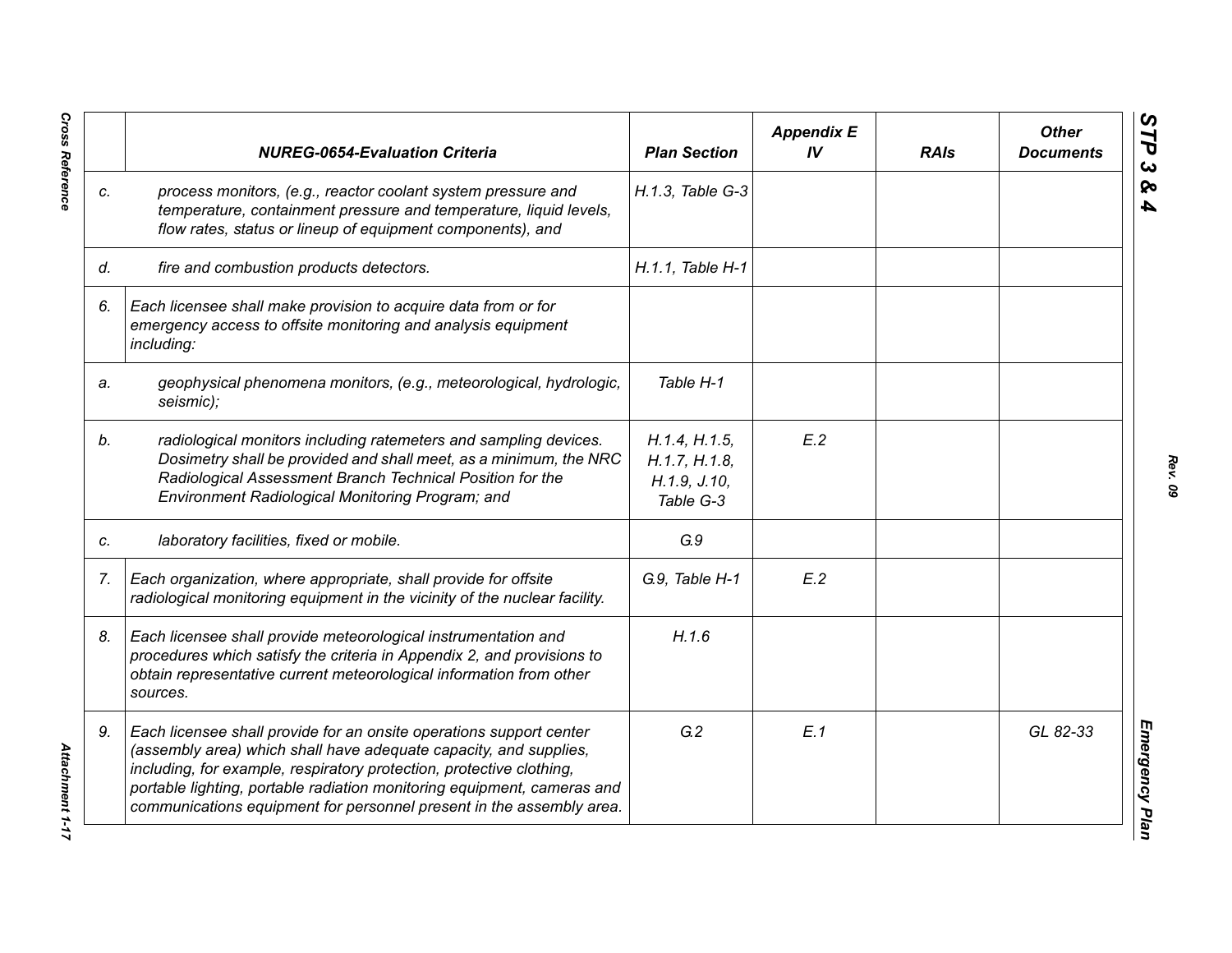|     | <b>NUREG-0654-Evaluation Criteria</b>                                                                                                                                                                                                                                                                                                                                                                                                   | <b>Plan Section</b> | <b>Appendix E</b><br>IV | <b>RAIs</b> | <b>Other</b><br><b>Documents</b> |
|-----|-----------------------------------------------------------------------------------------------------------------------------------------------------------------------------------------------------------------------------------------------------------------------------------------------------------------------------------------------------------------------------------------------------------------------------------------|---------------------|-------------------------|-------------|----------------------------------|
| 10. | Each organization shall make provisions to inspect, inventory and<br>operationally check emergency equipment/instruments at least once<br>each calendar quarter and after each use. There shall be sufficient<br>reserves of instruments/equipment to replace those which are removed<br>from emergency kits for calibration or repair. Calibration of equipment<br>shall be at intervals recommended by the supplier of the equipment. | Table G-1           |                         |             |                                  |
|     | 11. Each plan shall, in an appendix include identification of emergency kits<br>by general category (protective equipment, communications equipment,<br>radiological monitoring equipment and emergency supplies).                                                                                                                                                                                                                      | Table G-1           | E.1                     |             |                                  |
|     | 12. Each organization shall establish a central point (preferably associated<br>with the licensee's near-site Emergency Operations Facility), for the<br>receipt and analysis of all field monitoring data and coordination of<br>sample media.                                                                                                                                                                                         | H.2                 | E.2                     |             |                                  |
|     |                                                                                                                                                                                                                                                                                                                                                                                                                                         |                     |                         |             |                                  |
|     |                                                                                                                                                                                                                                                                                                                                                                                                                                         |                     |                         |             |                                  |
|     |                                                                                                                                                                                                                                                                                                                                                                                                                                         |                     |                         |             |                                  |
|     |                                                                                                                                                                                                                                                                                                                                                                                                                                         |                     |                         |             |                                  |
|     |                                                                                                                                                                                                                                                                                                                                                                                                                                         |                     |                         |             |                                  |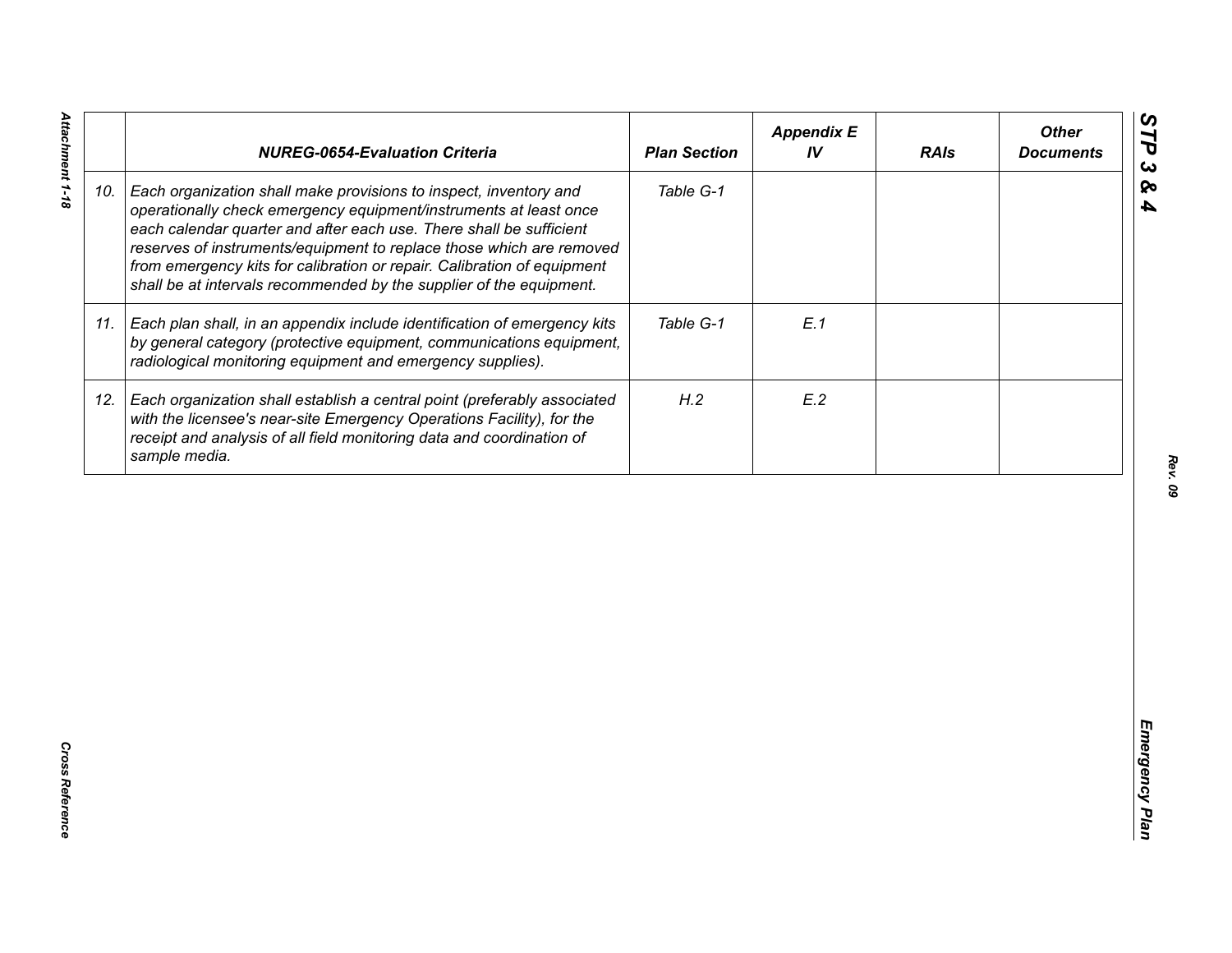|    | Adequate methods, systems and equipment for assessing and monitoring actual or potential offsite consequences of a<br>radiological emergency condition are in use.                                                                                                                                                                                                                                                                                                                                                                                |                                                         |                         |             |                                  |
|----|---------------------------------------------------------------------------------------------------------------------------------------------------------------------------------------------------------------------------------------------------------------------------------------------------------------------------------------------------------------------------------------------------------------------------------------------------------------------------------------------------------------------------------------------------|---------------------------------------------------------|-------------------------|-------------|----------------------------------|
|    | <b>NUREG-0654-Evaluation Criteria</b>                                                                                                                                                                                                                                                                                                                                                                                                                                                                                                             | <b>Plan Section</b>                                     | <b>Appendix E</b><br>IV | <b>RAIs</b> | <b>Other</b><br><b>Documents</b> |
| 1. | Each licensee shall identify plant system and effluent parameter values<br>characteristic of a spectrum of off-normal conditions and accidents, and<br>shall identify the plant parameter values or other information which<br>correspond to the example initiating conditions of Appendix 1. Such<br>parameter values and the corresponding emergency class shall be<br>included in the appropriate facility emergency procedures. Facility<br>emergency procedures shall specify the kinds of instruments being used<br>and their capabilities. | Table D-1,<br>Table D-2<br>(Generalized<br>Description) |                         |             |                                  |
| 2. | Onsite capability and resources to provide initial values and continuing<br>assessment throughout the course of an accident shall include post-<br>accident sampling capability, radiation and effluent monitors, in-plant<br>iodine instrumentation, and containment radiation monitoring in<br>accordance with NUREG-0578, as elaborated in the NRC letter to all<br>power reactor licensees dated October 30, 1979.                                                                                                                            | H.1, J.10,<br>Table H-1                                 | E.2                     |             |                                  |
| 3. | Each licensee shall establish methods and techniques to be used for<br>determining:                                                                                                                                                                                                                                                                                                                                                                                                                                                               |                                                         |                         |             |                                  |
| a. | the source term of releases of radioactive material within plant<br>systems. An example is the relationship between the containment<br>radiation monitor(s) reading(s) and radioactive material available for<br>release from containment.                                                                                                                                                                                                                                                                                                        | J.10.1                                                  | E.2                     |             |                                  |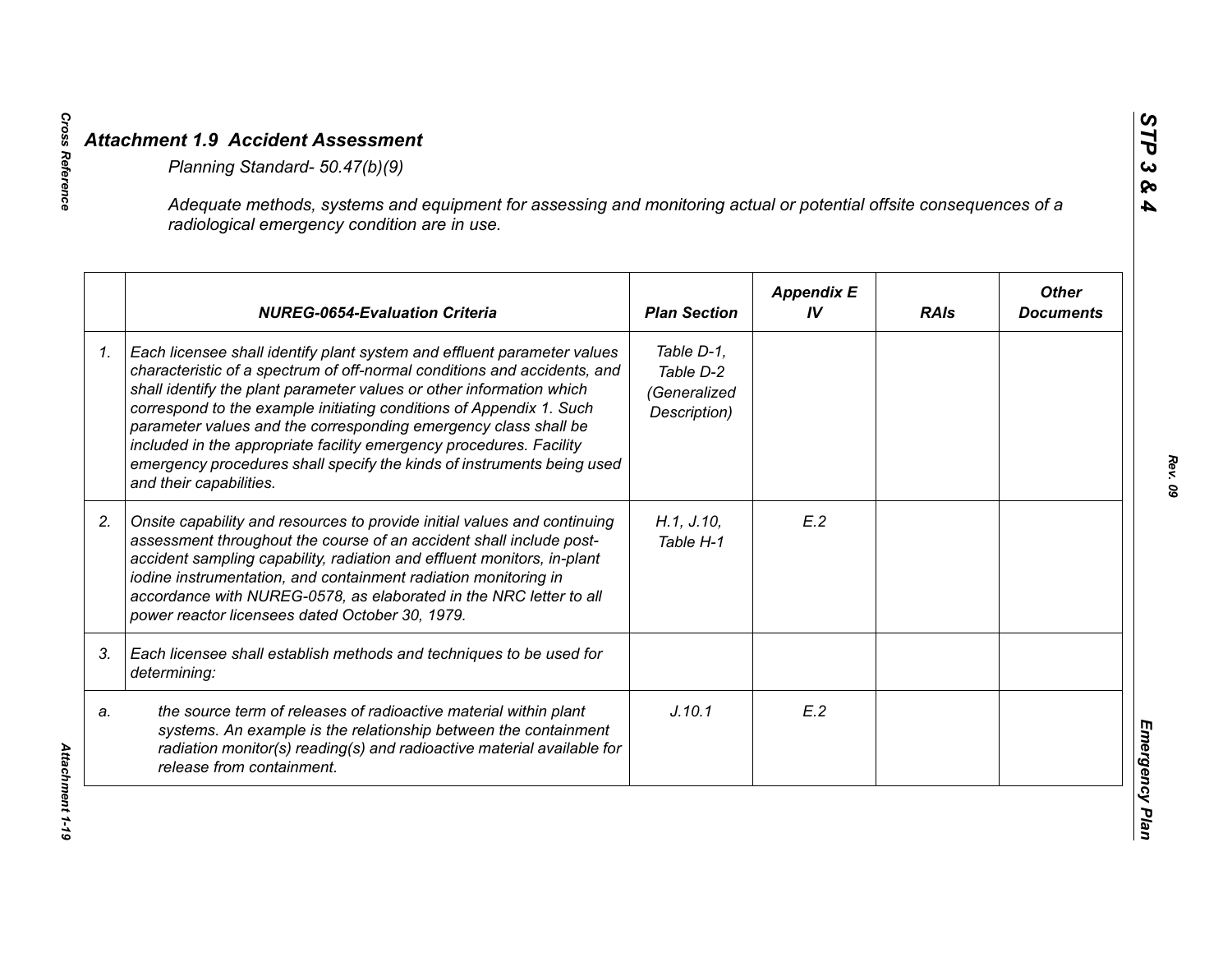|    | <b>NUREG-0654-Evaluation Criteria</b>                                                                                                                                                                                                                                                                                                                                                                                                                                                                                                                                                                                                       | <b>Plan Section</b> | <b>Appendix E</b><br>IV | <b>RAIs</b>  | <b>Other</b><br><b>Documents</b> |
|----|---------------------------------------------------------------------------------------------------------------------------------------------------------------------------------------------------------------------------------------------------------------------------------------------------------------------------------------------------------------------------------------------------------------------------------------------------------------------------------------------------------------------------------------------------------------------------------------------------------------------------------------------|---------------------|-------------------------|--------------|----------------------------------|
| b. | the magnitude of the release of radioactive materials based on<br>plant system parameters and effluent monitors.                                                                                                                                                                                                                                                                                                                                                                                                                                                                                                                            | J.10.1              |                         |              |                                  |
| 4. | Each licensee shall establish the relationship between effluent monitor<br>readings and onsite and offsite exposures and contamination for various<br>meteorological conditions.                                                                                                                                                                                                                                                                                                                                                                                                                                                            | J.10.1              |                         |              |                                  |
| 5. | Each licensee shall have the capability of acquiring and evaluating<br>meteorological information sufficient to meet the criteria of Appendix 2.<br>There shall be provisions for access to meteorological information by at<br>least the near site Emergency Operations Facility, the Technical Support<br>Center, the Control Room and an offsite NRC center. The licensee shall<br>make available to the State suitable meteorological data processing<br>interconnections which will permit independent analysis by the State, of<br>facility generated data in those States with the resources to effectively<br>use this information. | H.1.6               | E.1                     | VEGP 13.3-12 |                                  |
| 6. | Each licensee shall establish the methodology for determining the<br>release rate/projected doses if the instrumentation used for assessment<br>are offscale or inoperable.                                                                                                                                                                                                                                                                                                                                                                                                                                                                 | H.2                 |                         |              |                                  |
| 7. | Each organization shall describe the capability and resources for field<br>monitoring within the plume exposure Emergency Planning Zone which<br>are an intrinsic part of the concept of operations for the facility.                                                                                                                                                                                                                                                                                                                                                                                                                       | H.2                 |                         |              |                                  |
| 8. | Each organization, where appropriate, shall provide methods,<br>equipment and expertise to make rapid assessments of the actual or<br>potential magnitude and locations of any radiological hazards through<br>liquid or gaseous release pathways. This shall include activation,<br>notification means, field team composition, transportation,<br>communication, monitoring equipment and estimated deployment times.                                                                                                                                                                                                                     | H.2                 |                         |              |                                  |

Attachment 1-20 *Attachment 1-20*

**Cross Reference** *Cross Reference*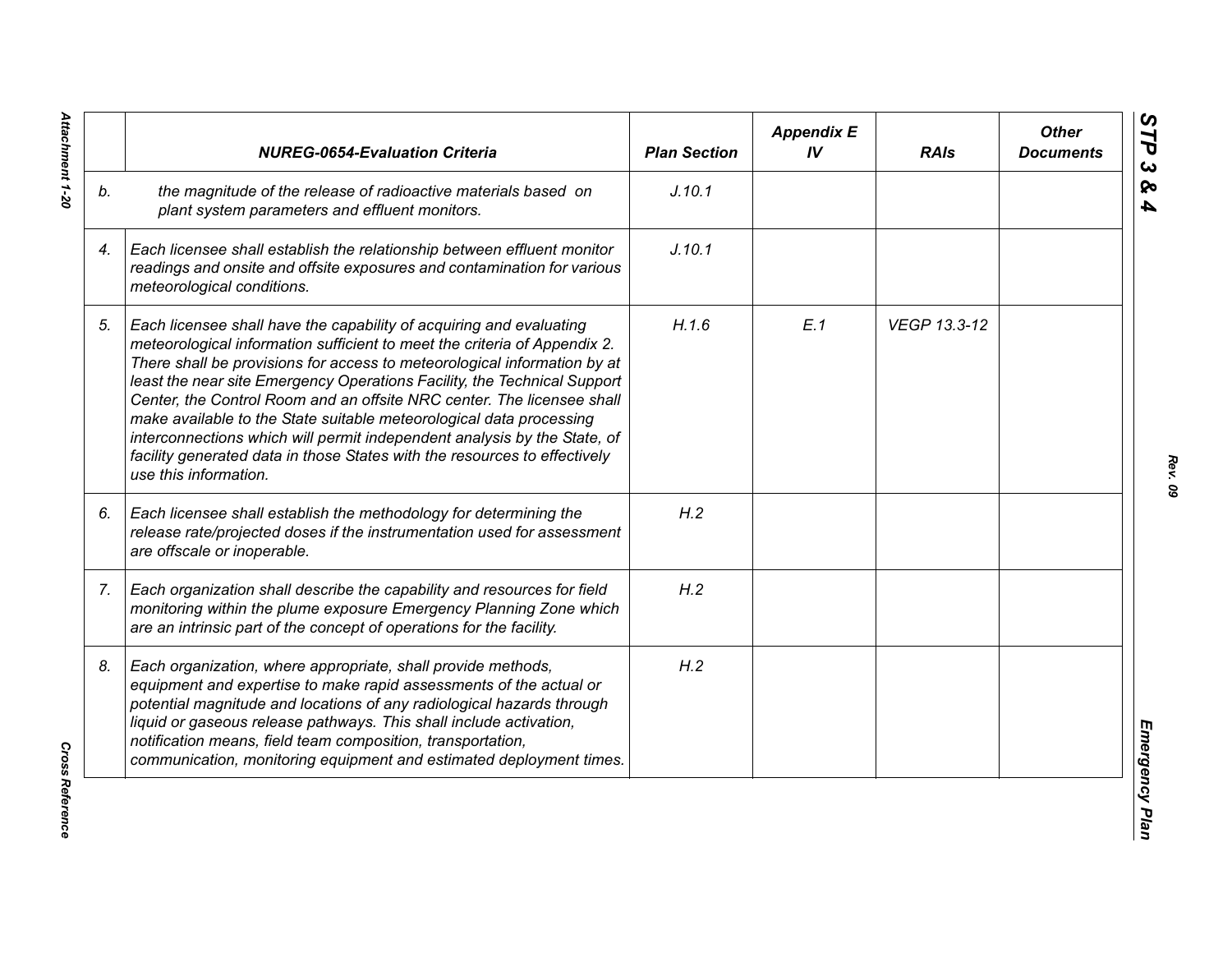| J.11<br>9.<br>Each organization shall have a capability to detect and measure<br>radioiodine concentrations in air in the plume exposure EPZ as low as<br>10-7 uCi/cc (microcuries per cubic centimeter) under field conditions.<br>Interference from the presence of noble gas and background radiation<br>shall not decrease the stated minimum detectable activity.<br>H.2<br>Each organization shall establish means for relating the various<br>10.<br>measured parameters (e.g., contamination levels, water and air activity<br>levels) to dose rates for key isotopes (i.e., those given in Table 3, page<br>18) and gross radioactivity measurements. Provision shall be made for<br>estimating integrated dose from the projected and actual dose rates and<br>for comparing these estimates with the protective action guides. The<br>detailed provisions shall be described in separate procedures. | H.2<br>11. Arrangements to locate and track the airborne radioactive plume shall<br>be made, using either or both Federal and State resources. | <b>NUREG-0654-Evaluation Criteria</b> | <b>Plan Section</b> | <b>Appendix E</b><br>IV | <b>RAIs</b> | <b>Other</b><br><b>Documents</b> |
|-----------------------------------------------------------------------------------------------------------------------------------------------------------------------------------------------------------------------------------------------------------------------------------------------------------------------------------------------------------------------------------------------------------------------------------------------------------------------------------------------------------------------------------------------------------------------------------------------------------------------------------------------------------------------------------------------------------------------------------------------------------------------------------------------------------------------------------------------------------------------------------------------------------------|------------------------------------------------------------------------------------------------------------------------------------------------|---------------------------------------|---------------------|-------------------------|-------------|----------------------------------|
|                                                                                                                                                                                                                                                                                                                                                                                                                                                                                                                                                                                                                                                                                                                                                                                                                                                                                                                 |                                                                                                                                                |                                       |                     |                         |             |                                  |
|                                                                                                                                                                                                                                                                                                                                                                                                                                                                                                                                                                                                                                                                                                                                                                                                                                                                                                                 |                                                                                                                                                |                                       |                     |                         |             |                                  |
|                                                                                                                                                                                                                                                                                                                                                                                                                                                                                                                                                                                                                                                                                                                                                                                                                                                                                                                 |                                                                                                                                                |                                       |                     |                         |             |                                  |
|                                                                                                                                                                                                                                                                                                                                                                                                                                                                                                                                                                                                                                                                                                                                                                                                                                                                                                                 |                                                                                                                                                |                                       |                     |                         |             |                                  |

*Cross Reference Attachment 1-21* Attachment 1-21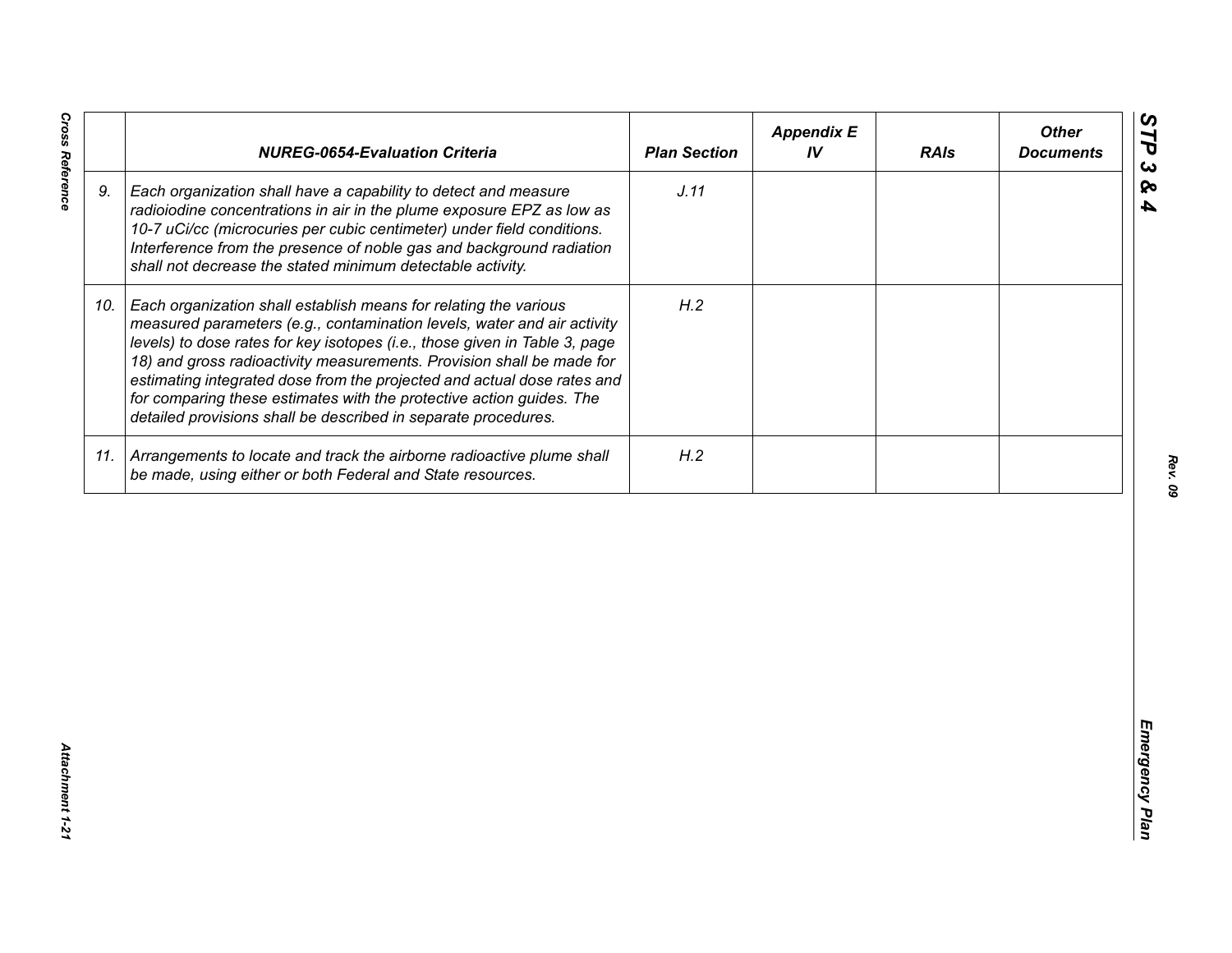|    | A range of protective actions have been developed for the plume exposure pathway EPZ for emergency workers and the public.<br>Guidelines for the choice of protective actions during an emergency, consistent with Federal guidance, are developed and in<br>place, and protective actions for the ingestion exposure pathway EPZ appropriate to the locale have been developed. |                     |                         |                              |                                  |
|----|----------------------------------------------------------------------------------------------------------------------------------------------------------------------------------------------------------------------------------------------------------------------------------------------------------------------------------------------------------------------------------|---------------------|-------------------------|------------------------------|----------------------------------|
|    | <b>NUREG-0654-Evaluation Criteria</b>                                                                                                                                                                                                                                                                                                                                            | <b>Plan Section</b> | <b>Appendix E</b><br>IV | <b>RAIs</b>                  | <b>Other</b><br><b>Documents</b> |
|    | Each licensee shall establish the means and time required to warn or<br>advise onsite individuals and individuals who may be in areas controlled<br>by the operator, including:                                                                                                                                                                                                  |                     |                         |                              |                                  |
| a. | Employees not having emergency assignments;                                                                                                                                                                                                                                                                                                                                      | F.3, 1.1, 1.2, 1.3  |                         |                              |                                  |
|    | Visitors;                                                                                                                                                                                                                                                                                                                                                                        | F.3, 1.1, 1.2, 1.3  |                         |                              |                                  |
| C. | Contractor and construction personnel; and                                                                                                                                                                                                                                                                                                                                       | F.3, 1.1, 1.2, 1.3  |                         |                              |                                  |
|    | Other persons who may be in the public access areas on or passing<br>through the site or within the owner controlled area.                                                                                                                                                                                                                                                       | 1.1, 1.2, 1.3       |                         |                              |                                  |
|    | Each licensee shall make provisions for evacuation routes and<br>transportation for onsite individuals to some suitable offsite location,<br>including alternatives for inclement weather, high traffic density and<br>specific radiological conditions.                                                                                                                         | F.5, I.3            |                         | GGNS 13.3-37<br>GGNS 13.3-38 |                                  |
|    | Each licensee shall provide for radiological monitoring of people<br>evacuated from the site.                                                                                                                                                                                                                                                                                    | F.5, I.3, J.6       |                         |                              |                                  |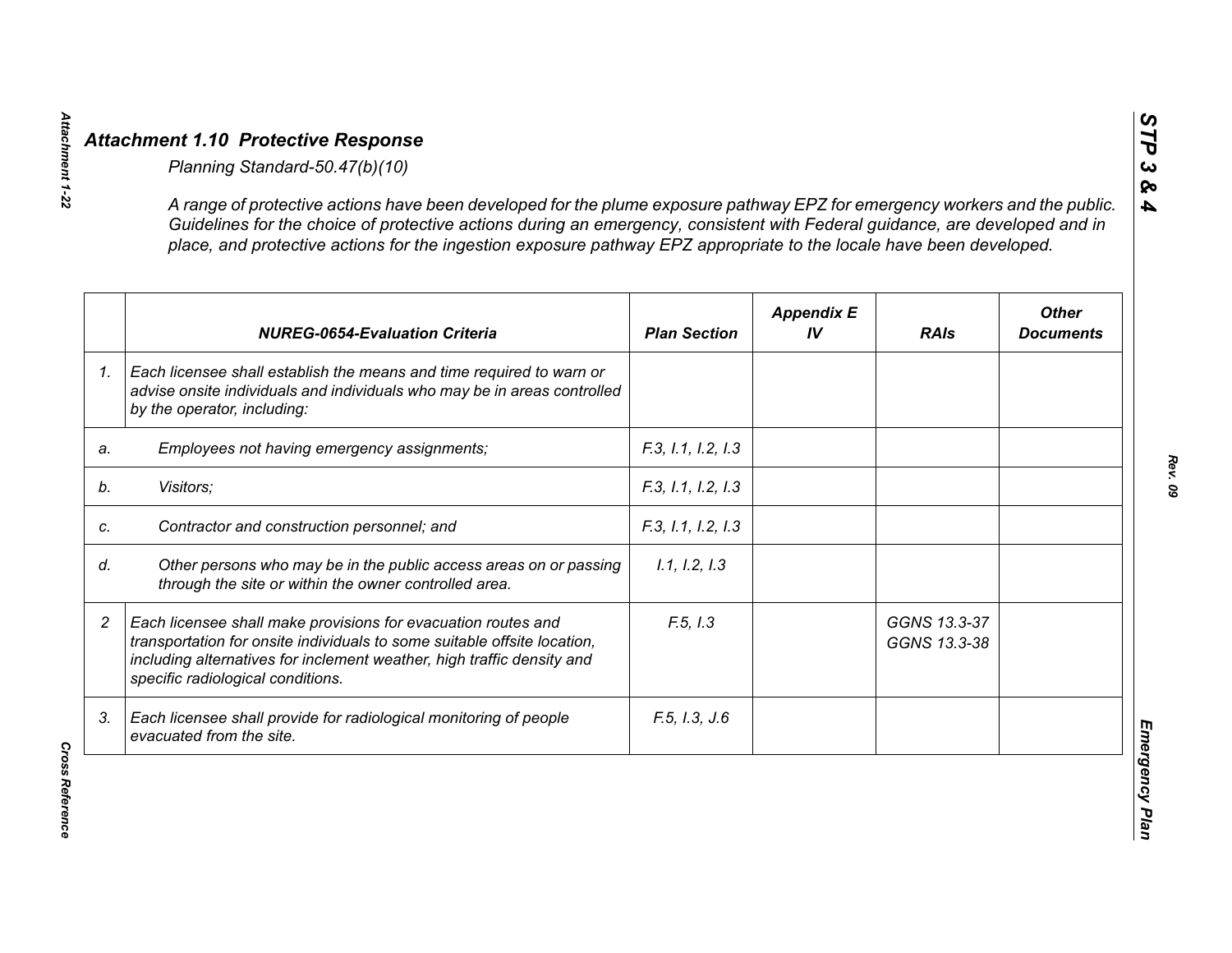|    | <b>NUREG-0654-Evaluation Criteria</b>                                                                                                                                                                                                                                                                                                                                                                                                                                                                                                                                                                                                                                                      | <b>Plan Section</b> | <b>Appendix E</b><br>IV | <b>RAIs</b>  | <b>Other</b><br><b>Documents</b> |
|----|--------------------------------------------------------------------------------------------------------------------------------------------------------------------------------------------------------------------------------------------------------------------------------------------------------------------------------------------------------------------------------------------------------------------------------------------------------------------------------------------------------------------------------------------------------------------------------------------------------------------------------------------------------------------------------------------|---------------------|-------------------------|--------------|----------------------------------|
| 4. | Each licensee shall provide for the evacuation of onsite non-essential<br>personnel in the event of a Site or General Emergency and shall provide<br>a decontamination capability at or near the monitoring point specified in<br>J.3.                                                                                                                                                                                                                                                                                                                                                                                                                                                     | F.5, I.3, J.6       |                         |              | BL 05-02                         |
| 5. | Each licensee shall provide for a capability to account for all individuals<br>onsite at the time of the emergency and ascertain the names of missing<br>individuals within 30 minutes of the start of an emergency and account<br>for all onsite individuals continuously thereafter.                                                                                                                                                                                                                                                                                                                                                                                                     | F.3, I.2, I.3       |                         |              |                                  |
| 6. | Each licensee shall, for individuals remaining or arriving onsite during<br>the emergency, make provisions for:                                                                                                                                                                                                                                                                                                                                                                                                                                                                                                                                                                            |                     |                         |              |                                  |
| a. | Individual respiratory protection;                                                                                                                                                                                                                                                                                                                                                                                                                                                                                                                                                                                                                                                         | J.9                 |                         |              |                                  |
| b. | Use of protective clothing; and                                                                                                                                                                                                                                                                                                                                                                                                                                                                                                                                                                                                                                                            | J.3                 |                         |              |                                  |
| C. | Use of radioprotective drugs, (e.g. individual thyroid protection).                                                                                                                                                                                                                                                                                                                                                                                                                                                                                                                                                                                                                        | J.9                 |                         |              |                                  |
| 7. | Each licensee shall establish a mechanism for recommending protective<br>actions to the appropriate State and local authorities. These shall<br>include Emergency Action Levels corresponding to projected dose to<br>the population-at-risk, in accordance with Appendix 1 and with the<br>recommendations set forth in Tables 2.1 and 2.2 of the Manual of<br>Protective Action Guides and Protective Actions for Nuclear Incidents<br>(EPA-400-R-92-001). As specified in Appendix 1, prompt notification<br>shall be made directly to the offsite authorities responsible for<br>implementing protective measures within the plume exposure pathway<br><b>Emergency Planning Zone.</b> | 1.4, 1.5            | B                       | GGNS 13.3-40 | BL 05-02<br>RIS 2004-13          |
| 8. | Each licensee's plan shall contain time estimates for evacuation within<br>the plume exposure EPZ. These shall be in accordance with Appendix<br>4.                                                                                                                                                                                                                                                                                                                                                                                                                                                                                                                                        | 1.6.1               |                         |              |                                  |

**Cross Reference** *Cross Reference Attachment 1-23*

*Rev. 09*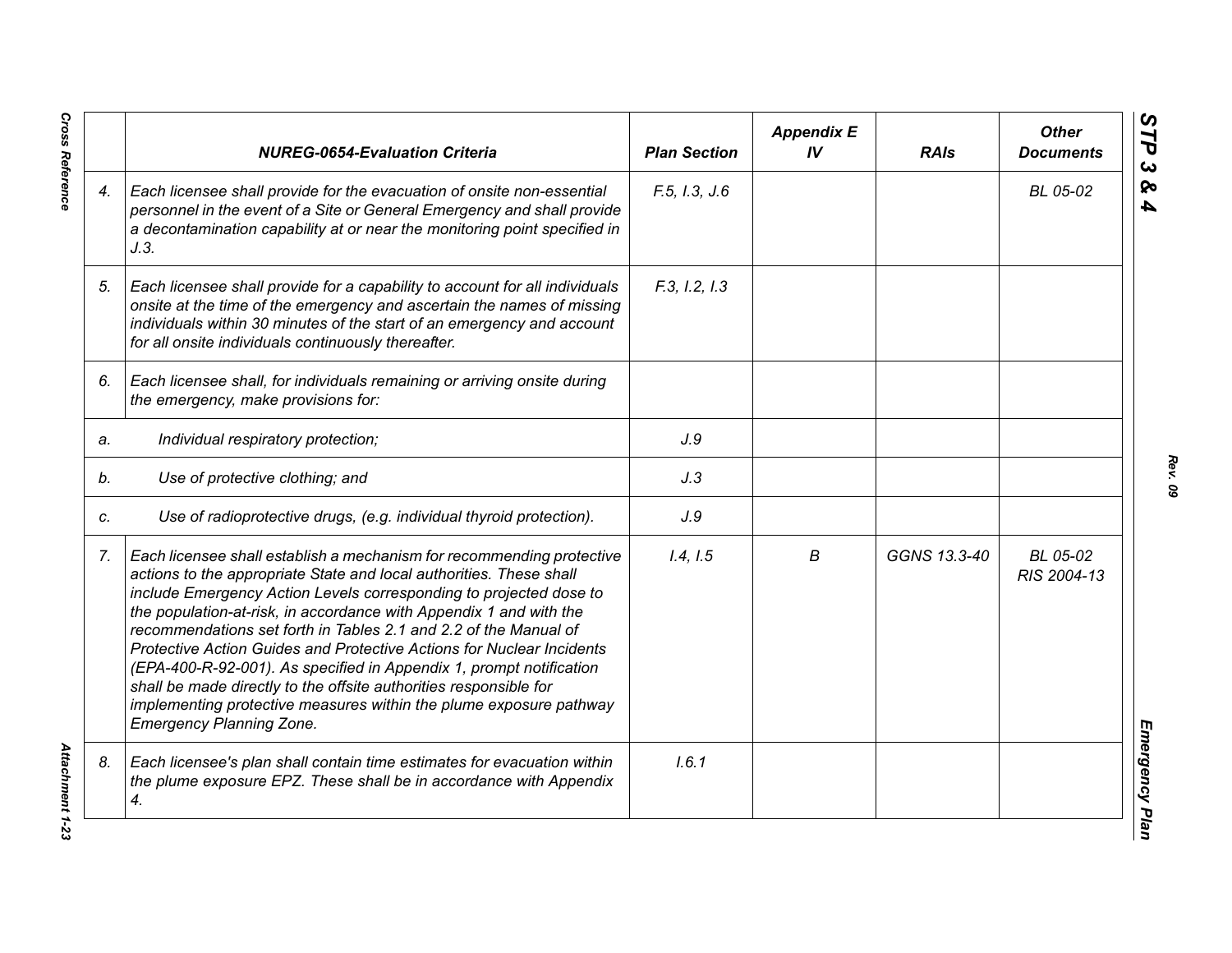|     | <b>NUREG-0654-Evaluation Criteria</b>                                                                                                                                                                                                                                                                                                                                                                                                                                                                              | <b>Plan Section</b>              | <b>Appendix E</b><br>IV | <b>RAIs</b>  | <b>Other</b><br><b>Documents</b> |
|-----|--------------------------------------------------------------------------------------------------------------------------------------------------------------------------------------------------------------------------------------------------------------------------------------------------------------------------------------------------------------------------------------------------------------------------------------------------------------------------------------------------------------------|----------------------------------|-------------------------|--------------|----------------------------------|
| 9.  | Each State and local organization shall establish a capability for<br>implementing protective measures based upon protective action guides<br>and other criteria. This shall be consistent with the recommendations for<br>EPA regarding exposure resulting from passage of radioactive airborne<br>plumes, (EPA-400-R-92-001) and with those of DHEW (DHHS)/FDA<br>regarding radioactive contamination of human food and animal feeds as<br>published in the Federal Register of December 15, 1978 (43 FR 58790). | State Plan                       |                         |              |                                  |
| 10. | The organization's plans to implement protective measures for the<br>plume exposure pathway shall include:                                                                                                                                                                                                                                                                                                                                                                                                         |                                  |                         |              |                                  |
| a.  | Maps showing evacuation routes, evacuation areas, preselected<br>radiological sampling and monitoring points, relocation centers in<br>host areas, and shelter areas; (identification of radiological sampling<br>and monitoring points shall include the designators in Table J-1 or<br>an equivalent uniform system described in the plan);                                                                                                                                                                      | Figures I-1, I-2,<br>H.2         |                         |              |                                  |
| b.  | Maps showing population distribution around the nuclear facility.<br>This shall be by evacuation areas (licensees shall also present the<br>information in a sector format):                                                                                                                                                                                                                                                                                                                                       | Figure I-1                       |                         |              |                                  |
| C.  | Means for notifying all segments of the transient and resident<br>population;                                                                                                                                                                                                                                                                                                                                                                                                                                      | E.3<br>Figure E-1                |                         | VEGP 13.3-13 |                                  |
| d.  | Means for protecting those persons whose mobility may be impaired<br>due to such factors as institutional or other confinement;                                                                                                                                                                                                                                                                                                                                                                                    | <b>State Plan</b><br>County Plan |                         |              |                                  |
| e.  | Provisions for the use of radioprotective drugs, particularly for<br>emergency workers and institutionalized persons within the plume<br>exposure EPZ whose immediate evaluation may be infeasible or<br>very difficult, including quantities, storage, and means of distribution.                                                                                                                                                                                                                                 | State Plan<br>County Plan        |                         |              |                                  |

Attachment 1-24 *Attachment 1-24*

**Cross Reference** *Cross Reference*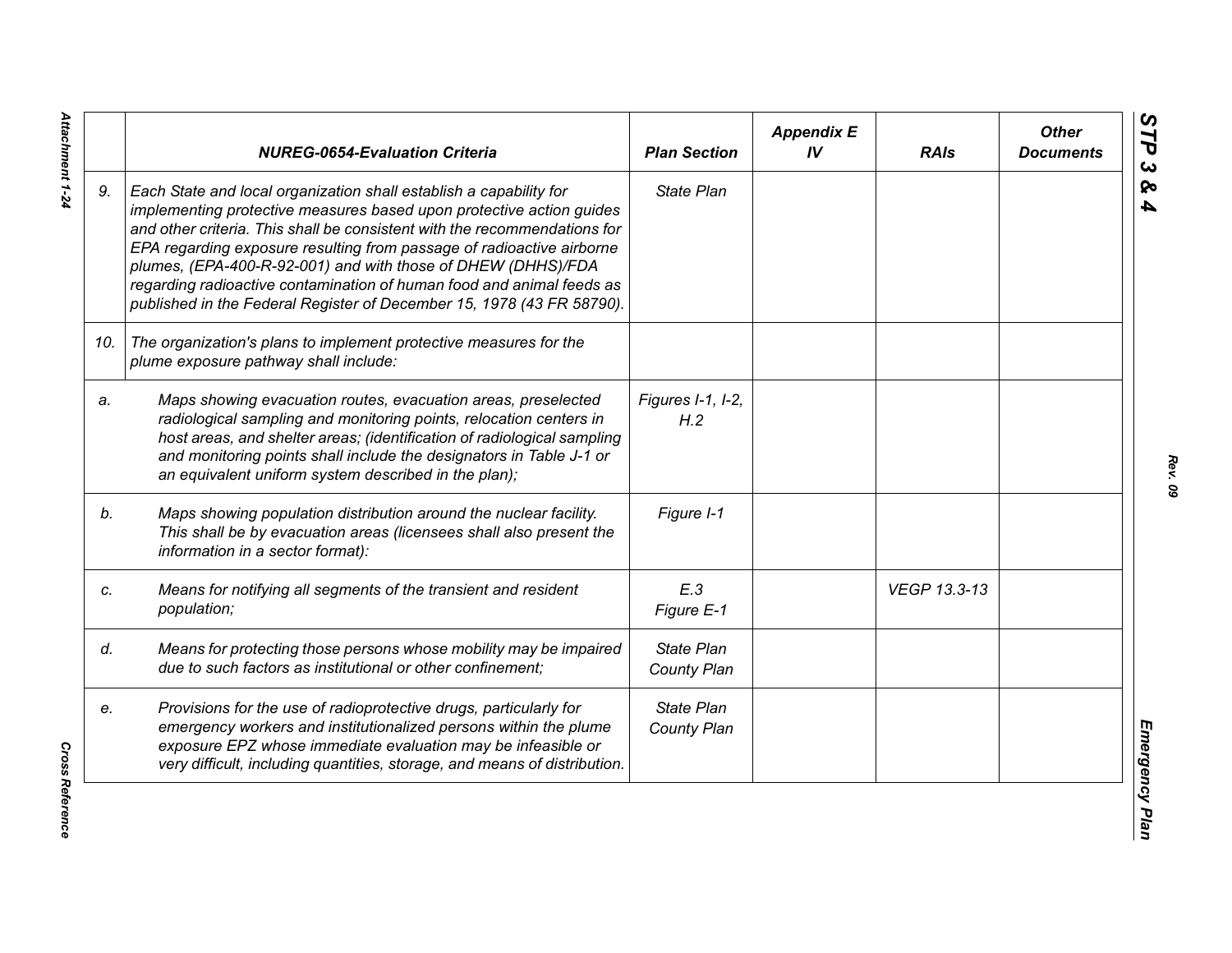|    | <b>NUREG-0654-Evaluation Criteria</b>                                                                                                                                                                                                                                                                                          | <b>Plan Section</b>              | <b>Appendix E</b><br>IV | <b>RAIs</b> | <b>Other</b><br><b>Documents</b> |
|----|--------------------------------------------------------------------------------------------------------------------------------------------------------------------------------------------------------------------------------------------------------------------------------------------------------------------------------|----------------------------------|-------------------------|-------------|----------------------------------|
| f. | State and local organizations' plans should include the method by<br>which decisions by the State Health Department for administering<br>radioprotective drugs to the general population are made during an<br>emergency and the pre-determined conditions under which such<br>drugs may be used by offsite emergency workers; | <b>State Plan</b><br>County Plan |                         |             |                                  |
| g. | Means of relocation;                                                                                                                                                                                                                                                                                                           | State Plan<br>County Plan        |                         |             |                                  |
| h. | Relocation centers in host areas which are at least 5 miles, and<br>preferably 10 miles, beyond the boundaries of the plume exposure<br>emergency planning zone; (See J.12).                                                                                                                                                   | State Plan<br>County Plan        |                         |             |                                  |
| İ. | Projected traffic capacities of evacuation routes under emergency<br>conditions;                                                                                                                                                                                                                                               | State Plan<br>County Plan        |                         |             |                                  |
| j. | Control of access to evacuated areas and organization<br>responsibilities for such control;                                                                                                                                                                                                                                    | State Plan<br>County Plan        |                         |             |                                  |
| k. | Identification of and means for dealing with potential impediments<br>(e.g., seasonal impassability of roads) to use of evacuation routes,<br>and contingency measures;                                                                                                                                                        | State Plan<br>County Plan        |                         |             |                                  |
| Ι. | Time estimates for evacuation of various sectors and distances<br>based on a dynamic analysis (time-motion study under various<br>conditions) for the plume exposure pathway emergency planning<br>zone (See Appendix 4); and                                                                                                  | County Plan                      |                         |             |                                  |
| m. | The bases for the choice of recommended protective actions from<br>the plume exposure pathway during emergency conditions. This<br>shall include expected local protection afforded in residential units or<br>other shelter for direct and inhalation exposure, as well as<br>evacuation time estimates.                      | Addendum I-1                     | В                       |             |                                  |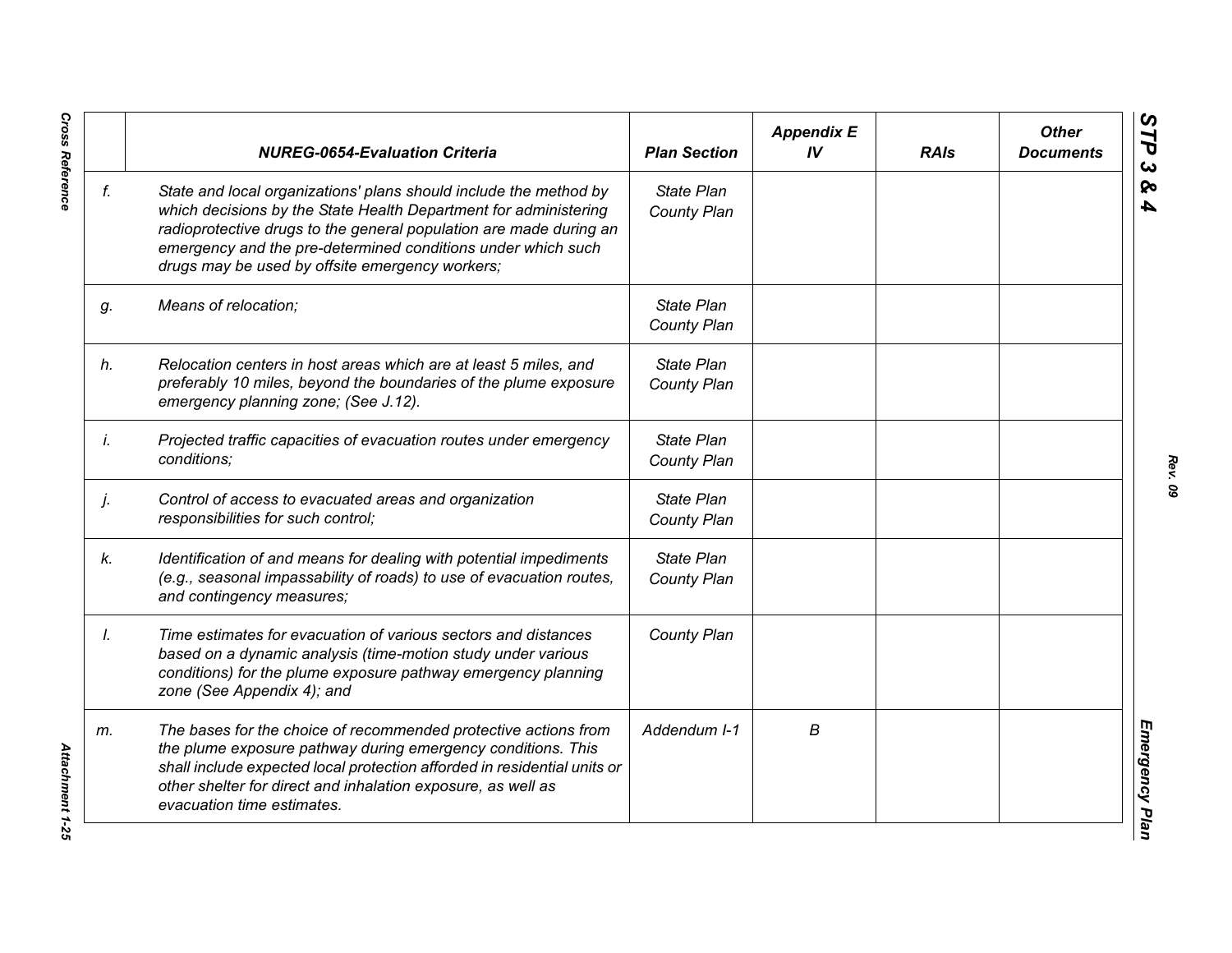| State Plan<br>Each State shall specify the protective measures to be used for the<br>ingestion pathway, including the methods for protecting the public from<br>consumption of contaminated food-stuffs. This shall include criteria for<br>deciding whether dairy animals should be put on stored feed. The plan<br>shall identify procedures for detecting contamination, for estimating the<br>dose commitment consequences of uncontrolled ingestion, and for<br>imposing protection procedures such as impoundment,<br>decontamination, processing, decay, product diversion, and<br>preservation. Maps for recording survey and monitoring data, key land<br>use data (e.g., farming), dairies, food processing plants, water sheds,<br>water supply intake and treatment plants and reservoirs shall be<br>maintained. Provisions for maps showing detailed crop information may<br>be by including reference to their availability and location and a plan for<br>their use. The maps shall start at the facility and include all of the 50-<br>mile ingestion pathway EPZ. Up-to-date lists of the name and location of<br>all facilities which regularly process milk products and other large<br>amounts of food or agricultural products originating in the ingestion<br>pathway Emergency Planning Zone, but located elsewhere, shall be<br>maintained.<br>State Plan<br>Each organization shall describe the means for registering and<br>monitoring of evacuees at relocation centers in host areas. The<br>County Plan<br>personnel and equipment available should be capable of monitoring<br>within about a 12 hour period all residents and transients in the plume<br>exposure EPZ arriving at relocation centers. |     | <b>NUREG-0654-Evaluation Criteria</b> | <b>Plan Section</b> | <b>Appendix E</b><br>IV | <b>RAIs</b> | <b>Other</b><br><b>Documents</b> |
|----------------------------------------------------------------------------------------------------------------------------------------------------------------------------------------------------------------------------------------------------------------------------------------------------------------------------------------------------------------------------------------------------------------------------------------------------------------------------------------------------------------------------------------------------------------------------------------------------------------------------------------------------------------------------------------------------------------------------------------------------------------------------------------------------------------------------------------------------------------------------------------------------------------------------------------------------------------------------------------------------------------------------------------------------------------------------------------------------------------------------------------------------------------------------------------------------------------------------------------------------------------------------------------------------------------------------------------------------------------------------------------------------------------------------------------------------------------------------------------------------------------------------------------------------------------------------------------------------------------------------------------------------------------------------------------------------------------------------------------|-----|---------------------------------------|---------------------|-------------------------|-------------|----------------------------------|
|                                                                                                                                                                                                                                                                                                                                                                                                                                                                                                                                                                                                                                                                                                                                                                                                                                                                                                                                                                                                                                                                                                                                                                                                                                                                                                                                                                                                                                                                                                                                                                                                                                                                                                                                        | 11. |                                       |                     |                         |             |                                  |
|                                                                                                                                                                                                                                                                                                                                                                                                                                                                                                                                                                                                                                                                                                                                                                                                                                                                                                                                                                                                                                                                                                                                                                                                                                                                                                                                                                                                                                                                                                                                                                                                                                                                                                                                        | 12. |                                       |                     |                         |             |                                  |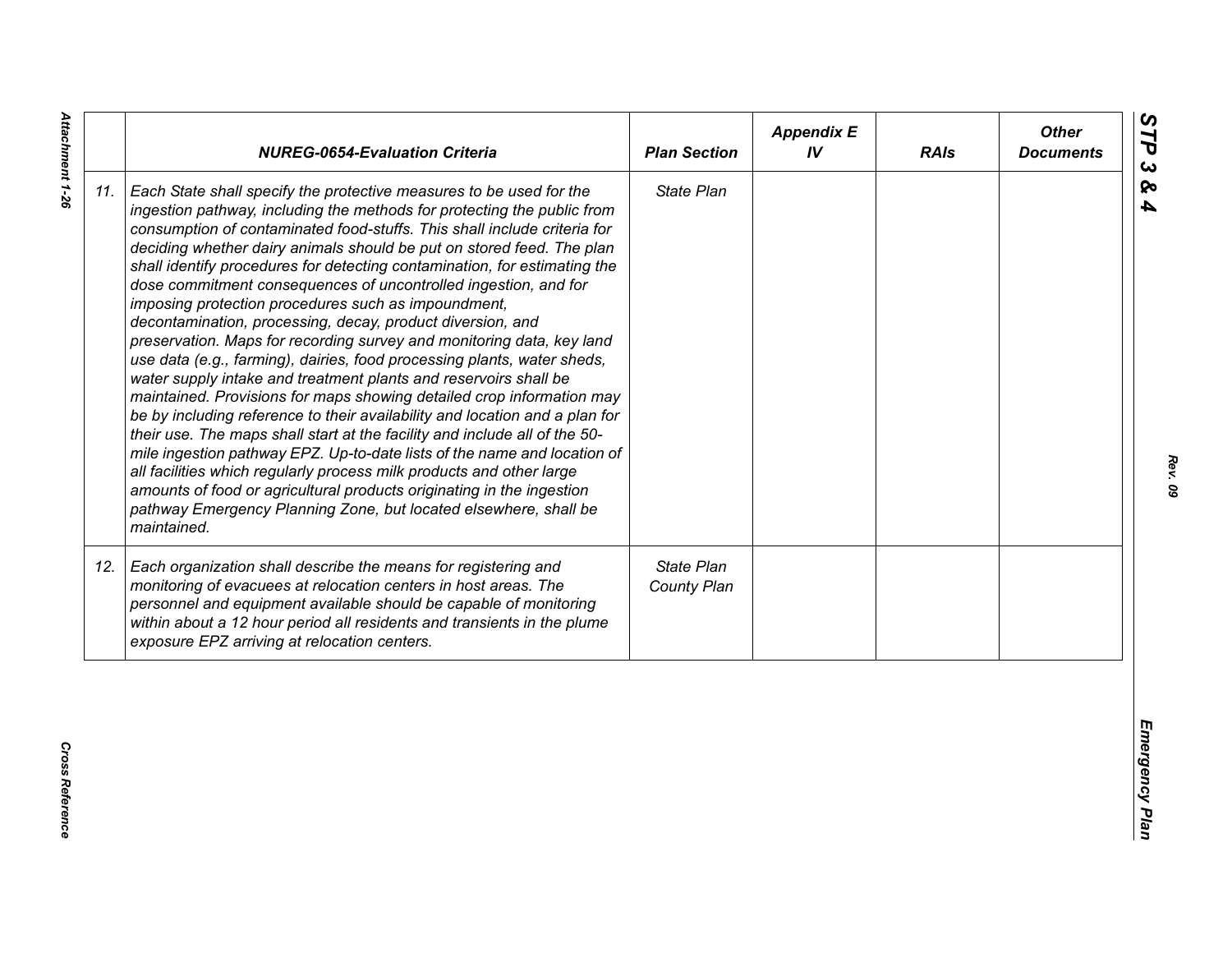|    | <b>Activity Protective Action Guides.</b>                                                                                                                                     |                     |                         |              |                                  |
|----|-------------------------------------------------------------------------------------------------------------------------------------------------------------------------------|---------------------|-------------------------|--------------|----------------------------------|
|    | <b>NUREG-0654-Evaluation Criteria</b>                                                                                                                                         | <b>Plan Section</b> | <b>Appendix E</b><br>IV | <b>RAIs</b>  | <b>Other</b><br><b>Documents</b> |
| 1. | Each licensee shall establish onsite exposure guidelines consistent with<br>EPA Emergency Worker and Lifesaving Activity Protective Actions<br>Guides (EPA-400-R-92-001) for; |                     |                         |              |                                  |
| a. | removal of injured persons;                                                                                                                                                   | J.1.1               |                         | GGNS 13.3-30 |                                  |
|    | undertaking corrective actions;                                                                                                                                               | J.1.1               |                         | GGNS 13.3-39 |                                  |
|    | performing assessment actions;                                                                                                                                                | J.1                 |                         |              |                                  |
| d. | providing first aid;                                                                                                                                                          | J.1                 |                         |              |                                  |
|    | performing personnel decontamination;                                                                                                                                         | J.1                 | E.3                     |              |                                  |
| f. | providing ambulance service; and                                                                                                                                              | J.1                 | E.6                     |              |                                  |
| g. | providing medical treatment services.                                                                                                                                         | J.1                 | E.7                     |              |                                  |

*STP 3 & 4*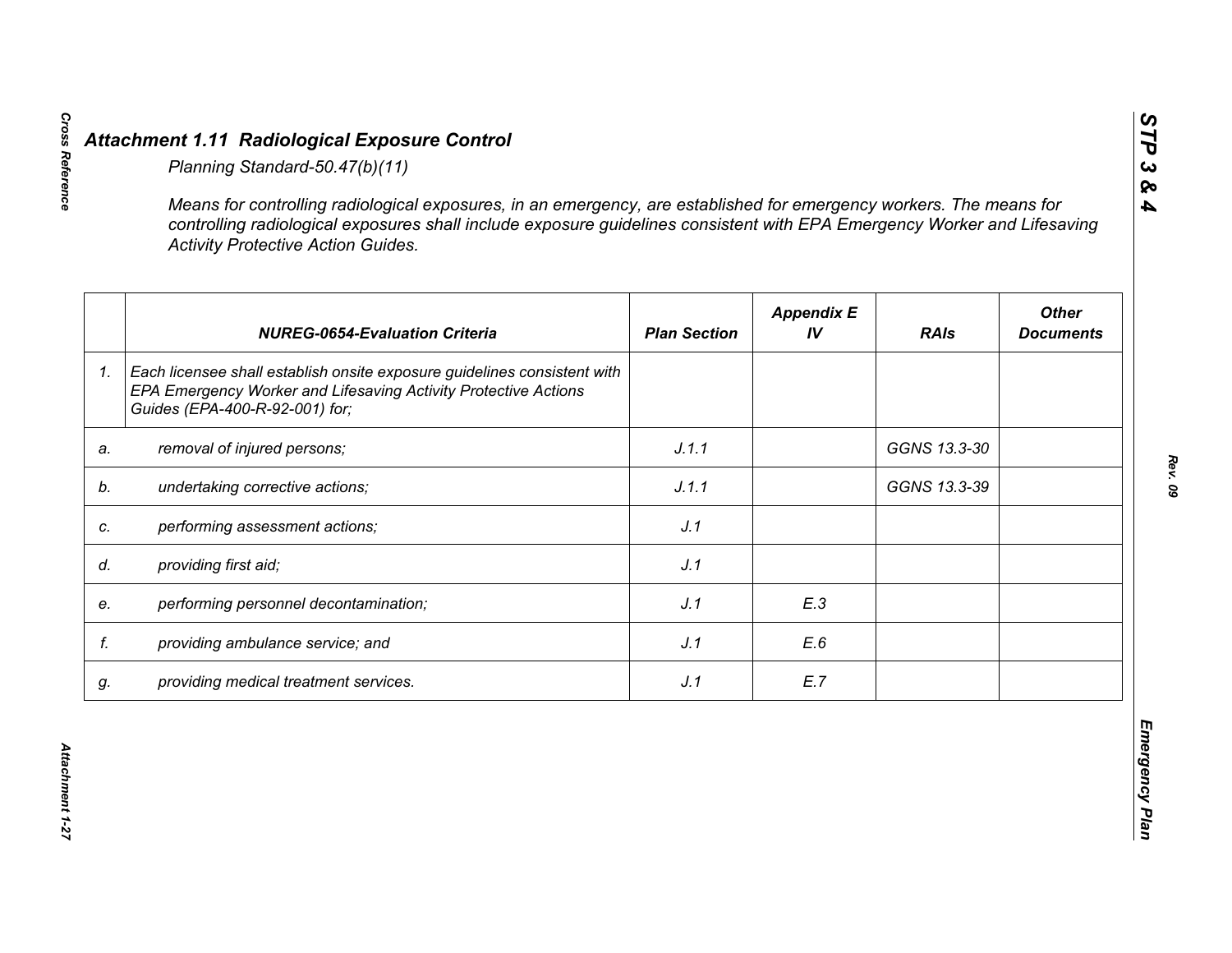|     | <b>NUREG-0654-Evaluation Criteria</b>                                                                                                                                                                                                                                                                                                                                                                                                                                                                                                                                                                                                    | <b>Plan Section</b> | <b>Appendix E</b><br>IV | <b>RAIs</b>  | <b>Other</b><br><b>Documents</b> |
|-----|------------------------------------------------------------------------------------------------------------------------------------------------------------------------------------------------------------------------------------------------------------------------------------------------------------------------------------------------------------------------------------------------------------------------------------------------------------------------------------------------------------------------------------------------------------------------------------------------------------------------------------------|---------------------|-------------------------|--------------|----------------------------------|
| 2.  | Each licensee shall provide an onsite radiation protection program to be<br>implemented during emergencies, including methods to implement<br>exposure guidelines. The plan shall identify individual(s), by position or<br>title, who can authorize emergency workers to receive doses in excess<br>of 10 CFR Part 20 limits. Procedures shall be worked out in advance for<br>permitting onsite volunteers to receive radiation exposures in the course<br>of caring out lifesaving and other emergency activities. These<br>procedures shall include expeditious decision making and a reasonable<br>consideration of relative risks. | J.1                 |                         | GGNS 13.3-49 |                                  |
|     | 3.a   Each organization shall make provision for 24-hour-per-day capability to<br>determine the doses received by emergency personnel involved in any<br>nuclear accident, including volunteers. Each organization shall make<br>provisions for distribution of dosimeters, both self-reading and<br>permanent record devices.                                                                                                                                                                                                                                                                                                           | J.2                 |                         |              |                                  |
| b.  | Each organization shall ensure that dosimeters are read at appropriate<br>frequencies and provide for maintaining dose records for emergency<br>workers involved in any nuclear accident.                                                                                                                                                                                                                                                                                                                                                                                                                                                | J.2                 |                         |              |                                  |
| 4.  | Each State and local organization shall establish the decision chain for<br>authorizing emergency workers to incur exposures in excess of the EPA<br>General Public Protective Action Guides (i.e., EPA PAGs for emergency<br>workers and lifesaving activities).                                                                                                                                                                                                                                                                                                                                                                        | N/A                 |                         |              |                                  |
| 5а. | Each organization as appropriate, shall specify action levels for<br>determining the need for decontamination.                                                                                                                                                                                                                                                                                                                                                                                                                                                                                                                           | J.3                 | E.3                     |              |                                  |
| b.  | Each organization, as appropriate, shall establish the means for<br>radiological decontamination of emergency personnel wounds, supplies,<br>instruments and equipment, and for waste disposal.                                                                                                                                                                                                                                                                                                                                                                                                                                          | J.5                 | E.3                     |              |                                  |
| 6   | Each licensee shall provide onsite contamination control measures<br>including:                                                                                                                                                                                                                                                                                                                                                                                                                                                                                                                                                          |                     |                         |              |                                  |

*Rev. 09*

Attachment 1-28 *Attachment 1-28*

**Cross Reference** *Cross Reference*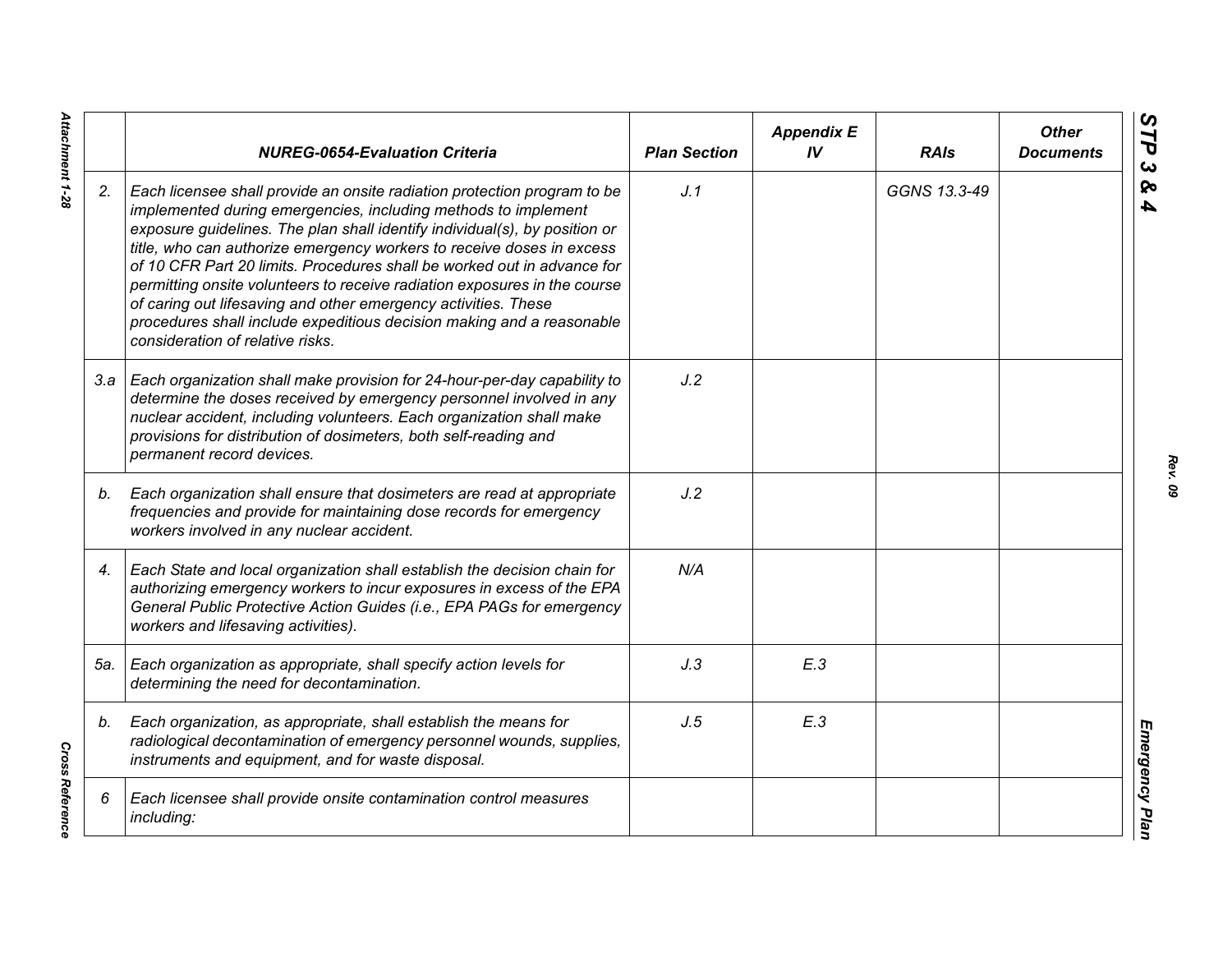| J.3<br>area access control;<br>a.<br>drinking water and food supplies;<br>J.4<br>b.<br>criteria for permitting return of areas and items to normal use, see<br>J.3<br>C.<br>Draft ANSI 13.12.<br>7.<br>Each licensee shall provide the capability for decontaminating relocated<br>J.6<br>onsite personnel, including provisions for extra clothing and |  | <b>NUREG-0654-Evaluation Criteria</b>                                | <b>Plan Section</b> | <b>Appendix E</b><br>IV | <b>RAIs</b> | <b>Other</b><br><b>Documents</b> |
|---------------------------------------------------------------------------------------------------------------------------------------------------------------------------------------------------------------------------------------------------------------------------------------------------------------------------------------------------------|--|----------------------------------------------------------------------|---------------------|-------------------------|-------------|----------------------------------|
|                                                                                                                                                                                                                                                                                                                                                         |  |                                                                      |                     |                         |             |                                  |
|                                                                                                                                                                                                                                                                                                                                                         |  |                                                                      |                     |                         |             |                                  |
|                                                                                                                                                                                                                                                                                                                                                         |  |                                                                      |                     |                         |             |                                  |
| particular attention given to radioiodine contamination of the skin.                                                                                                                                                                                                                                                                                    |  | decontaminants suitable for the type of contamination expected, with |                     |                         |             |                                  |
|                                                                                                                                                                                                                                                                                                                                                         |  |                                                                      |                     |                         |             |                                  |
|                                                                                                                                                                                                                                                                                                                                                         |  |                                                                      |                     |                         |             |                                  |
|                                                                                                                                                                                                                                                                                                                                                         |  |                                                                      |                     |                         |             |                                  |
|                                                                                                                                                                                                                                                                                                                                                         |  |                                                                      |                     |                         |             |                                  |
|                                                                                                                                                                                                                                                                                                                                                         |  |                                                                      |                     |                         |             |                                  |
|                                                                                                                                                                                                                                                                                                                                                         |  |                                                                      |                     |                         |             |                                  |
|                                                                                                                                                                                                                                                                                                                                                         |  |                                                                      |                     |                         |             |                                  |
|                                                                                                                                                                                                                                                                                                                                                         |  |                                                                      |                     |                         |             |                                  |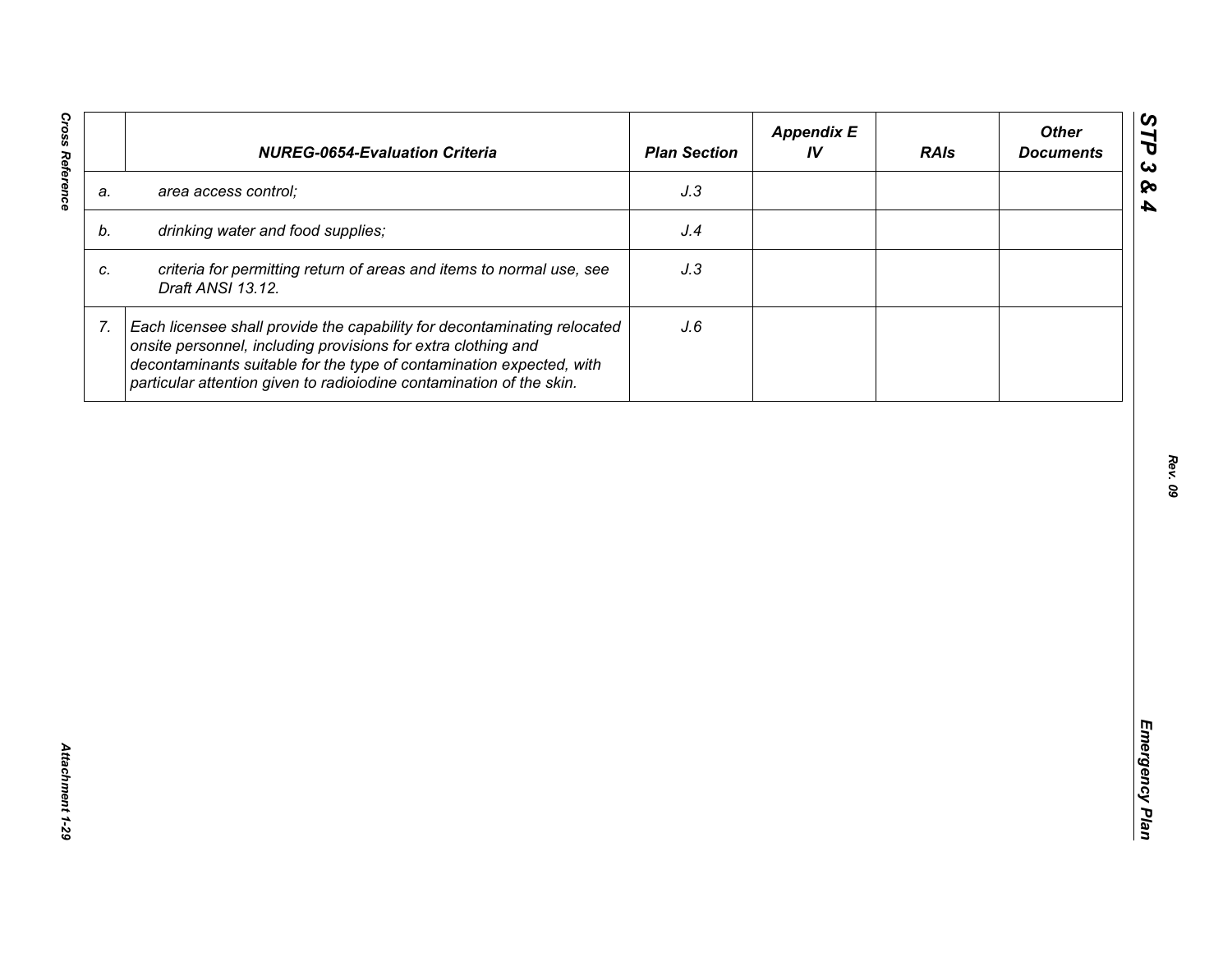|    | Arrangements are made for medical services for contaminated injured individuals.                                                                                                                                                                                                                                                                                                                                                                                                                                                                                                                                           |                         |                         |             |                                  |
|----|----------------------------------------------------------------------------------------------------------------------------------------------------------------------------------------------------------------------------------------------------------------------------------------------------------------------------------------------------------------------------------------------------------------------------------------------------------------------------------------------------------------------------------------------------------------------------------------------------------------------------|-------------------------|-------------------------|-------------|----------------------------------|
|    | <b>NUREG-0654-Evaluation Criteria</b>                                                                                                                                                                                                                                                                                                                                                                                                                                                                                                                                                                                      | <b>Plan Section</b>     | <b>Appendix E</b><br>IV | <b>RAIs</b> | <b>Other</b><br><b>Documents</b> |
| 1. | Each organization shall arrange for local and backup hospital and<br>medical services having the capability for evaluation of radiation<br>exposure and uptake, including assurance that persons providing these<br>services are adequately prepared to handle contaminated individuals.                                                                                                                                                                                                                                                                                                                                   | B.4.5, J.5              | E.5                     |             |                                  |
| 2. | Each licensee shall provide for onsite first aid capability.                                                                                                                                                                                                                                                                                                                                                                                                                                                                                                                                                               | F.6, G.11, J.5          | E.4                     |             |                                  |
| 3. | Each State shall develop lists indicating the location of public, private<br>and military hospitals and other emergency medical services facilities<br>within the State or contiguous States considered capable of providing<br>medical support for any contaminated injured individual. The listing shall<br>include the name, location, type of facility and capacity and any special<br>radiological capabilities. These emergency medical services should be<br>able to radiologically monitor contamination personnel, and have<br>facilities and trained personnel able to care for contaminated injured<br>persons. | State Plan              |                         |             |                                  |
| 4. | Each organization shall arrange for transporting victims of radiological<br>accidents to medical support facilities.                                                                                                                                                                                                                                                                                                                                                                                                                                                                                                       | B.4, B.5.7, F.7,<br>J.5 | E.6                     |             |                                  |

*STP 3 & 4*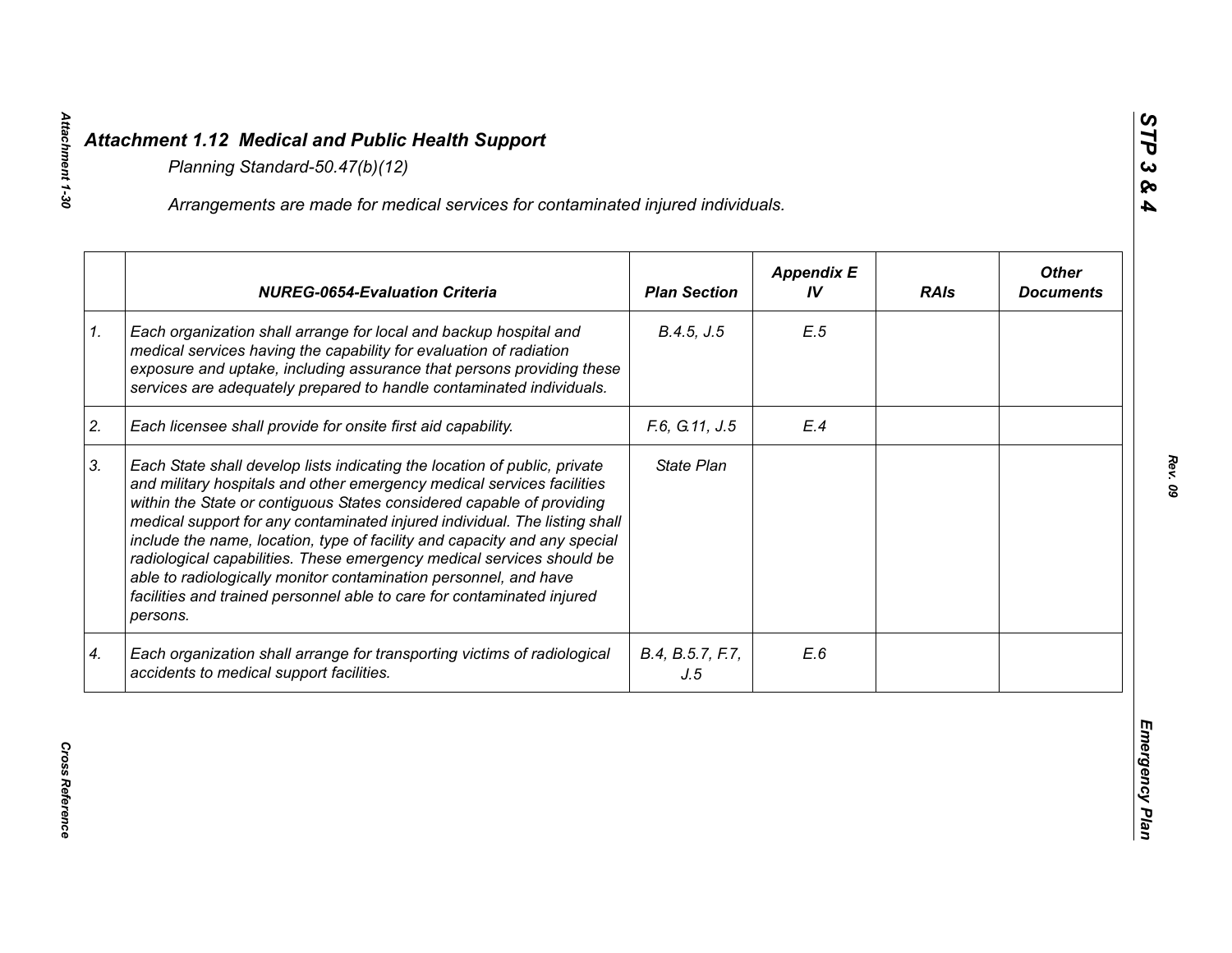|    | General plans for recovery and reentry are developed.                                                                                                                                                                                                                                                                                                                                                                                                                                                     |                                 |                         |              |                                  |
|----|-----------------------------------------------------------------------------------------------------------------------------------------------------------------------------------------------------------------------------------------------------------------------------------------------------------------------------------------------------------------------------------------------------------------------------------------------------------------------------------------------------------|---------------------------------|-------------------------|--------------|----------------------------------|
|    | <b>NUREG-0654-Evaluation Criteria</b>                                                                                                                                                                                                                                                                                                                                                                                                                                                                     | <b>Plan Section</b>             | <b>Appendix E</b><br>IV | <b>RAIs</b>  | <b>Other</b><br><b>Documents</b> |
| 1. | Each organization, as appropriate, shall develop general plans and<br>procedures for reentry and recovery and describe the means by which<br>decisions to relax protective measures (e.g., allow reentry into an<br>evacuated area) are reached. This process should consider both<br>existing and potential conditions.                                                                                                                                                                                  | L.1, L.2, L.3,<br>L.4, L.5, L.6 | H                       |              |                                  |
| 2. | Each licensee plan shall contain the position/title, authority and<br>responsibilities of individuals who will fill key positions in the facility<br>recovery organization. This organization shall include technical<br>personnel with responsibilities to develop, evaluate and direct recovery<br>and reentry operations. The recovery organization recommended by the<br>Atomic Industrial Forum's Nuclear Power Plant Emergency Response<br>Plan dated October 11, 1979, is an acceptable framework. | L.6                             | H                       |              |                                  |
| 3. | Each licensee and State plan shall specify means for informing<br>members of the response organizations that a recovery operation is to<br>be initiated, and of any changes in the organizational structure that may<br>occur.                                                                                                                                                                                                                                                                            | L.7                             |                         |              |                                  |
| 4. | Each plan shall establish a method for periodically estimating total<br>population exposure.                                                                                                                                                                                                                                                                                                                                                                                                              | L.4                             |                         | VEGP 13.3-11 |                                  |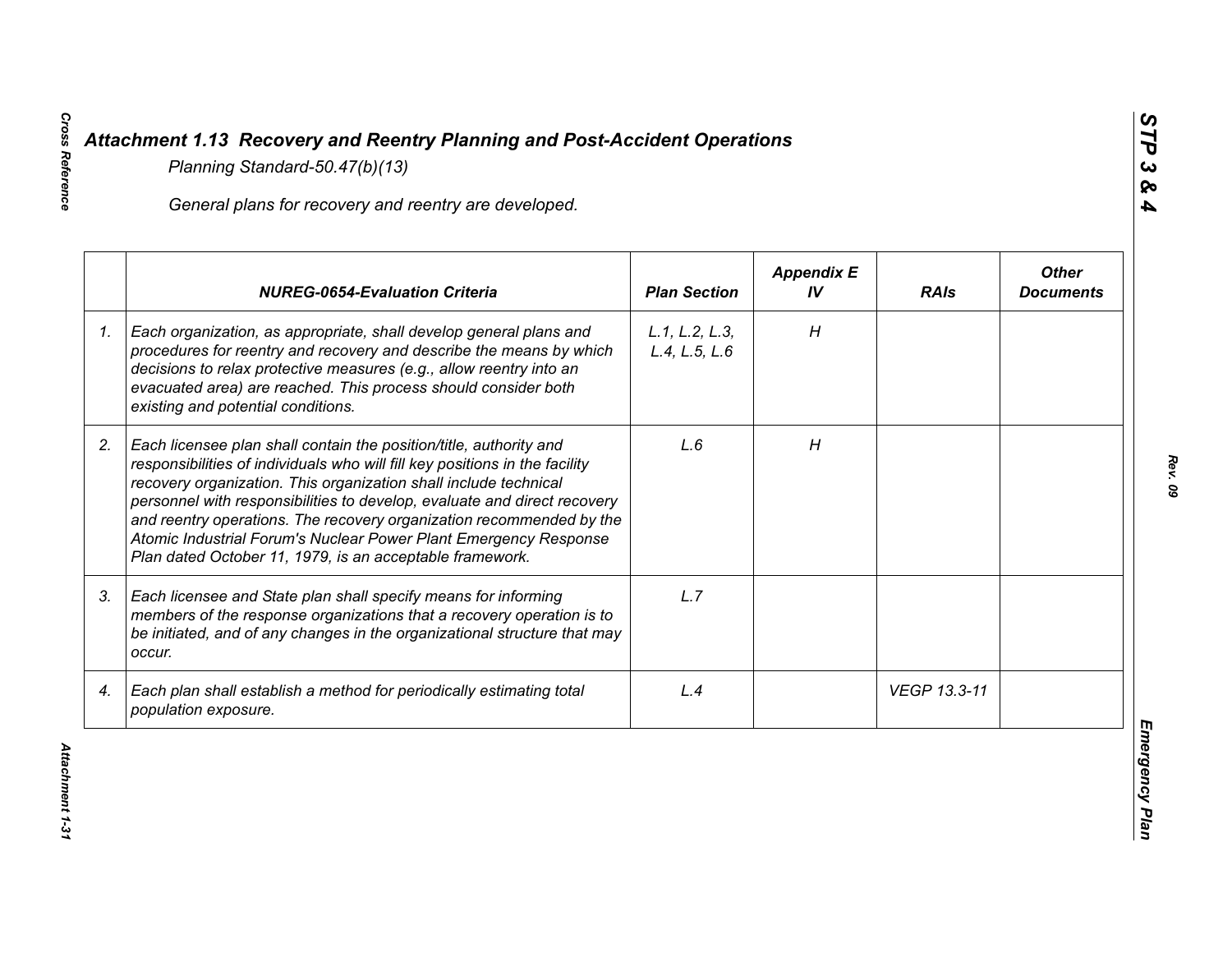|     | Periodic exercises are (will be) conducted to evaluate major portions of emergency response capabilities, periodic drills are (will<br>be) conducted to develop and maintain key skills, and deficiencies identified as a result of exercises or drills are (will be)<br>corrected.                                                                                                                                                                                                                                                                                                                                                                                                                                                                           |                     |                         |             |                                  |
|-----|---------------------------------------------------------------------------------------------------------------------------------------------------------------------------------------------------------------------------------------------------------------------------------------------------------------------------------------------------------------------------------------------------------------------------------------------------------------------------------------------------------------------------------------------------------------------------------------------------------------------------------------------------------------------------------------------------------------------------------------------------------------|---------------------|-------------------------|-------------|----------------------------------|
|     | <b>NUREG-0654-Evaluation Criteria</b>                                                                                                                                                                                                                                                                                                                                                                                                                                                                                                                                                                                                                                                                                                                         | <b>Plan Section</b> | <b>Appendix E</b><br>IV | <b>RAIs</b> | <b>Other</b><br><b>Documents</b> |
| 1a. | An exercise is an event that tests the integrated capability and a major<br>portion of the basic elements existing within emergency preparedness<br>plans and organizations. The emergency preparedness exercise shall<br>simulate an emergency that results in offsite radiological releases which<br>would require response by offsite authorities. Exercises shall be<br>conducted as set forth in NRC and FEMA rules.                                                                                                                                                                                                                                                                                                                                     | N.1                 | F.1                     |             |                                  |
| b.  | An exercise shall include mobilization of State and local personnel and<br>resources adequate to verify the capability to respond to an accident<br>scenario requiring response. The organization shall provide for a critique<br>of the annual exercise by Federal and State observers/evaluators. The<br>scenario should be varied from year to year such that all major elements<br>of the plans and preparedness organizations are tested within a five-<br>year period. Each organization should make provisions to start an<br>exercise between 6:00 p.m. and midnight, and another between<br>midnight and 6:00 a.m. once every six years. Exercises should be<br>conducted under various weather conditions. Some exercises should be<br>unannounced. | N.1                 | F.1                     |             |                                  |
| 2.  | A drill is a supervised instruction period aimed at testing, developing and<br>maintaining skills in a particular operation. A drill is often a component of<br>an exercise. A drill shall be supervised and evaluated by a qualified drill<br>instructor. Each organization shall conduct drills, in addition to the<br>annual exercise at the frequencies indicated below:                                                                                                                                                                                                                                                                                                                                                                                  |                     |                         |             |                                  |

**Cross Reference** 

*Attachment 1-32*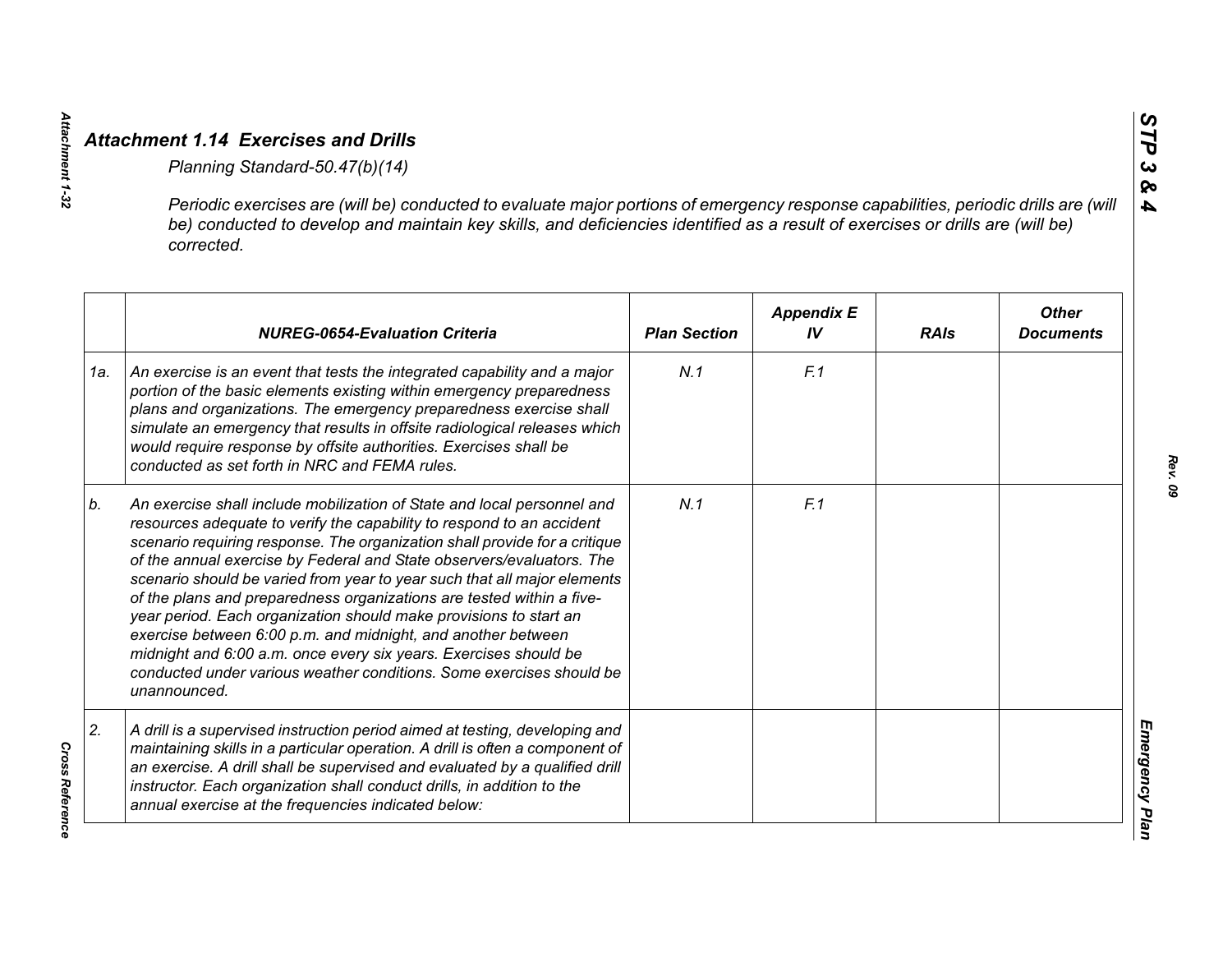|    | <b>NUREG-0654-Evaluation Criteria</b>                                                                                                                                                                                                                                                                                                                                                                                                                                                                                                                         | <b>Plan Section</b>    | <b>Appendix E</b><br>IV | <b>RAIs</b> | <b>Other</b><br><b>Documents</b> |
|----|---------------------------------------------------------------------------------------------------------------------------------------------------------------------------------------------------------------------------------------------------------------------------------------------------------------------------------------------------------------------------------------------------------------------------------------------------------------------------------------------------------------------------------------------------------------|------------------------|-------------------------|-------------|----------------------------------|
| a. | Communication Drills- Communications with State and local<br>governments within the plume exposure pathway Emergency<br>Planning Zone shall be tested monthly. Communications with<br>Federal emergency response organizations and States within the<br>ingestion pathway shall be tested quarterly. Communications<br>between the nuclear facility, State and local emergency operations<br>centers, and field assessment teams shall be tested annually.<br>Communication drills shall also include the aspect of understanding<br>the content of messages. | N.1, Addendum<br>$N-1$ |                         |             |                                  |
| b. | Fire Drills- Fire drills shall be conducted in accordance with the plant<br>(nuclear facility) technical specifications.                                                                                                                                                                                                                                                                                                                                                                                                                                      | Addendum N-1           | F.1iv                   |             |                                  |
| c. | Medical Emergency Drills-A medical emergency drill involving a<br>simulated contaminated individual which contains provisions for<br>participation by the local support services agencies (i.e., ambulance<br>and offsite medical treatment facility) shall be conducted annually.<br>The offsite portions of the medical drill may be performed at part of<br>the required annual exercise                                                                                                                                                                   | Addendum N-1           | F.1.vii<br>F.1.vi       |             |                                  |
| d. | Radiological Monitoring Drills-Plant environs and radiological<br>monitoring drills (onsite and offsite) shall be conducted annually.<br>These drills shall include collection and analysis of all sample media<br>(e.g., water, vegetation, soil and air), and provisions for<br>communications and record keeping. The State drills need not be at<br>each site. Where appropriate, local organization shall participate                                                                                                                                    | Addendum N-1           | F.1.iii                 |             |                                  |
| e. | <b>Health Physics Drills</b>                                                                                                                                                                                                                                                                                                                                                                                                                                                                                                                                  |                        | F.1.iii                 |             |                                  |
|    | (1) Health Physics drills shall be conducted semi-annually which<br>involve response to, and analysis of, simulated elevated<br>airborne and liquid samples and direct radiation measurements<br>in the environment. The State drills need not be at each site.                                                                                                                                                                                                                                                                                               | Addendum N-1           |                         |             |                                  |

*Cross Reference Attachment 1-33* Attachment 1-33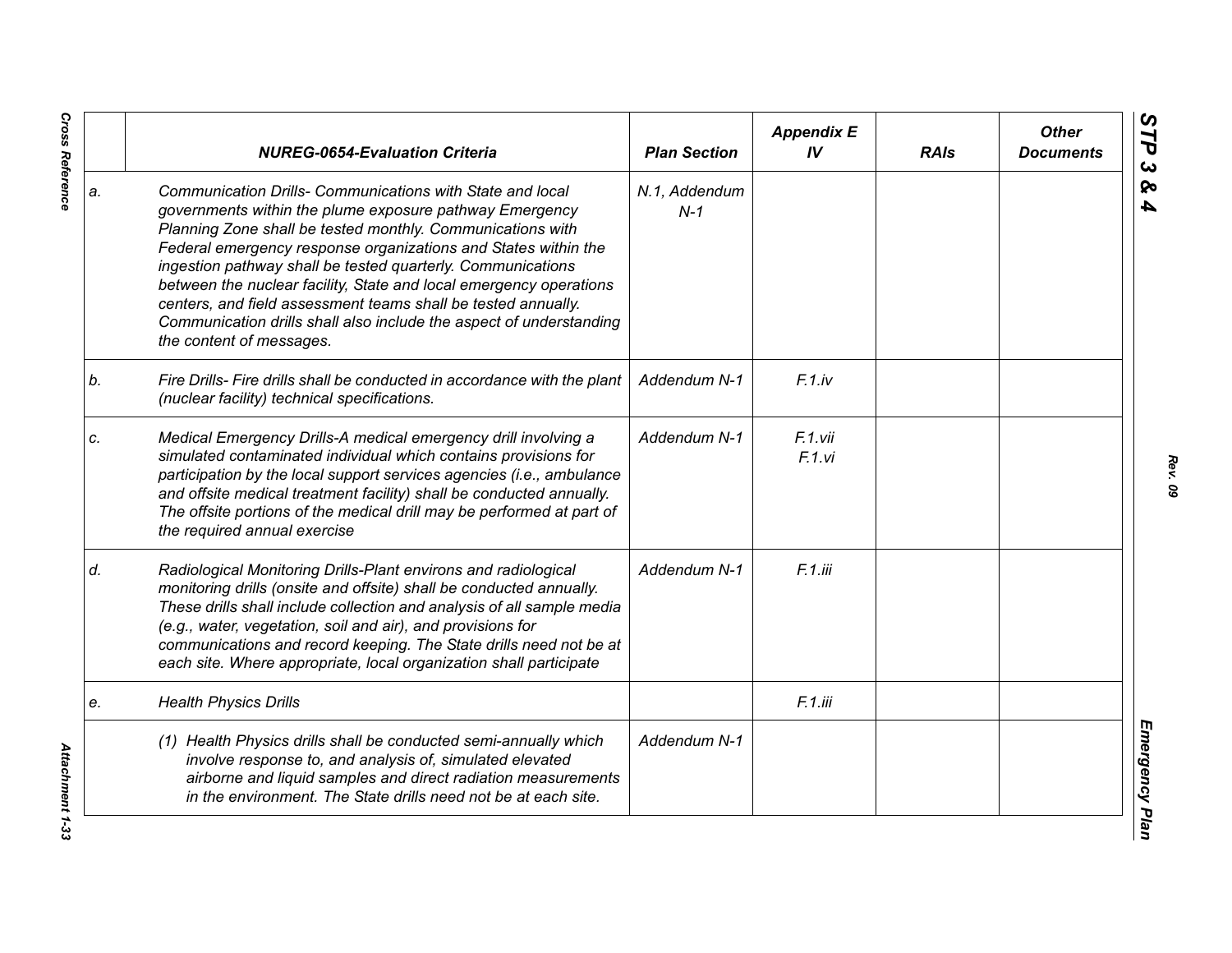|    | <b>NUREG-0654-Evaluation Criteria</b>                                                                                                                                                                                                                                                                                                                                        | <b>Plan Section</b>    | <b>Appendix E</b><br>IV | <b>RAIs</b> | <b>Other</b><br><b>Documents</b> |
|----|------------------------------------------------------------------------------------------------------------------------------------------------------------------------------------------------------------------------------------------------------------------------------------------------------------------------------------------------------------------------------|------------------------|-------------------------|-------------|----------------------------------|
|    | (2) Analysis of inplant liquid samples with simulated elevated<br>radiation levels shall be included in Health Physics drills<br>annually. These drills will include appropriate radiation<br>protection and contamination controls.                                                                                                                                         | Addendum N-1           |                         |             |                                  |
| 3. | Each organization shall describe how exercises and drills are to be<br>carried out to allow free play for decision making and to meet the<br>following objectives. Pending the development of exercise scenarios<br>and exercise evaluation guidance by NRC and FEMA the scenarios for<br>use in exercises and drills shall include but not be limited to, the<br>following: |                        | F.1                     |             |                                  |
| a. | The basic objective(s) of each drill and exercise and appropriate<br>evaluation criteria:                                                                                                                                                                                                                                                                                    | N.1.1, N.2             |                         |             |                                  |
| b. | The date(s), time period, place(s) and participating organization                                                                                                                                                                                                                                                                                                            | Addendum N-1,<br>N.2.2 |                         |             |                                  |
| C. | The simulated events;                                                                                                                                                                                                                                                                                                                                                        | N.2                    |                         |             |                                  |
| d. | A time schedule of real and simulated initiating events                                                                                                                                                                                                                                                                                                                      | N.2                    |                         |             |                                  |
| e. | A narrative summary describing the conduct of the exercises or drills<br>to include such things as simulated casualties, offsite fire<br>department assistance, rescue of personnel, use of protective<br>clothing, deployment of radiological monitoring teams, and public<br>information activities; and                                                                   | N.2                    |                         |             | BL 05-02                         |
| f. | A description of the arrangements for and advance materials to be<br>provided to official observers.                                                                                                                                                                                                                                                                         | N.2.2                  |                         |             |                                  |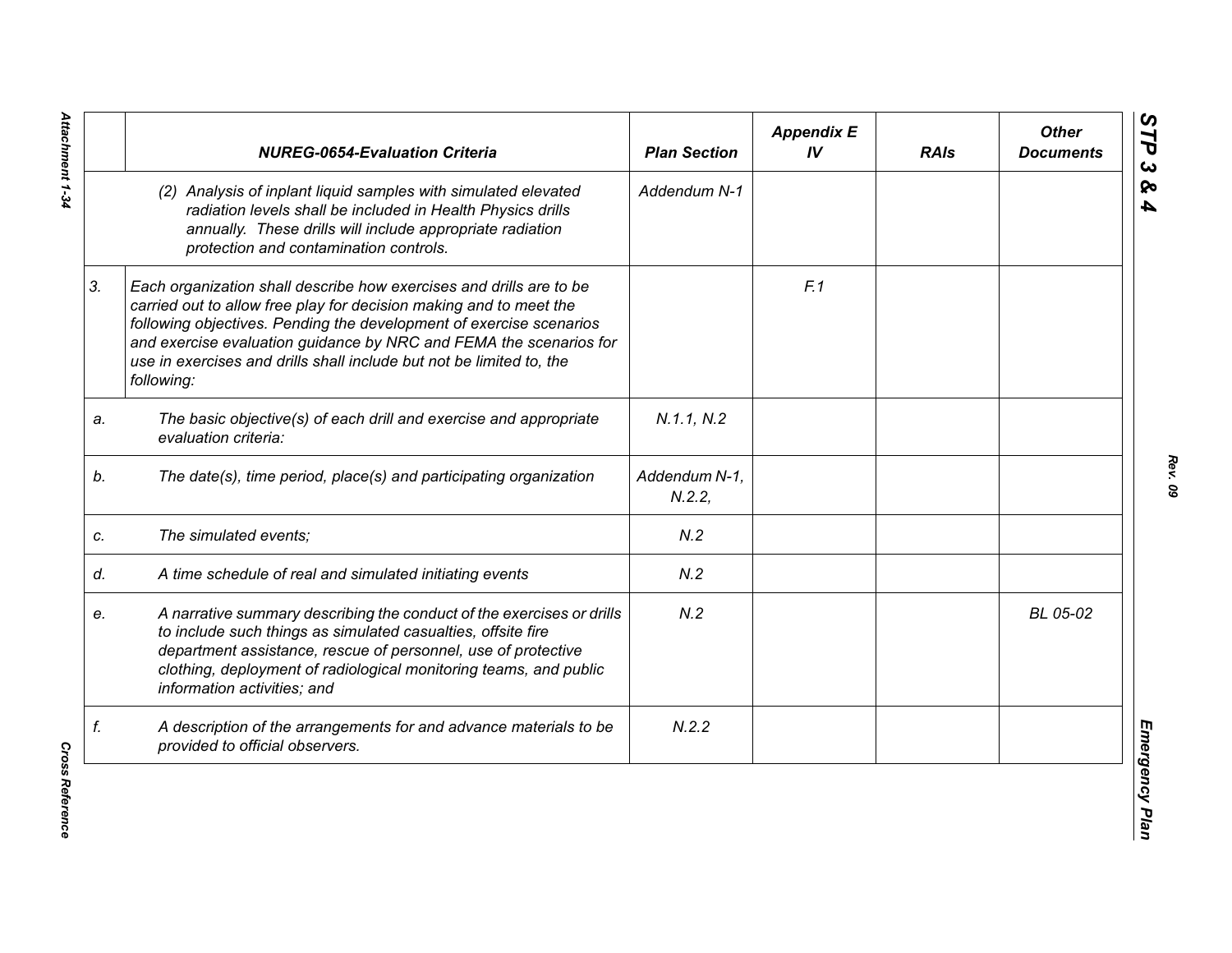|                    | <b>NUREG-0654-Evaluation Criteria</b>                                                                                                                                                                                                                                                                                                                                                                                    | <b>Plan Section</b> | <b>Appendix E</b><br>IV | <b>RAIs</b>  | <b>Other</b><br><b>Documents</b> |
|--------------------|--------------------------------------------------------------------------------------------------------------------------------------------------------------------------------------------------------------------------------------------------------------------------------------------------------------------------------------------------------------------------------------------------------------------------|---------------------|-------------------------|--------------|----------------------------------|
| $\boldsymbol{4}$ . | Official observers from Federal, State or local governments will observe,<br>evaluate, and critique the required exercises. A critique shall be<br>scheduled at the conclusion of the exercise to evaluate the ability of<br>organizations to respond as called for in the plan. The critique shall be<br>conducted as soon as practicable after the exercise, and formal<br>evaluation should result from the critique. | N.1, N.2.2          |                         |              |                                  |
| 5.                 | Each organization shall establish means for evaluating observer and<br>participant comments on areas needing improvement, including<br>emergency plan procedural changes, and for assigning responsibility for<br>implementing corrective actions. Each organization shall establish<br>management control used to ensure that corrective actions are<br>implemented.                                                    | N.1                 | F <sub>12</sub>         | VEGP 13.3-10 |                                  |
|                    |                                                                                                                                                                                                                                                                                                                                                                                                                          |                     |                         |              |                                  |
|                    |                                                                                                                                                                                                                                                                                                                                                                                                                          |                     |                         |              |                                  |
|                    |                                                                                                                                                                                                                                                                                                                                                                                                                          |                     |                         |              |                                  |
|                    |                                                                                                                                                                                                                                                                                                                                                                                                                          |                     |                         |              |                                  |
|                    |                                                                                                                                                                                                                                                                                                                                                                                                                          |                     |                         |              |                                  |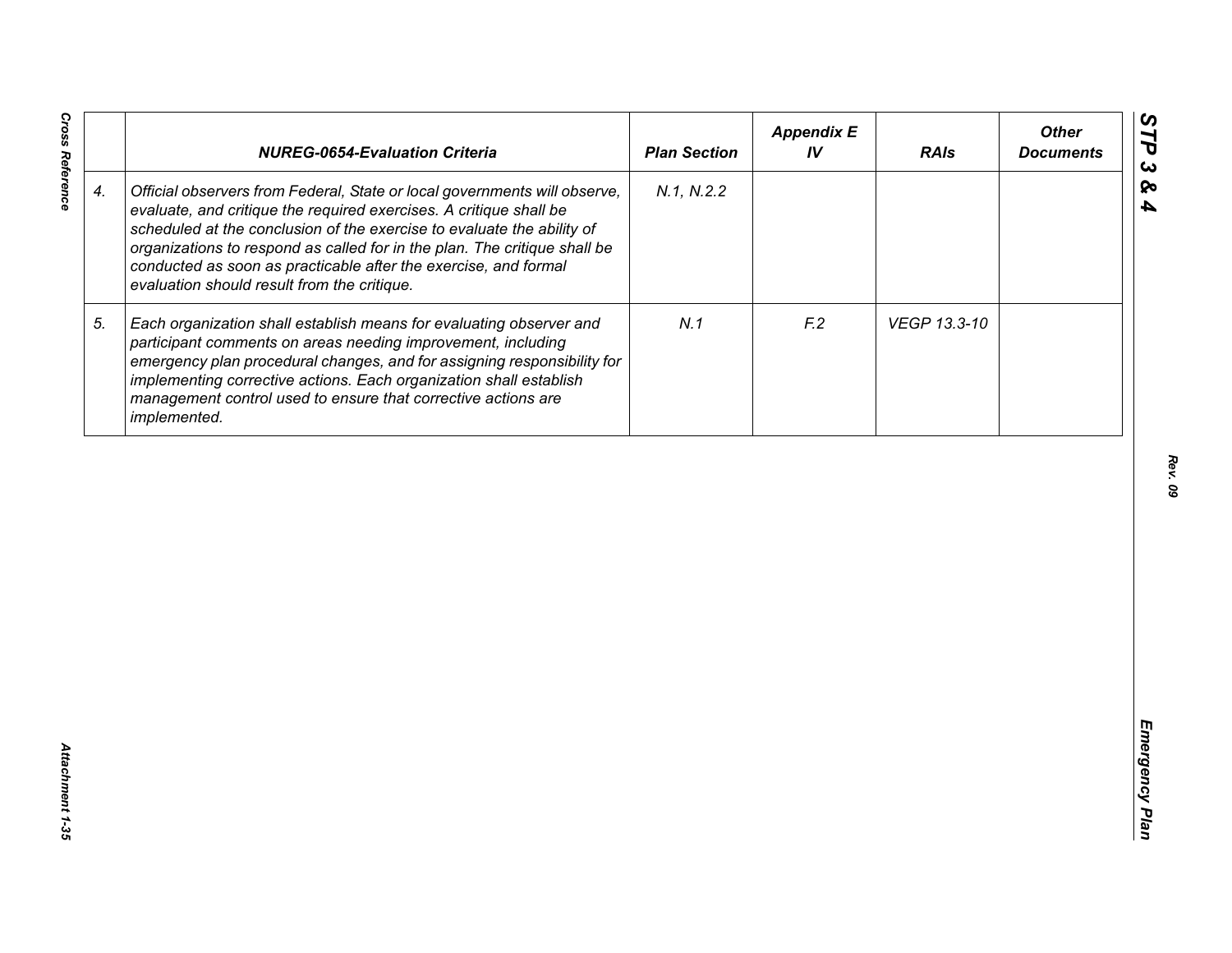|    | Radiological emergency response training is provided to those who may be called on to assist in an emergency.                                                                                                                                                                                                                                                                                                  |                     |                         |              |                                  |
|----|----------------------------------------------------------------------------------------------------------------------------------------------------------------------------------------------------------------------------------------------------------------------------------------------------------------------------------------------------------------------------------------------------------------|---------------------|-------------------------|--------------|----------------------------------|
|    | <b>NUREG-0654-Evaluation Criteria</b>                                                                                                                                                                                                                                                                                                                                                                          | <b>Plan Section</b> | <b>Appendix E</b><br>IV | <b>RAIs</b>  | <b>Other</b><br><b>Documents</b> |
| 1. | Each organization shall assure the training of appropriate individuals.                                                                                                                                                                                                                                                                                                                                        |                     |                         |              |                                  |
| a. | Each facility to which the plant applies shall provide site specific<br>emergency response training for those offsite emergency<br>organizations who may be called upon to provide assistance in the<br>event of an emergency.                                                                                                                                                                                 | M.8                 |                         | GGNS 13.3-55 |                                  |
| b. | Each offsite response organization shall participate in and receive<br>training. Where mutual aid agreements exist between local agencies<br>such as fire, policy and ambulance/rescue, the training shall also be<br>offered to the other departments who are members of the mutual aid<br>district.                                                                                                          | N/A                 |                         |              |                                  |
| 2. | The training program for members of the onsite emergency organization<br>shall, besides classroom training, include practical drills in which each<br>individual demonstrates ability to perform his assigned emergency<br>function. During the practical drills, on-the-spot correction of erroneous<br>performance shall be made and a demonstration of the proper<br>performance offered by the instructor. | M.6                 | F <sub>12</sub>         |              |                                  |
| 3. | Training for individuals assigned to licensee first aid teams shall include<br>courses equivalent to Red Cross Multi-Media.                                                                                                                                                                                                                                                                                    | M.7                 |                         |              |                                  |

**Cross Reference**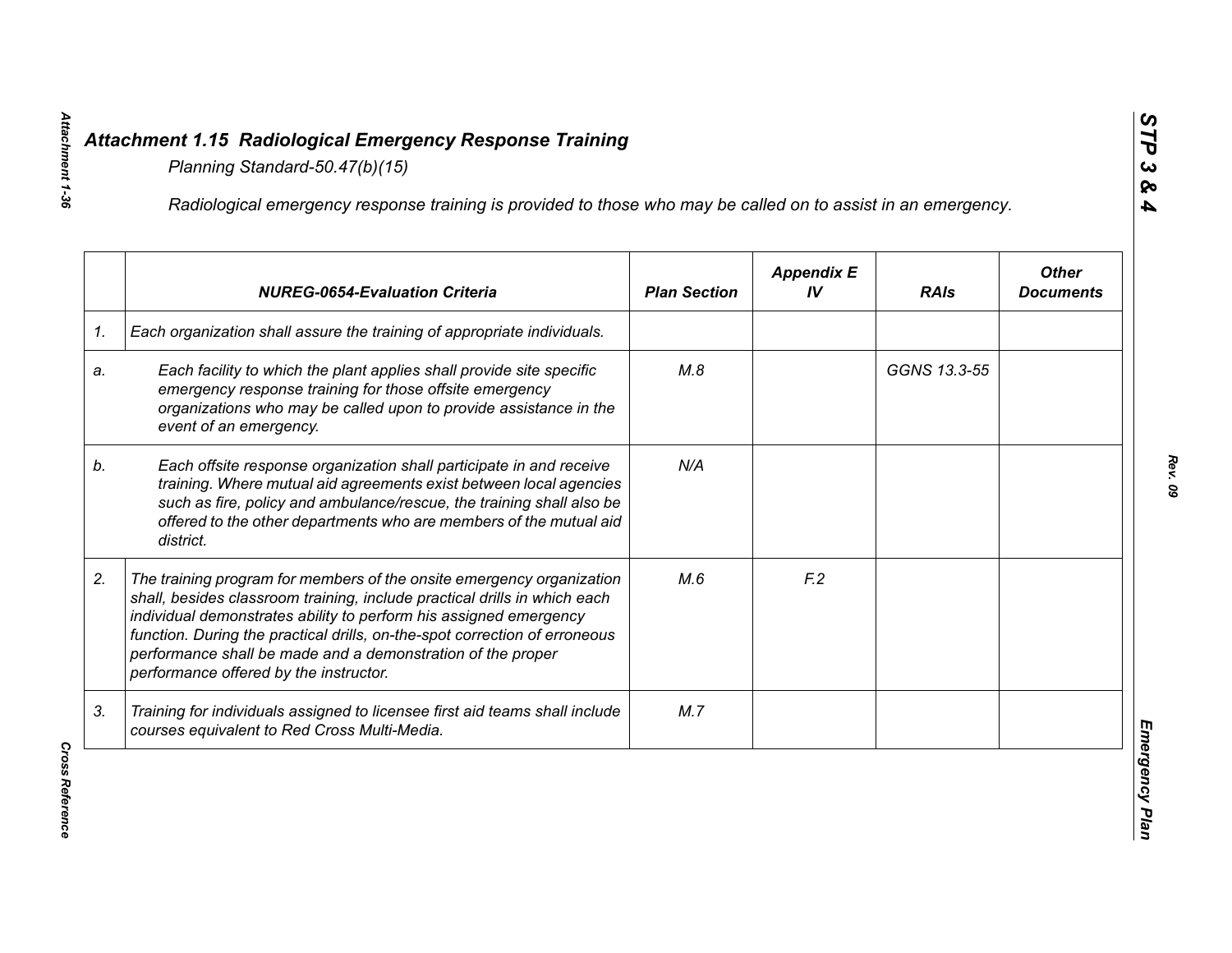|    | <b>NUREG-0654-Evaluation Criteria</b>                                                                                                                                                                                                                                                                                            | <b>Plan Section</b> | <b>Appendix E</b><br>IV | <b>RAIs</b> | <b>Other</b><br><b>Documents</b> |
|----|----------------------------------------------------------------------------------------------------------------------------------------------------------------------------------------------------------------------------------------------------------------------------------------------------------------------------------|---------------------|-------------------------|-------------|----------------------------------|
| 4. | Each organization shall establish a training program for instructing and<br>qualifying personnel who will implement radiological emergency<br>response plans. The specialized initial training and periodic retraining<br>programs (including the scope, nature and frequency) shall be provided<br>in the following categories: |                     |                         |             |                                  |
| a. | Directors or coordinators of the response organizations;                                                                                                                                                                                                                                                                         | M.3                 | F.1.i                   |             |                                  |
| b. | Personnel responsible for accident assessment;                                                                                                                                                                                                                                                                                   | M.4                 | F.1.ii                  |             |                                  |
| c. | Radiological monitoring teams and radiological analysis personnel;                                                                                                                                                                                                                                                               | M.4                 | F.1.iii                 |             |                                  |
| d. | Police, security and fire fighting personnel;                                                                                                                                                                                                                                                                                    | M.3, M.8            | $F.1$ .iv               |             |                                  |
| е. | Repair and damage control/correctional action teams (onsite);                                                                                                                                                                                                                                                                    | M.3                 | F.1.v                   |             |                                  |
| f. | First aid and rescue personnel;                                                                                                                                                                                                                                                                                                  | M.1, M.4            | F.1.vi                  |             |                                  |
| g. | Local support services personnel including Civil<br>Defense/Emergency Service personnel;                                                                                                                                                                                                                                         | M.8                 |                         |             |                                  |
| h. | Medical support personnel;                                                                                                                                                                                                                                                                                                       | M.4                 |                         |             |                                  |
| İ. | Licensee's headquarters support personnel;                                                                                                                                                                                                                                                                                       | M.3                 | F.1.viii                |             |                                  |
| j. | Personnel responsible for transmission of emergency information<br>and instructions.                                                                                                                                                                                                                                             | M.4                 |                         |             |                                  |
| 5. | Each organization shall provide for the initial and annual retraining of<br>personnel with emergency response responsibilities.                                                                                                                                                                                                  | M.2.3               |                         |             |                                  |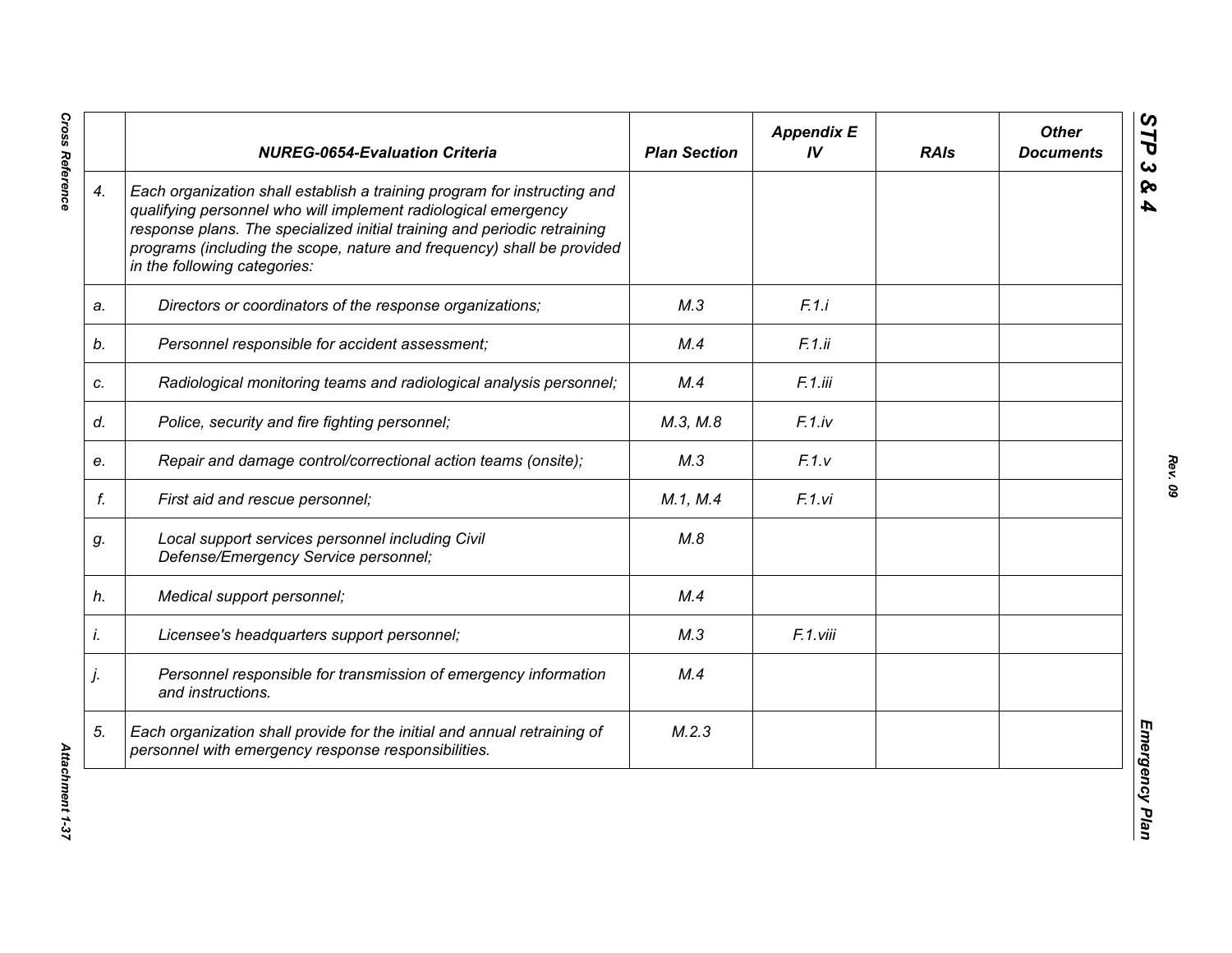| Planning Standard-50.47(b)(16)                                                                                                                                                                                                                                            |  |                                                 |                         |                    |                                  |  |  |
|---------------------------------------------------------------------------------------------------------------------------------------------------------------------------------------------------------------------------------------------------------------------------|--|-------------------------------------------------|-------------------------|--------------------|----------------------------------|--|--|
| Responsibilities for the plan development and review and for distribution of emergency plans are established, and planners are<br>properly trained.                                                                                                                       |  |                                                 |                         |                    |                                  |  |  |
| <b>NUREG-0654-Evaluation Criteria</b>                                                                                                                                                                                                                                     |  | <b>Plan Section</b>                             | <b>Appendix E</b><br>IV | <b>RAIs</b>        | <b>Other</b><br><b>Documents</b> |  |  |
| Each organization shall provide for the training of individuals responsible<br>for the planning effort.                                                                                                                                                                   |  | M.2                                             | G                       |                    |                                  |  |  |
| Each organization shall identify by title the individual with the overall<br>authority and responsibility for radiological emergency response<br>planning.                                                                                                                |  | $\overline{O.1}$                                | $\overline{G}$          |                    |                                  |  |  |
| Each organization shall designate an Emergency Planning Coordinator<br>with responsibility for the development and updating of emergency plans<br>and coordination of these plans with other response organizations.                                                      |  | O.1                                             | G                       |                    |                                  |  |  |
| Each organization shall update its plan and agreements as needed,<br>review and certify it to be current on an annual basis. The update shall<br>take into account changes identified by drills and exercises.                                                            |  | 0.2, 0.3                                        |                         |                    |                                  |  |  |
| The emergency response plans and approved changes to the plans<br>shall be forwarded to all organizations and appropriate individuals with<br>responsibility for implementation of the plans. Revised pages shall be<br>dated and marked to show where changes have made. |  | Q.1                                             |                         | GGNS 13.3-56       |                                  |  |  |
| Each plan shall contain a detailed listing of supporting plans and their<br>source.                                                                                                                                                                                       |  | Attachment 2.<br>A.2, B.2, B.2.1,<br>B.2.2, B.3 |                         |                    |                                  |  |  |
| Each plan shall contain as an appendix listing, by title, procedures<br>required to implement the plan. The listing shall include the section(s) of<br>the plan to be implemented by each procedure.                                                                      |  | Attachment 2                                    |                         | <b>VEGP 13.3-5</b> |                                  |  |  |
| Each plan shall contain a specific table of contents. Plans submitted for<br>review should be cross-referenced to these criteria.                                                                                                                                         |  | Table-of-<br>Contents                           |                         |                    |                                  |  |  |

*Attachment 1-38*